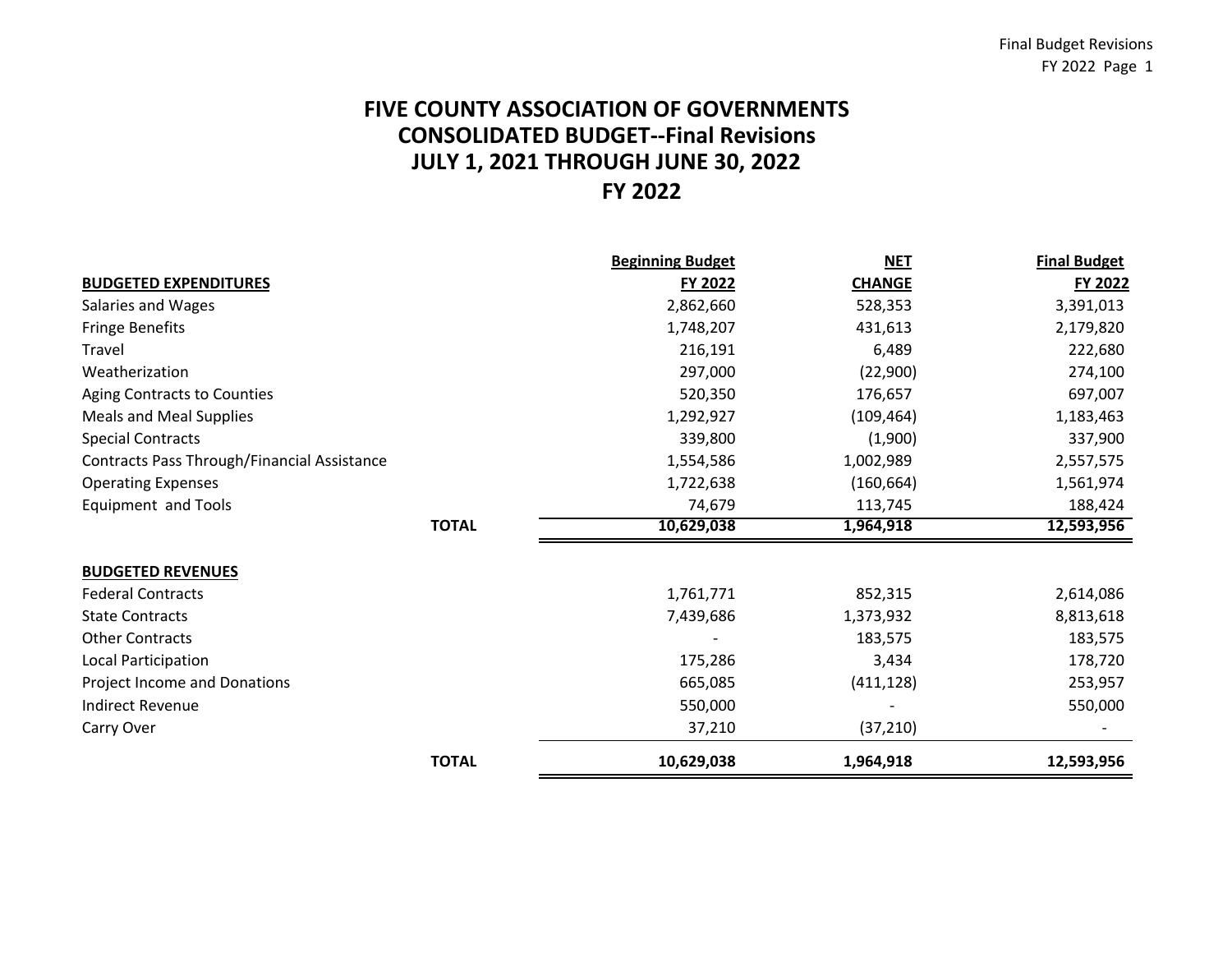### **Mid‐Year Budget Revisions FY 2022 Program Recap**

|                                       |    | Approved 2022 | <b>Final Budget</b> | <b>Revisions Change</b> | Check     |           |
|---------------------------------------|----|---------------|---------------------|-------------------------|-----------|-----------|
| Administration                        | 01 | 575,925       | 575,925             | $\mathbf 0$             | 575,925   |           |
| Aging Waiver Administration           | 02 | 81,100        | 94,500              | 13,400                  | 94,500    |           |
| Veteran's Direct                      | 03 | 429,031       | 517,900             | 88,869                  | 517,900   |           |
| <b>Aging Waiver Services</b>          | 04 | 170,185       | 192,075             | 21,890                  | 192,075   |           |
| Community and Economic Development    | 05 | 749,330       | 749,330             | 0                       | 749,330   |           |
| <b>Special Contracts</b>              | 06 | 339,800       | 337,900             | $-1,900$                | 337,900   | $\Omega$  |
| Aging                                 | 07 | 685,944       | 867,487             | 181,543                 | 867,487   |           |
| Weatherizaton                         | 08 | 1,031,352     | 1,094,000           | 62,648                  | 1,094,000 |           |
| <b>RSVP</b>                           | 09 | 142,801       | 143,200             | 399                     | 143,200   | $\Omega$  |
| <b>Hurricane Pantry</b>               | 11 | 0             | 26,000              | 26,000                  | 26,000    |           |
| Continuum of Care                     | 12 | 149,918       | 149,918             | $\mathbf 0$             | 149,918   | n         |
| Child Care                            | 13 | 884,547       | 885,473             | 926                     | 885,473   |           |
| Nutrition                             | 14 | 1,302,453     | 1,348,753           | 46,300                  | 1,348,753 |           |
| Heat                                  | 15 | 655,875       | 947,358             | 291,483                 | 947,358   |           |
| <b>Mobility Management</b>            | 18 | 81,111        | 99,227              | 18,116                  | 99,227    |           |
| <b>Volunteer Center Fundraising</b>   | 19 | 60,778        | 60,778              | $\mathbf 0$             | 60,778    |           |
| <b>Foster Grandparent</b>             | 20 | 123,350       | 138,714             | 15,364                  | 138,714   | $\Omega$  |
| <b>Heat LIHWAP</b>                    | 21 | 0             | 105,262             | 105,262                 | 105,262   | 0         |
| <b>CHTSP</b>                          | 24 | 26,250        | 26,250              | $\mathbf 0$             | 26,250    | $\Omega$  |
| Dixie MPO                             | 25 | 597,210       | 580,210             | $-17,000$               | 614,210   | $-34,000$ |
| Social Services Block Grant           | 26 | 77,500        | 112,500             | 35,000                  | 112,500   | $\Omega$  |
| Senior Companion                      | 27 | 143,020       | 156,662             | 13,642                  | 156,662   | $\Omega$  |
| <b>CSBG FY 2021</b>                   | 28 | 232,393       | 322,006             | 89,613                  | 322,006   | n         |
| EKISI UTAH CAP                        | 29 | 21,763        | 21,763              | $\mathbf 0$             | 21,763    | 0         |
| Caregiver                             | 30 | 245,603       | 324,503             | 78,900                  | 324,503   |           |
| QEFAF EFA                             | 31 | 40,523        | 34,059              | $-6,464$                | 34,059    |           |
| <b>Iron County</b>                    | 32 | 44,000        | 44,000              | $\mathbf 0$             | 44,000    |           |
| <b>Emergency Rental Assistance</b>    | 33 | 108,750       | 241,845             | 133,095                 | 241,845   |           |
| <b>Alternatives</b>                   | 35 | 513,200       | 493,500             | $-19,700$               | 493,500   |           |
| New Choices Waiver                    | 36 | 291,240       | 320,400             | 29,160                  | 320,400   | $\Omega$  |
| <b>CSBG FY 2022</b>                   | 38 | 129,000       | 163,755             | 34,755                  | 163,755   |           |
| <b>ESG Cares Rapid Rehousing</b>      | 39 | 0             | 147,359             | 147,359                 | 147,359   |           |
| <b>Emergency Solutions Grant</b>      | 40 | 59,000        | 59,000              | $\mathbf 0$             | 59,000    |           |
| <b>IRON COUNTY EFSP</b>               | 41 | 14,348        | 30,000              | 15,652                  | 30,000    |           |
| <b>FIVE COUNTY EFSP</b>               | 42 | 19,850        | 55,000              | 35,150                  | 55,000    |           |
| <b>ESG Cares Homeless Prevention</b>  | 43 | 172,642       | 227,750             | 55,108                  | 227,750   |           |
| <b>ESG Cares Emergency Shelter</b>    | 44 | 0             | 33,556              | 33,556                  | 33,556    |           |
| <b>Child Care Stabilization</b>       | 45 | 0             | 160,773             | 160,773                 | 160,773   | $\Omega$  |
| Court Ordered Community Service       | 47 | 8,793         | 10,421              | 1,628                   | 10,421    | 0         |
| The Emergency Food Assistance Program | 48 | 34,270        | 79,158              | 44,888                  | 79,158    |           |
| Institute of Autonomous Mobility      | 49 | 5,000         | 5,000               | $\mathbf 0$             | 5,000     |           |
| IRS EKISI FEDERAL PORTION             | 51 | 10,000        | 119,924             | 109,924                 | 119,924   |           |
| Continuum of Care Joint               | 52 | 77,980        | 77,980              | $\mathbf 0$             | 77,980    |           |
| <b>CSBG Balance of Funds</b>          | 53 | 293,203       | 293,203             | $\mathbf 0$             | 293,203   |           |
| <b>CSBG Cares Supplemental</b>        | 54 | 0             | 119,580             | 119,580                 | 119,580   | 0         |

10,629,038 12,593,956 1,964,918 12,627,955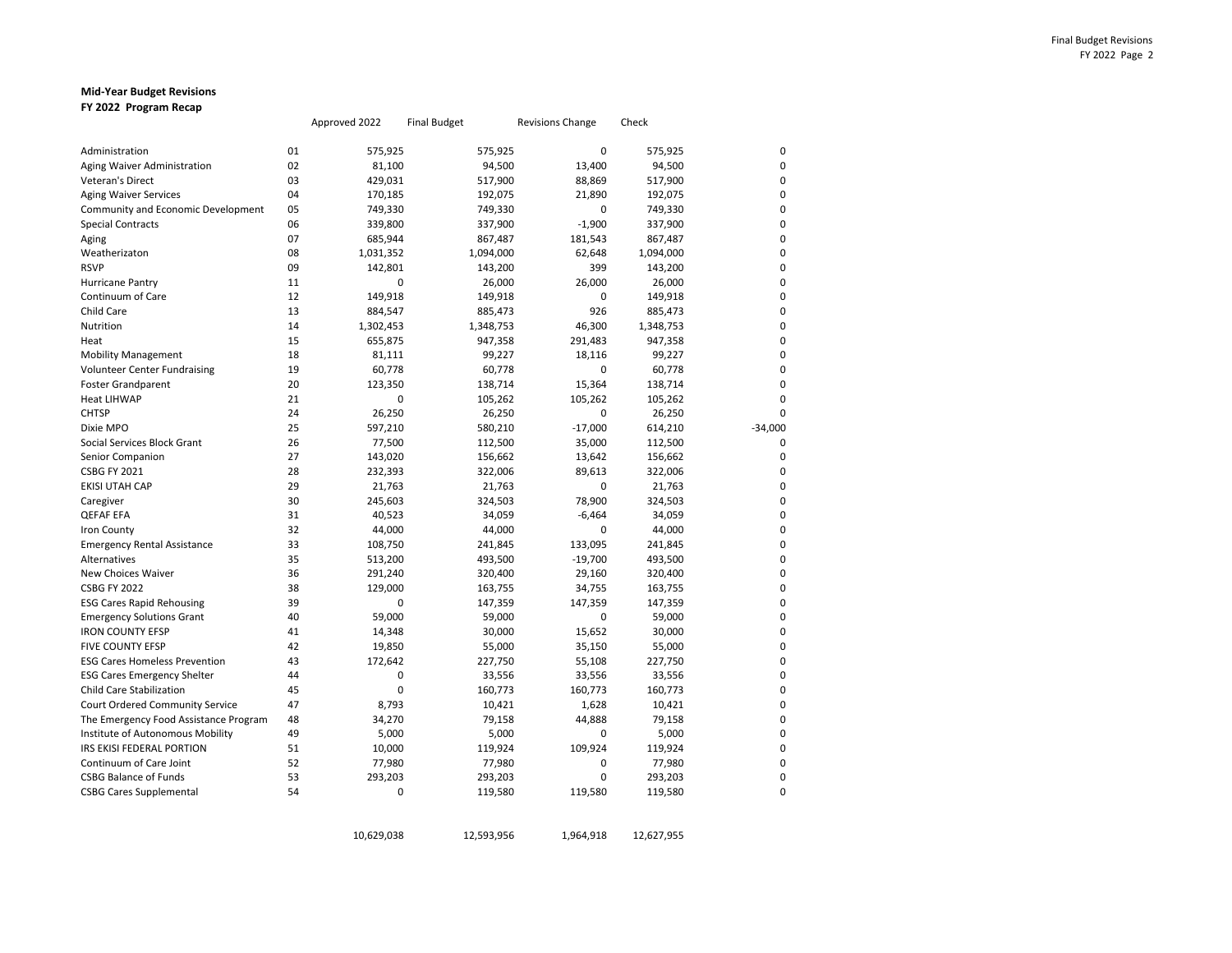## **ADMINISTRATION Fiscal Year 2022**

|     |                                       | <b>APPROVED</b> | <b>MID-YEAR</b>  | <b>FINAL</b>     | <b>ADMIN</b>     | Final         |
|-----|---------------------------------------|-----------------|------------------|------------------|------------------|---------------|
|     |                                       | <b>BUDGET</b>   | <b>REVISIONS</b> | <b>REVISIONS</b> | <b>REVISIONS</b> | <b>BUDGET</b> |
| 511 | <b>Executive Director</b>             | 42,000          |                  | 2,200            |                  | 44,200        |
| 513 | <b>Accounting Technician</b>          | 178,000         |                  | (2,200)          |                  | 175,800       |
| 516 | Secretary                             | 17,000          |                  | 2,400            |                  | 19,400        |
| 520 | FICA Match                            | 18,000          |                  | (500)            |                  | 17,500        |
| 521 | <b>State Retirement</b>               | 26,500          |                  | (3,500)          |                  | 23,000        |
| 522 | Health Insurance                      | 76,000          |                  | 3,000            |                  | 79,000        |
| 523 | <b>Worker's Compensation</b>          | 900             |                  |                  |                  | 900           |
| 524 | Unemployment Insurance                | 725             |                  | 76               |                  | 800           |
| 525 | 401-K                                 | 15,000          |                  | 3,000            |                  | 18,000        |
| 530 | Travel                                | 23,000          |                  | (3, 975)         |                  | 19,025        |
| 533 | Recognition                           | 4,000           |                  |                  |                  | 4,000         |
| 540 | <b>Office Supplies</b>                | 9,000           |                  | 200              |                  | 9,200         |
| 544 | Postage                               | 5,500           |                  | (1,000)          |                  | 4,500         |
| 545 | Printing                              | 3,300           |                  | (200)            |                  | 3,100         |
| 546 | Rent                                  | 28,000          |                  |                  |                  | 28,000        |
| 547 | Telephone                             | 5,500           |                  | 500              |                  | 6,000         |
| 548 | <b>Fiscal Management</b>              | 40,000          |                  |                  |                  | 40,000        |
| 554 | Modernize Processes (contractor)      | 30,000          |                  |                  |                  | 30,000        |
| 555 | Insurance                             | 31,000          |                  |                  |                  | 31,000        |
| 556 | Program Cost                          | 15,000          |                  |                  |                  | 15,000        |
| 650 | Equipment                             | 7,500           |                  |                  |                  | 7,500         |
|     | Department Total                      | 575,925         |                  |                  |                  | 575,925       |
|     |                                       |                 |                  |                  |                  |               |
| 403 | Local Participation                   | 25,925          |                  |                  |                  | 25,925        |
| 404 | Project Income                        |                 |                  |                  |                  |               |
| 407 | <b>Indirect Cost Allocation 14.33</b> | 550,000         |                  |                  |                  | 550,000       |
|     | <b>Total Revenue</b>                  | 575,925         |                  |                  | $\overline{a}$   | 575,925       |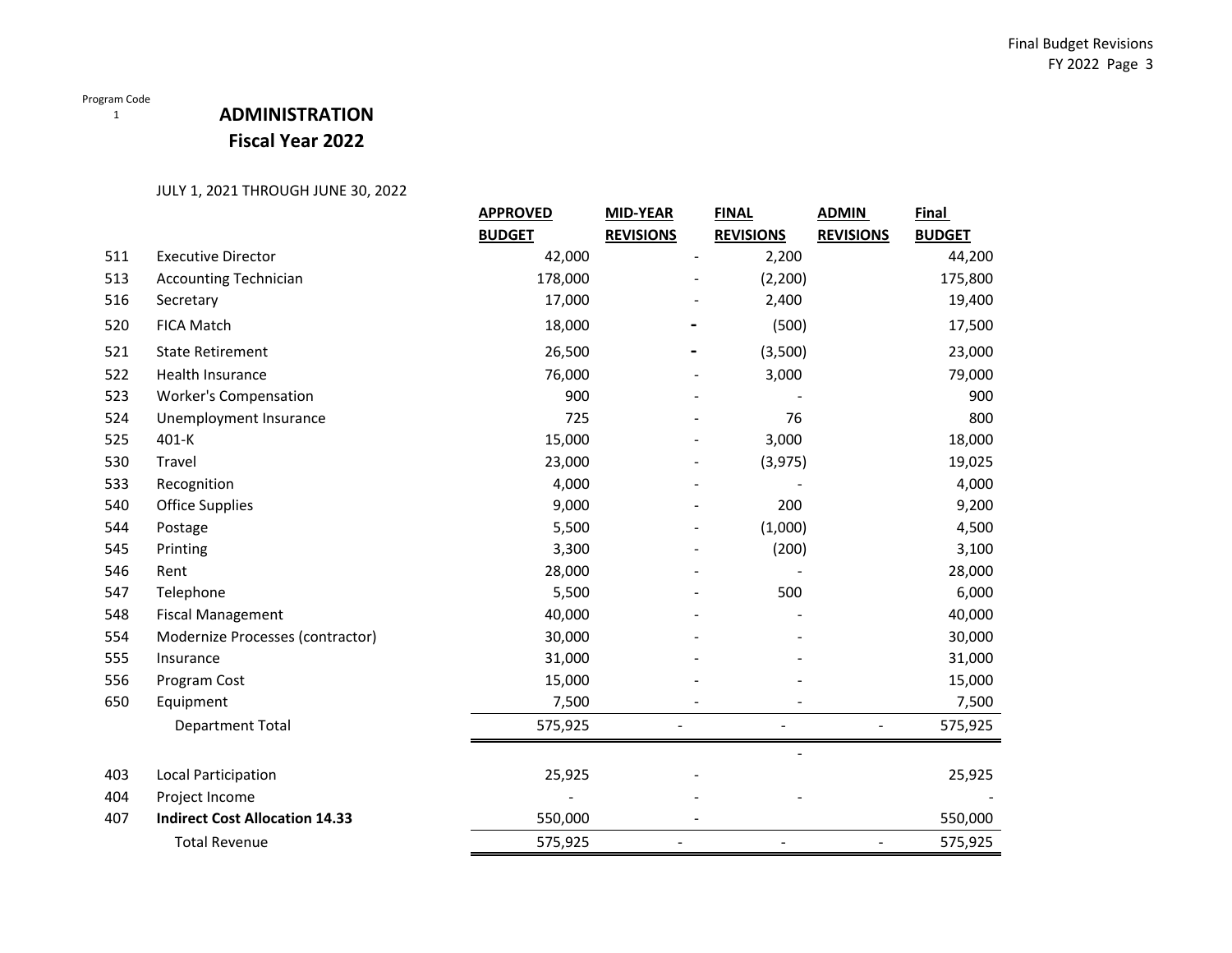2

## **AGING WAIVER ADMINISTRATIONFiscal Year 2022**

|     |                              | <b>APPROVED</b><br><b>MID-YEAR</b><br><b>FINAL</b> |                  | <b>ADMIN</b>     | <b>Final</b>             |               |
|-----|------------------------------|----------------------------------------------------|------------------|------------------|--------------------------|---------------|
|     |                              | <b>BUDGET</b>                                      | <b>REVISIONS</b> | <b>REVISIONS</b> | <b>REVISIONS</b>         | <b>BUDGET</b> |
| 512 | Director                     | 13,083                                             | 7,140            | (1, 723)         |                          | 18,500        |
| 514 | <b>Case Managers</b>         | 6,328                                              | (1, 518)         | 190              |                          | 5,000         |
| 516 | Secretary                    | 6,656                                              | 2,856            | 288              |                          | 9,800         |
| 517 | <b>Nurses</b>                | 25,000                                             |                  | (2,000)          |                          | 23,000        |
| 520 | <b>FICA Match</b>            | 1,995                                              | 485              | (80)             |                          | 2,400         |
| 521 | <b>State Retirement</b>      | 4,475                                              | 1,103            | (378)            |                          | 5,200         |
| 522 | <b>Health Insurance</b>      | 8,817                                              | 4,765            | (82)             |                          | 13,500        |
| 523 | <b>Worker's Compensation</b> | 129                                                | 49               | (28)             |                          | 150           |
| 524 | Unemployment Insurance       | 98                                                 |                  | $\overline{2}$   |                          | 100           |
| 525 | 401-K                        | 100                                                |                  |                  |                          | 100           |
| 530 | Travel                       | 4,621                                              | (2, 121)         | (500)            |                          | 2,000         |
| 540 | <b>Office Supplies</b>       | 800                                                | 1,600            |                  |                          | 2,400         |
| 544 | Postage                      | 100                                                | 50               | 100              |                          | 250           |
| 545 | Printing                     | 250                                                | 850              |                  |                          | 1,100         |
| 546 | Rent                         | 800                                                |                  |                  |                          | 800           |
| 547 | Telephone                    | 875                                                | 625              |                  |                          | 1,500         |
| 549 | <b>Contracted Services</b>   |                                                    |                  | 500              |                          | 500           |
| 580 | <b>Indirect Costs</b>        | 5,973                                              | 2,266            | (1,039)          |                          | 7,200         |
| 650 | Equipment                    | 1,000                                              |                  |                  |                          | 1,000         |
|     | <b>Department Total</b>      | 81,100                                             | 18,150           | (4, 750)         |                          | 94,500        |
|     |                              |                                                    |                  |                  |                          |               |
| 402 | <b>State Contracts</b>       | 81,100                                             | 18,150           | (4, 750)         |                          | 94,500        |
| 405 | Carryover                    |                                                    |                  |                  |                          |               |
|     | <b>Total Revenue</b>         | 81,100                                             | 18,150           | (4, 750)         | $\overline{\phantom{a}}$ | 94,500        |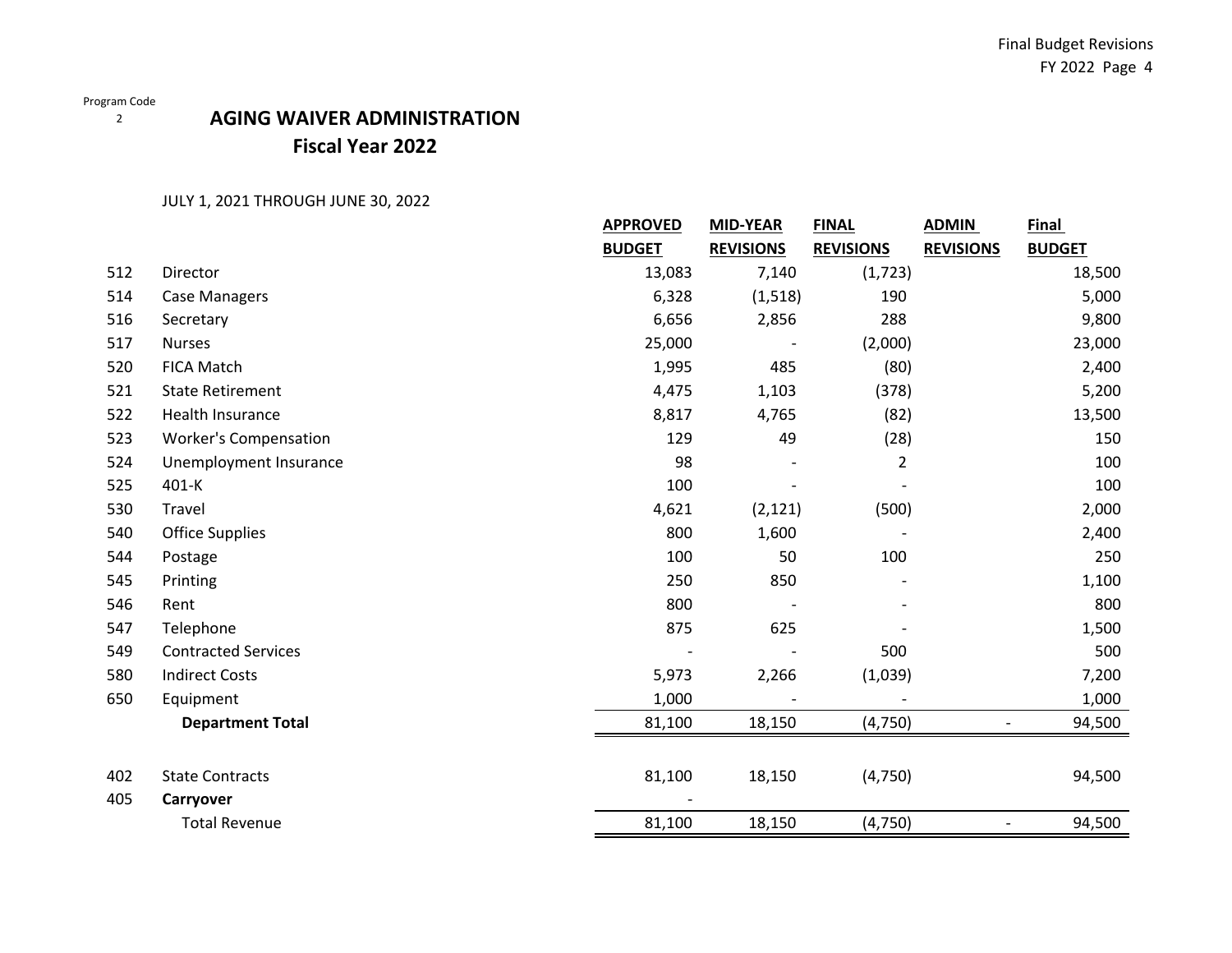### 3

## **VETERAN'S DIRECT Fiscal Year 2022**

|     |                                | <b>APPROVED</b><br><b>MID-YEAR</b><br><b>FINAL</b> |                  | <b>ADMIN</b>     | <b>Final</b>             |               |
|-----|--------------------------------|----------------------------------------------------|------------------|------------------|--------------------------|---------------|
|     |                                | <b>BUDGET</b>                                      | <b>REVISIONS</b> | <b>REVISIONS</b> | <b>REVISIONS</b>         | <b>BUDGET</b> |
|     |                                |                                                    |                  |                  |                          |               |
| 512 | Director                       |                                                    | 1,000            | 7,200            |                          | 8,200         |
| 513 | <b>Accounting Tech</b>         | 7,133                                              |                  | 367              |                          | 7,500         |
| 514 | <b>Case Managers</b>           | 26,369                                             | 389              | 1,242            |                          | 28,000        |
| 515 | Secretary/Accounting Tech      | 7,006                                              |                  | (7,006)          |                          |               |
| 520 | <b>FICA Match</b>              | 3,099                                              |                  | (99)             |                          | 3,000         |
| 521 | <b>State Retirement</b>        | 6,504                                              |                  | (4)              |                          | 6,500         |
| 522 | <b>Health Insurance</b>        | 8,662                                              | 7,000            | (1,662)          |                          | 14,000        |
| 523 | <b>Worker's Compensation</b>   | 220                                                |                  | 30               |                          | 250           |
| 524 | Unemployment Insurance         | 171                                                |                  | 29               |                          | 200           |
| 525 | 401-K                          | 384                                                | 616              | (500)            |                          | 500           |
| 530 | Travel                         | 2,000                                              | 1,500            | 1,500            |                          | 5,000         |
| 540 | <b>Office Supplies</b>         | 750                                                |                  |                  |                          | 750           |
| 541 | <b>Emergency Home Repair</b>   | 5,000                                              |                  | (2,000)          |                          | 3,000         |
| 544 | Postage                        | 200                                                |                  |                  |                          | 200           |
| 545 | Printing                       | 500                                                |                  |                  |                          | 500           |
| 546 | Rent                           | 800                                                | 800              | (100)            |                          | 1,500         |
| 547 | Telephone                      | 700                                                | 345              | 755              |                          | 1,800         |
| 549 | Providor/Vendor Costs          | 350,000                                            |                  | 75,000           |                          | 425,000       |
| 580 | <b>Indirect Costs</b>          | 8,533                                              | 1,291            | (324)            |                          | 9,500         |
| 650 | Equipment                      | 1,000                                              |                  | 1,500            |                          | 2,500         |
|     | <b>Department Total</b>        | 429,031                                            | 12,941           | 75,928           | $\overline{\phantom{a}}$ | 517,900       |
|     |                                |                                                    |                  |                  |                          |               |
| 420 | <b>State Contract Medicaid</b> | 429,031                                            | 12,941           | 75,928           |                          | 517,900       |
|     | <b>Total Revenue</b>           | 429,031                                            | 12,941           | 75,928           |                          | 517,900       |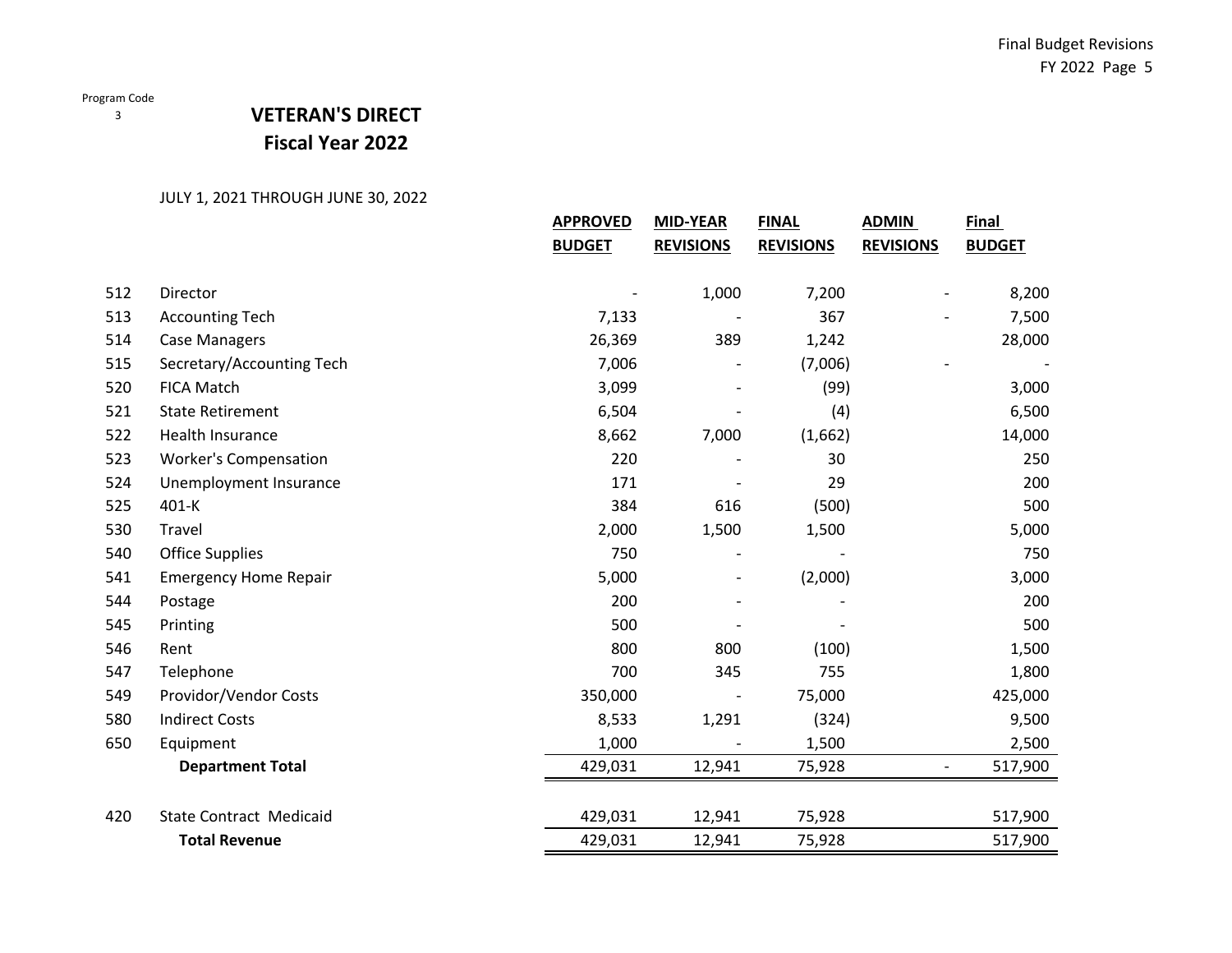# **AGING WAIVER SERVICES Fiscal Year 2022**

|     |                                | <b>APPROVED</b> | <b>MID-YEAR</b>  | <b>FINAL</b>     | <b>ADMIN</b>             | <b>Final</b>  |
|-----|--------------------------------|-----------------|------------------|------------------|--------------------------|---------------|
|     |                                | <b>BUDGET</b>   | <b>REVISIONS</b> | <b>REVISIONS</b> | <b>REVISIONS</b>         | <b>BUDGET</b> |
| 512 | Director                       |                 |                  | 500              |                          | 500           |
| 513 | <b>Accounting Tech</b>         |                 |                  | 1,000            |                          | 1,000         |
| 514 | <b>Case Managers</b>           | 63,764          | 886              | 1,350            |                          | 66,000        |
| 520 | <b>FICA Match</b>              | 4,879           |                  | (79)             |                          | 4,800         |
| 521 | <b>State Retirement</b>        | 11,465          | 403              | 1,132            |                          | 13,000        |
| 522 | Health Insurance               | 34,750          | 2,290            | 4,960            |                          | 42,000        |
| 523 | <b>Worker's Compensation</b>   | 415             | 33               | 102              |                          | 550           |
| 524 | Unemployment Insurance         | 265             | (73)             | 133              |                          | 325           |
| 525 | 401-K                          | 123             | (27)             | 4                |                          | 100           |
| 530 | Travel                         | 5,000           | (1,000)          | 1,500            |                          | 5,500         |
| 540 | <b>Office Supplies</b>         | 400             |                  |                  |                          | 400           |
| 544 | Postage                        | 150             | 85               | 265              |                          | 500           |
| 545 | Printing                       | 600             | (200)            | 200              |                          | 600           |
| 546 | Rent                           | 1,900           | 204              | 196              |                          | 2,300         |
| 547 | Telephone                      | 1,400           | 500              | 100              |                          | 2,000         |
| 549 | <b>Contractor Costs</b>        | 27,500          | 2,500            | 2,000            |                          | 32,000        |
| 580 | <b>Indirect Costs</b>          | 16,574          | 506              | 1,920            |                          | 19,000        |
| 650 | Equipment                      | 1,000           |                  | 500              |                          | 1,500         |
|     | <b>Department Total</b>        | 170,185         | 6,107            | 15,783           |                          | 192,075       |
|     |                                |                 |                  |                  |                          |               |
| 420 | <b>Morning Star FTS</b>        |                 |                  | 32,000           |                          | 33,500        |
| 402 | <b>State Contract Medicaid</b> | 170,185         | 6,107            | (17, 717)        |                          | 158,575       |
|     | <b>Total Revenue</b>           | 170,185         | 6,107            | 14,283           | $\overline{\phantom{a}}$ | 192,075       |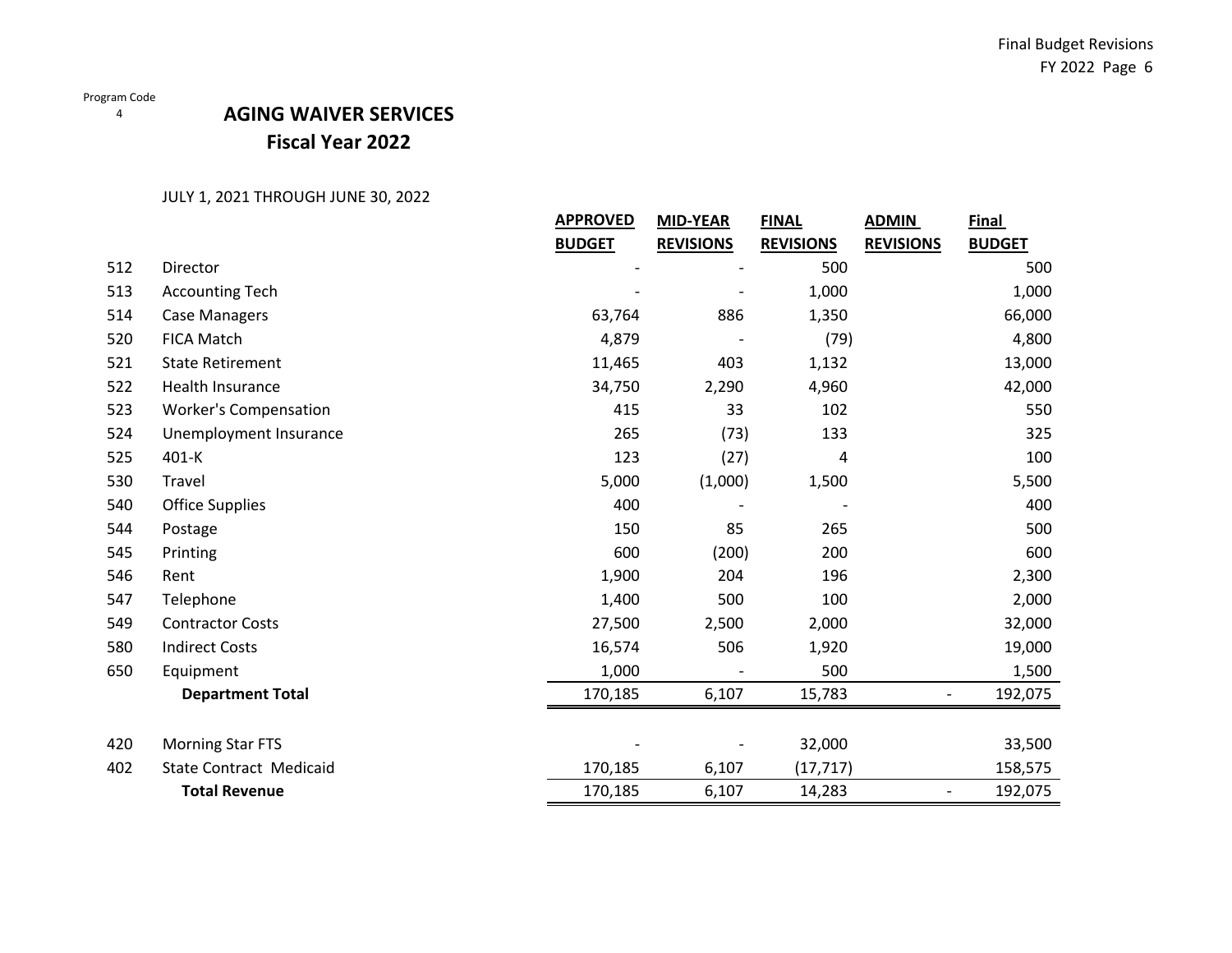## **COMMUNITY AND ECONOMIC DEVELOPMENT**

**Fiscal Year 2022**

|     | <b>JULY 1, 2021 THROUGH JUNE 30, 2022</b> |               | <b>MID-YEAR</b>          | <b>FINAL</b>     | <b>ADMIN</b><br>Final               |
|-----|-------------------------------------------|---------------|--------------------------|------------------|-------------------------------------|
|     |                                           | <b>BUDGET</b> | <b>REVISIONS</b>         | <b>REVISIONS</b> | <b>REVISIONS BUDGET</b>             |
| 511 | <b>Executive Director</b>                 | 35,221        |                          |                  | 35,221                              |
| 514 | <b>Salaries</b>                           | 245,338       |                          |                  | 245,338                             |
| 520 | FICA Match                                | 20,966        |                          |                  | 20,966                              |
| 521 | <b>State Retirement</b>                   | 43,445        |                          |                  | 43,445                              |
| 522 | Health Insurance                          | 79,003        |                          |                  | 79,003                              |
| 523 | <b>Worker's Compensation</b>              | 2,336         | <b>No</b>                | No               | 2,336                               |
| 524 | Unemployment Insurance                    | 839           | <b>Revisions</b>         | <b>Revisions</b> | 839                                 |
| 525 | 401-K                                     | 5,251         |                          |                  | 5,251                               |
| 530 | <b>Travel</b>                             | 20,000        |                          |                  | 20,000                              |
| 540 | <b>Office Supplies</b>                    | 5,000         |                          |                  | 5,000                               |
| 544 | Postage                                   | 1,589         |                          |                  | 1,589                               |
| 545 | Printing                                  | 1,545         |                          |                  | 1,545                               |
| 546 | Rent                                      | 3,600         |                          |                  | 3,600                               |
| 549 | Contracts                                 | 4,200         |                          |                  | 4,200                               |
| 547 | Telephone                                 | 1,000         |                          |                  | 1,000                               |
| 554 | Modernize Programs                        |               |                          |                  |                                     |
| 551 | <b>RLF Closing Costs</b>                  | 2,500         |                          |                  | 2,500                               |
| 551 | Natural Hazard Match                      | 11,000        |                          |                  | 11,000                              |
| 560 | Software Licensing                        | 2,500         |                          |                  | 2,500                               |
| 557 | <b>CDBG CV Business Grants</b>            | 192,000       |                          |                  | 192,000                             |
| 580 | <b>Indirect Costs</b>                     | 61,962        |                          |                  | 61,962                              |
| 650 | Equipment                                 | 10,035        |                          |                  | 10,035                              |
|     | <b>Department Total</b>                   | 749,330       | $\overline{\phantom{a}}$ | ÷.               | 749,330<br>$\overline{\phantom{a}}$ |
|     |                                           |               |                          |                  |                                     |
| 402 | <b>State Contracts</b>                    | 205,000       |                          |                  | 205,000                             |
| 403 | <b>Local Participation</b>                | 30,000        |                          |                  | 30,000                              |
| 404 | Project Income                            | 41,275        |                          |                  | 41,275                              |
| 405 | <b>CDBG Covid Contract</b>                | 200,000       |                          |                  | 200,000                             |
| 406 | <b>CDBG State Contract</b>                | 97,000        |                          |                  | 97,000                              |
| 408 | <b>Federal Grants</b>                     | 176,055       | $\overline{\phantom{a}}$ | $\equiv$         | 176,055                             |
|     | <b>Total Revenue</b>                      | 749,330       | $\overline{\phantom{a}}$ | ÷,               | 749,330                             |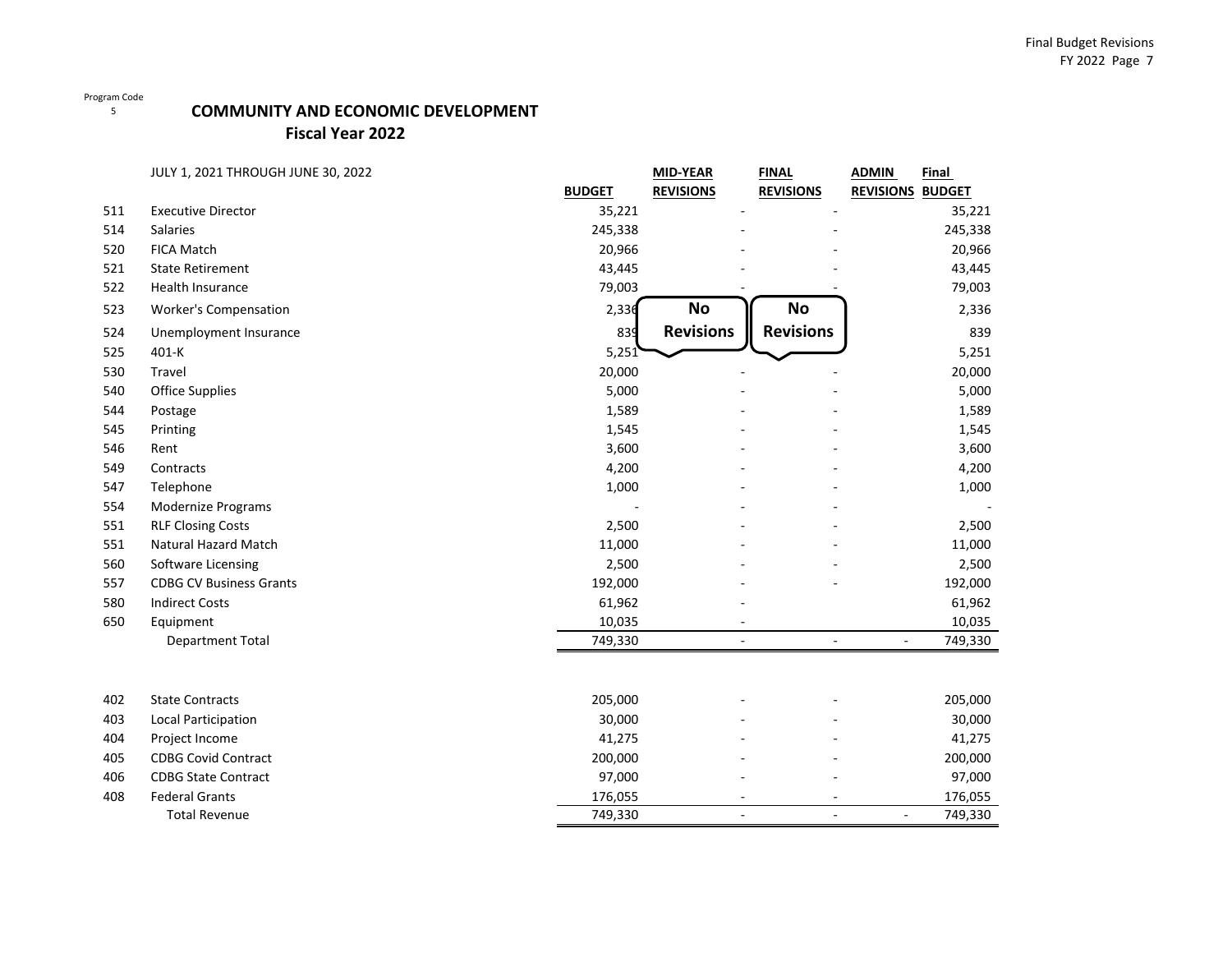### 6

## **SPECIAL CONTRACTS Fiscal Year 2022**

|     | JULY 1, 2021 THROUGH JUNE 30, 2022  | <b>APPROVED</b> | <b>MID-YEAR</b>              | <b>FINAL</b>     | <b>ADMIN</b>     | <b>Final</b>  |
|-----|-------------------------------------|-----------------|------------------------------|------------------|------------------|---------------|
|     | <b>REVENUES</b>                     | <b>BUDGET</b>   | <b>REVISIONS</b>             | <b>REVISIONS</b> | <b>REVISIONS</b> | <b>BUDGET</b> |
| 803 | Ombudsman                           | 62,500          |                              | 5,400            |                  | 67,900        |
| 805 | <b>AOG Office Building</b>          | 40,500          |                              |                  |                  | 40,500        |
| 813 | Senior Medicare Patrol              | 20,000          |                              |                  |                  | 20,000        |
| 814 | Health Insurance Counseling (SHIIP) | 38,500          |                              |                  |                  | 38,500        |
| 826 | <b>State Covid Aging</b>            | 36,800          | <b>No</b>                    | (31,800)         |                  | 5,000         |
| 832 | ARDC Covd 19                        | 5,000           | <b>REVISIONS</b>             |                  |                  | 5,000         |
| 839 | <b>Options Counseling</b>           | 50,500          |                              | 24,500           |                  | 75,000        |
| 840 | <b>Benefit Enrollment Center</b>    | 75,000          |                              |                  |                  | 75,000        |
| 850 | <b>OUT AND ABOUT</b>                | 11,000          |                              |                  |                  | 11,000        |
|     |                                     |                 |                              |                  |                  |               |
|     | <b>Department Total</b>             | 339,800         |                              | (1,900)          | $\overline{a}$   | 337,900       |
|     |                                     |                 |                              |                  |                  |               |
|     | <b>EXPENSES</b>                     |                 |                              |                  |                  |               |
| 404 | Project Income                      | 40,500          |                              |                  |                  | 40,500        |
| 422 | State Contract - Ombudsman          | 62,500          |                              | 5,400            |                  | 67,900        |
| 426 | State Covid Aging 19                | 36,800          | $\overline{\phantom{a}}$     | (31,800)         |                  | 5,000         |
| 431 | Senior Medicare Patrol              | 20,000          |                              |                  |                  | 20,000        |
| 432 | <b>ADRC Covid 19</b>                | 5,000           | $\overline{\phantom{a}}$     |                  |                  | 5,000         |
| 433 | Health Insurance Counseling (SHIIP) | 38,500          |                              |                  |                  | 38,500        |
| 437 | <b>Options Counseling</b>           | 50,500          | $\qquad \qquad \blacksquare$ | 24,500           |                  | 75,000        |
| 456 | <b>Benefit Enrollment Center</b>    | 75,000          |                              |                  |                  | 75,000        |
| 460 | Out and About                       | 11,000          |                              |                  |                  | 11,000        |
|     |                                     |                 |                              |                  |                  |               |
|     | <b>Total Revenue</b>                | 339,800         |                              | (1,900)          |                  | 337,900       |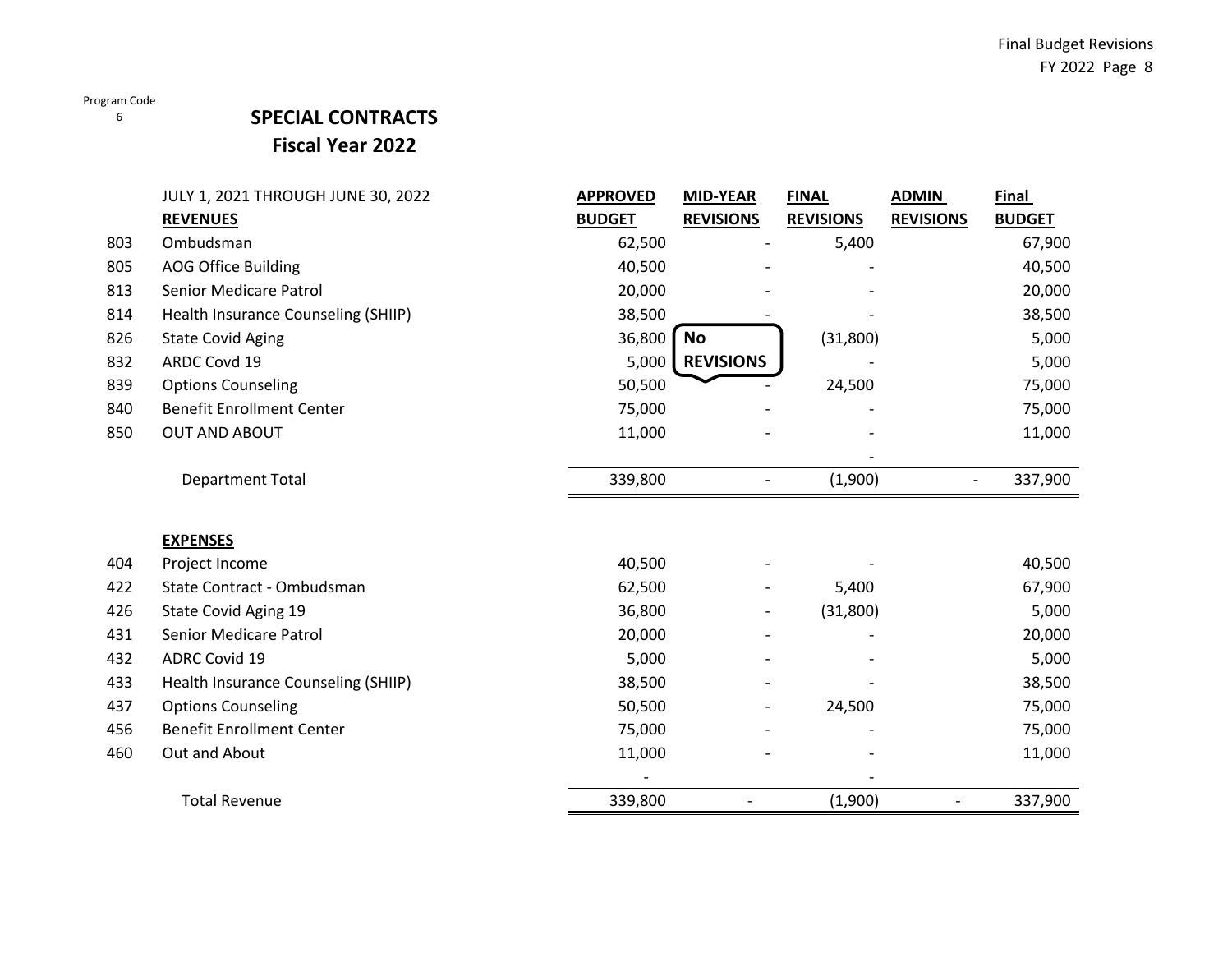$\frac{7}{7}$ 

## **AREA AGENCY ON AGING Fiscal Year 2022**

|     | <b>APPROVED</b><br><b>MID-YEAR</b>              |               | <b>FINAL</b>     | <b>ADMIN</b>             | Final                    |               |
|-----|-------------------------------------------------|---------------|------------------|--------------------------|--------------------------|---------------|
|     |                                                 | <b>BUDGET</b> | <b>REVISIONS</b> | <b>REVISIONS</b>         | <b>REVISIONS</b>         | <b>BUDGET</b> |
| 512 | Director                                        | 54,245        | 4,955            | 5,800                    |                          | 65,000        |
| 513 | <b>Accounting Tech</b>                          | 8,559         | (2,000)          | (3,359)                  |                          | 3,200         |
| 514 | OC/Program Staff                                | 11,497        |                  | 503                      |                          | 12,000        |
| 515 | Executive Secretary/Accounting Technician       | 1,751         | 2,000            | (3,751)                  |                          |               |
| 516 | Secretary                                       |               |                  |                          |                          |               |
| 520 | <b>FICA Match</b>                               | 5,818         | 379              | (397)                    |                          | 5,800         |
| 521 | <b>State Retirement</b>                         | 12,828        | 672              |                          |                          | 13,500        |
| 522 | Health Insurance                                | 22,911        |                  | 89                       |                          | 23,000        |
| 523 | <b>Worker's Compensation</b>                    | 480           | 40               | 10                       |                          | 530           |
| 524 | Unemployment Insurance                          | 219           |                  | 31                       |                          | 250           |
| 525 | 401-K                                           | 883           |                  | (283)                    |                          | 600           |
| 530 | Travel                                          | 7,253         | (2,753)          | (500)                    |                          | 4,000         |
| 540 | <b>Office Supplies</b>                          | 1,000         | 2,000            | 2,000                    |                          | 5,000         |
| 544 | Postage                                         | 750           | (150)            | (100)                    |                          | 500           |
| 545 | Printing                                        | 1,000         |                  | (200)                    |                          | 800           |
| 546 | Rent                                            | 1,200         | (400)            | 200                      |                          | 1,000         |
| 547 | Telephone                                       | 3,250         | (1,350)          | 1,900                    |                          | 3,800         |
| 552 | <b>County Councils on Aging</b>                 | 520,350       | 178,100          | (1, 443)                 |                          | 697,007       |
| 553 | Preventative Health                             |               |                  |                          |                          |               |
| 555 | Miscellaneous Dues, Insurance, Software License | 6,200         | (1,200)          |                          |                          | 5,000         |
| 580 | <b>Indirect Costs</b>                           | 24,750        | 750              |                          |                          | 25,500        |
| 650 | Equipment                                       | 1,000         | 500              | (500)                    |                          | 1,000         |
|     | <b>Department Total</b>                         | 685,944       | 181,543          | $\overline{\phantom{a}}$ | $\overline{\phantom{0}}$ | 867,487       |
|     | <b>402 State Contracts</b>                      | 685,944       | 181,543          |                          |                          | 867,487       |
|     | <b>Total Revenue</b>                            | 685,944       | 181,543          |                          | $\overline{a}$           | 867,487       |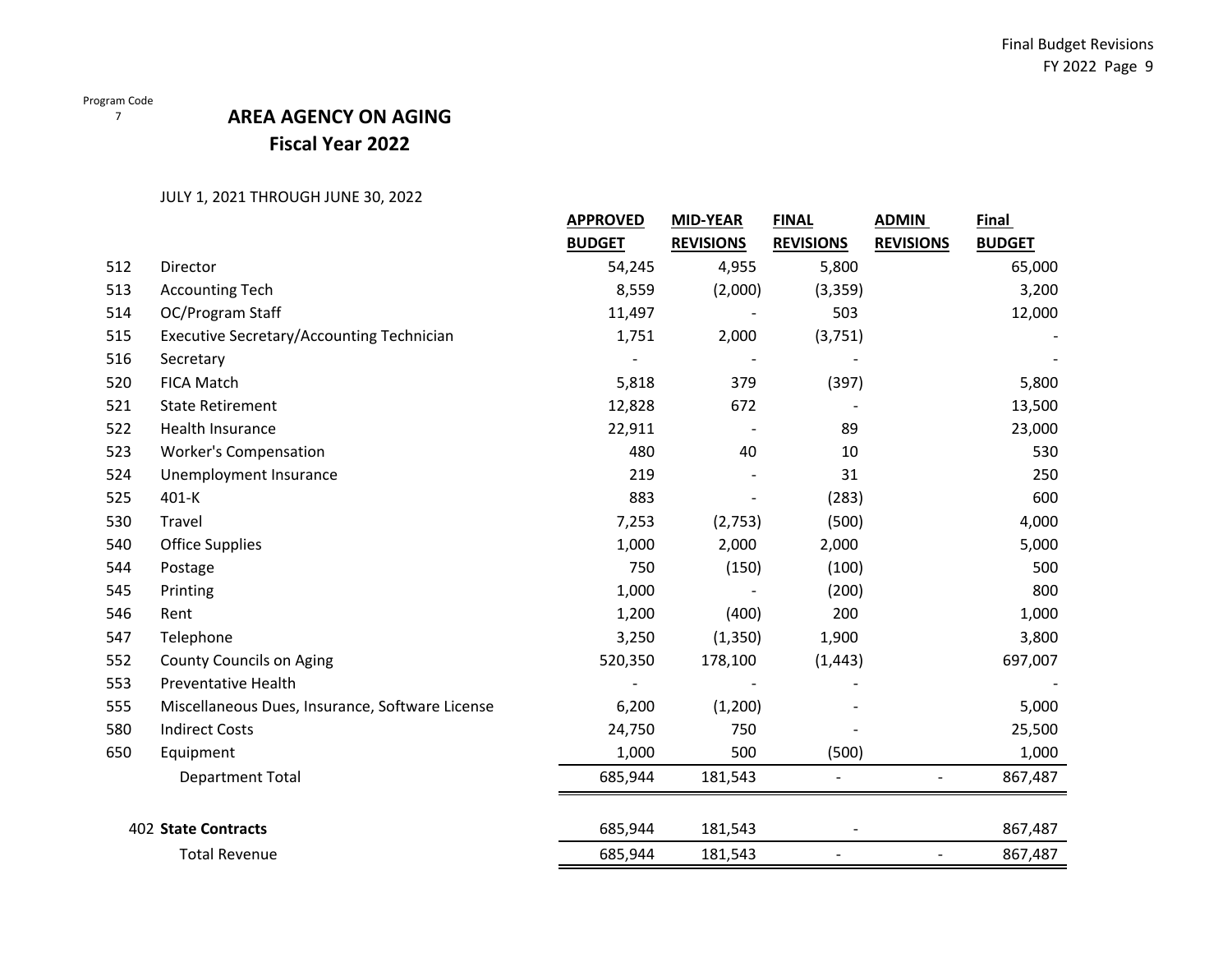## **WEATHERIZATION Fiscal Year 2022**

|     |                                 | <b>APPROVED</b> | <b>MID-YEAR</b>  | <b>FINAL</b>     | <b>ADMIN</b>     | <b>Final</b>  |
|-----|---------------------------------|-----------------|------------------|------------------|------------------|---------------|
|     |                                 | <b>BUDGET</b>   | <b>REVISIONS</b> | <b>REVISIONS</b> | <b>REVISIONS</b> | <b>BUDGET</b> |
| 512 | Coordinator                     | 58,000          | 750              | (750)            |                  | 58,000        |
| 516 | Secretary                       | 54,500          | 250              | 1,150            |                  | 55,900        |
| 517 | <b>Weatherization Crew</b>      | 251,000         | 17,000           | 17,000           |                  | 285,000       |
| 520 | <b>FICA Match</b>               | 27,800          | (800)            | 3,000            |                  | 30,000        |
| 521 | <b>State Retirement</b>         | 61,000          | (1,000)          | 8,000            |                  | 68,000        |
| 522 | Health Insurance                | 121,500         | 18,500           | 9,000            |                  | 149,000       |
| 523 | <b>Worker's Compensation</b>    | 3,500           | (900)            | 100              |                  | 2,700         |
| 524 | Unemployment Insurance          | 1,600           | (400)            | 500              |                  | 1,700         |
| 525 | 401-K                           | 2,400           | 600              | (1,500)          |                  | 1,500         |
| 530 | Travel                          | 25,000          | 4,000            |                  |                  | 29,000        |
| 540 | <b>Office Supplies</b>          | 8,000           | 1,000            | (3,700)          |                  | 5,300         |
| 544 | Postage                         | 1,000           | 200              | (200)            |                  | 1,000         |
| 545 | Printing                        | 1,000           | 1,000            |                  |                  | 2,000         |
| 546 | Rent                            | 37,000          | (1,000)          | 2,000            |                  | 38,000        |
| 547 | Telephone                       | 11,552          | 448              |                  |                  | 12,000        |
| 549 | <b>Contractor Costs</b>         |                 | 2,000            | (2,000)          |                  |               |
| 550 | <b>DOE Contractor Labor</b>     |                 |                  |                  |                  |               |
| 551 | Liheap Contractor Labor         |                 |                  |                  |                  |               |
| 553 | Materials - DOE                 | 11,000          | 11,000           | 8,000            |                  | 30,000        |
| 554 | Health and Safety               | 28,000          | (3,000)          | (23,900)         |                  | 1,100         |
| 557 | <b>Materials State Contract</b> |                 |                  |                  |                  |               |
| 558 | Materials - LIHEAP              | 14,000          | 11,000           | (1,000)          |                  | 24,000        |
| 559 | Questar                         | 10,000          | 10,000           | 10,000           |                  | 30,000        |
| 561 | <b>Fields Supplies</b>          | 13,000          |                  | (5,000)          |                  | 8,000         |
| 562 | Vehicle Expense                 | 13,000          | 37,000           | (2,000)          |                  | 48,000        |
| 563 | <b>LIHEAP Energy Crisis</b>     | 208,000         | (41,000)         | (34,000)         |                  | 133,000       |
| 580 | <b>Indirect Costs</b>           | 63,000          | 15,000           | (2,000)          |                  | 76,000        |
| 650 | Equipment                       | 2,500           | 500              | (2,000)          |                  | 1,000         |
| 651 | Tools                           | 2,500           | 500              | (500)            |                  | 2,500         |
| 531 | Training                        | 1,500           |                  | (200)            |                  | 1,300         |
|     | <b>Department Total</b>         | 1,031,352       | 82,648           | (20,000)         |                  | 1,094,000     |
| 402 | <b>State Contracts</b>          | 1,031,352       | 82,648           | (20,000)         |                  | 1,094,000     |
|     | <b>Total Revenue</b>            | 1,031,352       | 82,648           | (20,000)         |                  | 1,094,000     |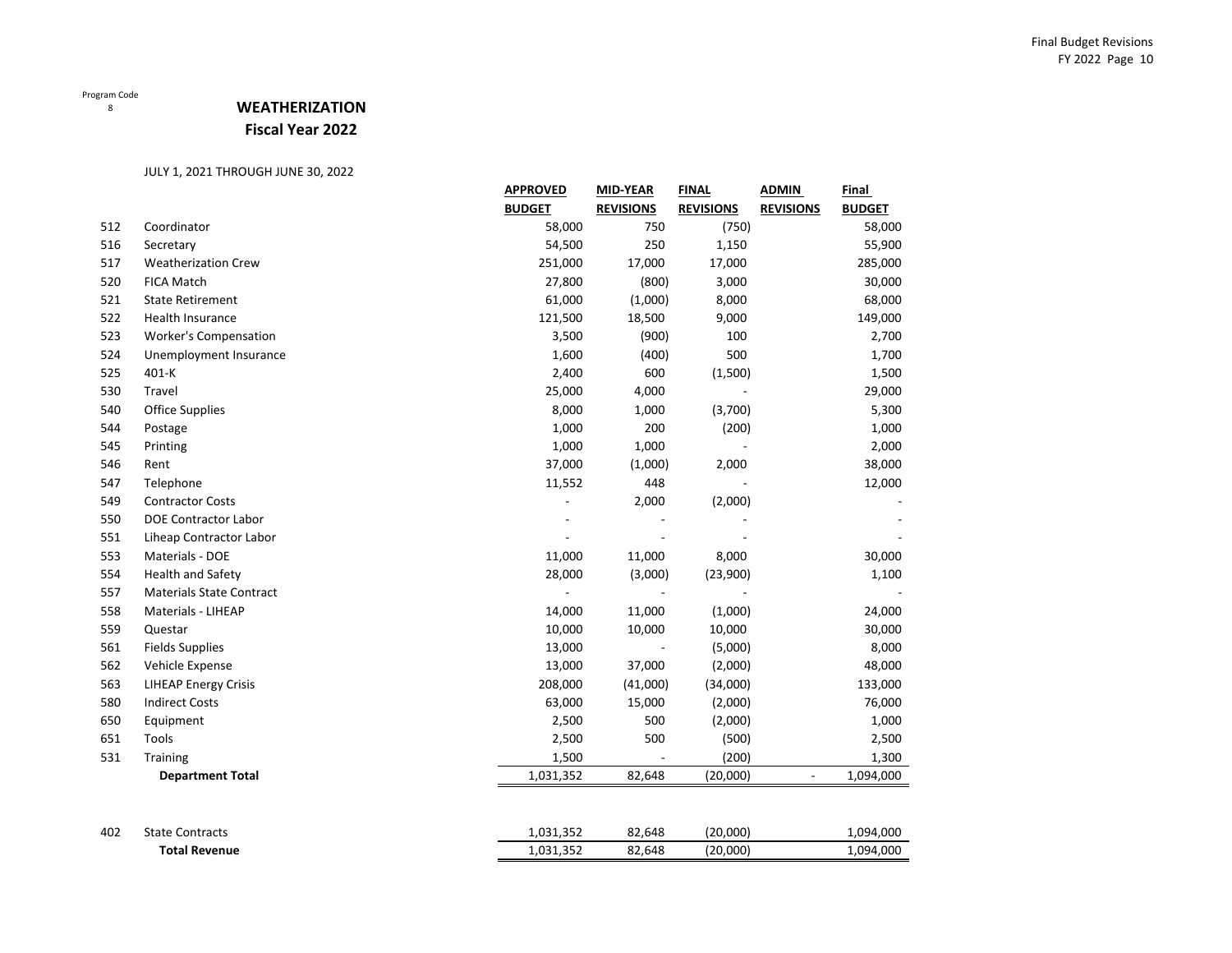## **Retired Senior Volunteer Program**

**Fiscal Year 2022**

|     | JULY 1, 2021 THROUGH JUNE 30, 2022 | <b>APPROVED</b> | <b>MID-YEAR</b>  | <b>FINAL</b>     | <b>ADMIN</b>     | Final         |
|-----|------------------------------------|-----------------|------------------|------------------|------------------|---------------|
|     |                                    | <b>BUDGET</b>   | <b>REVISIONS</b> | <b>REVISIONS</b> | <b>REVISIONS</b> | <b>BUDGET</b> |
| 512 | Director                           | 39,500          | $\overline{a}$   | (24, 500)        |                  | 15,000        |
| 513 | <b>Accounting Tech</b>             | 17,450          |                  | (15, 450)        |                  | 2,000         |
| 514 | Coordinator                        | 2,580           |                  | 36,920           |                  | 39,500        |
| 517 | Volunteer Staff Support            |                 |                  | 4,000            |                  | 4,000         |
| 520 | <b>FICA Match</b>                  | 3,800           |                  | 400              |                  | 4,200         |
| 521 | <b>State Retirement</b>            | 11,950          | $\sqrt{2}$       | (1,950)          |                  | 10,000        |
| 522 | Health Insurance                   | 8,500           | <b>REVISIONS</b> | 6,000            |                  | 14,500        |
| 523 | <b>Worker's Compensation</b>       | 600             |                  |                  |                  | 600           |
| 524 | Unemployment Insurance             | 200             |                  | 100              |                  | 300           |
| 525 | 401-K                              | 700             |                  | (200)            |                  | 500           |
| 530 | Travel                             | 9,200           |                  | (6, 200)         |                  | 3,000         |
| 533 | Recognition                        | 4,500           |                  | 500              |                  | 5,000         |
| 535 | <b>Volunteer Travel</b>            | 9,800           | $\overline{a}$   | (6,800)          |                  | 3,000         |
| 536 | Physicals                          |                 |                  |                  |                  |               |
| 540 | <b>Office Supplies</b>             | 800             |                  | 200              |                  | 1,000         |
| 541 | Background Checks/Fingerprinting   | 250             |                  |                  |                  | 250           |
| 542 | Meals                              | 1,200           |                  | (450)            |                  | 750           |
| 543 | Program Supplies                   | 5,500           |                  | 5,500            |                  | 11,000        |
| 544 | Postage                            | 750             |                  | 350              |                  | 1,100         |
| 545 | Printing                           | 2,000           |                  | 500              |                  | 2,500         |
| 546 | Rent                               | 300             |                  |                  |                  | 300           |
| 547 | Telephone                          | 1,500           |                  |                  |                  | 1,500         |
| 549 | <b>Contractual Services</b>        | 7,500           |                  | 500              |                  | 8,000         |
| 555 | Insurance                          | 1,000           |                  | 200              |                  | 1,200         |
| 580 | <b>Indirect Costs</b>              | 12,221          |                  | 779              |                  | 13,000        |
| 650 | Equipment                          | 1,000           |                  |                  |                  | 1,000         |
|     | <b>Department Total</b>            | 142,801         | L,               | 399              |                  | 143,200       |
| 402 | <b>State Contracts</b>             | 28,000          |                  |                  |                  | 28,000        |
| 406 | Donations                          | 6,701           |                  | 399              |                  | 7,100         |
| 407 | Department of Health               | 25,000          |                  |                  |                  | 25,000        |
| 408 | <b>Federal Contracts</b>           | 82,500          |                  |                  |                  | 82,500        |
| 410 | <b>Other Contracts</b>             |                 |                  |                  |                  |               |
| 444 | In Kind                            | 600             |                  |                  |                  | 600           |
|     | <b>Total Revenue</b>               | 142,801         |                  | 399              | ÷,               | 143,200       |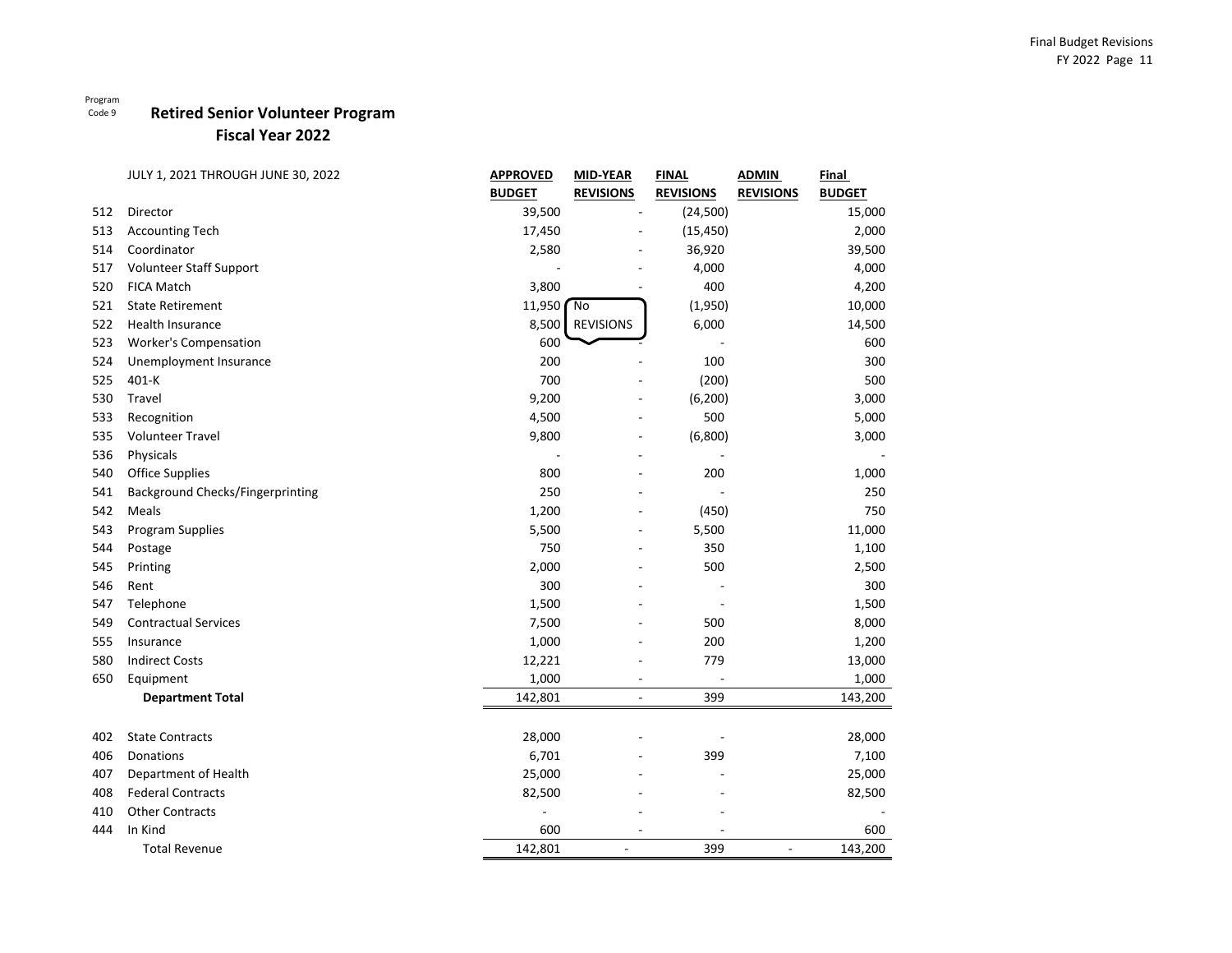11

## **Hurricane Valley Pantry Fiscal Year 2022**

|     |                              | <b>APPROVED</b> | <b>MID-YEAR</b>  | <b>FINAL</b>     | <b>ADMIN</b>     | <b>Final</b>  |        |
|-----|------------------------------|-----------------|------------------|------------------|------------------|---------------|--------|
|     |                              | <b>BUDGET</b>   | <b>REVISIONS</b> | <b>REVISIONS</b> | <b>REVISIONS</b> | <b>BUDGET</b> |        |
| 512 | Director                     |                 |                  |                  |                  |               |        |
| 514 | Staff                        |                 |                  |                  |                  |               |        |
| 520 | <b>FICA Match</b>            |                 | 6,600            |                  |                  |               | 6,600  |
| 521 | <b>State Retirement</b>      |                 | 500              |                  |                  |               | 500    |
| 522 | Health Insurance             |                 |                  | <b>No</b>        |                  |               |        |
| 523 | <b>Worker's Compensation</b> |                 |                  | <b>Revisions</b> |                  |               | 100    |
| 524 | Unemployment Insurance       |                 | 100              |                  |                  |               | 60     |
| 525 | $401-K$                      |                 | 60               |                  |                  |               |        |
| 530 | Travel                       |                 |                  |                  |                  |               |        |
| 533 | Recognition                  |                 |                  |                  |                  |               |        |
| 540 | <b>Office Supplies</b>       |                 | 600              |                  |                  |               | 600    |
| 543 | <b>Merchant Charges</b>      |                 |                  |                  |                  |               |        |
| 544 | Postage                      |                 |                  |                  |                  |               |        |
| 545 | Printing                     |                 | 100              |                  |                  |               | 100    |
| 546 | Rent                         |                 | 10,200           |                  |                  |               | 10,200 |
| 547 | Telephone                    |                 | 800              |                  |                  |               | 800    |
| 550 | Dues/Fees                    |                 |                  |                  |                  |               |        |
| 551 | <b>Youth Summit</b>          |                 |                  |                  |                  |               |        |
| 580 | <b>Indirect Costs</b>        |                 | 1,040            |                  |                  |               | 1,040  |
| 680 | Equipment                    |                 | 6,000            |                  |                  |               | 6,000  |
|     | <b>Department Total</b>      |                 | 26,000           |                  |                  |               | 26,000 |
|     |                              |                 |                  |                  |                  |               |        |
| 406 | Donations                    |                 | 26,000           |                  |                  |               | 26,000 |
|     | <b>Total Revenue</b>         | $\sim$          | 26,000           | $\blacksquare$   | $\blacksquare$   |               | 26,000 |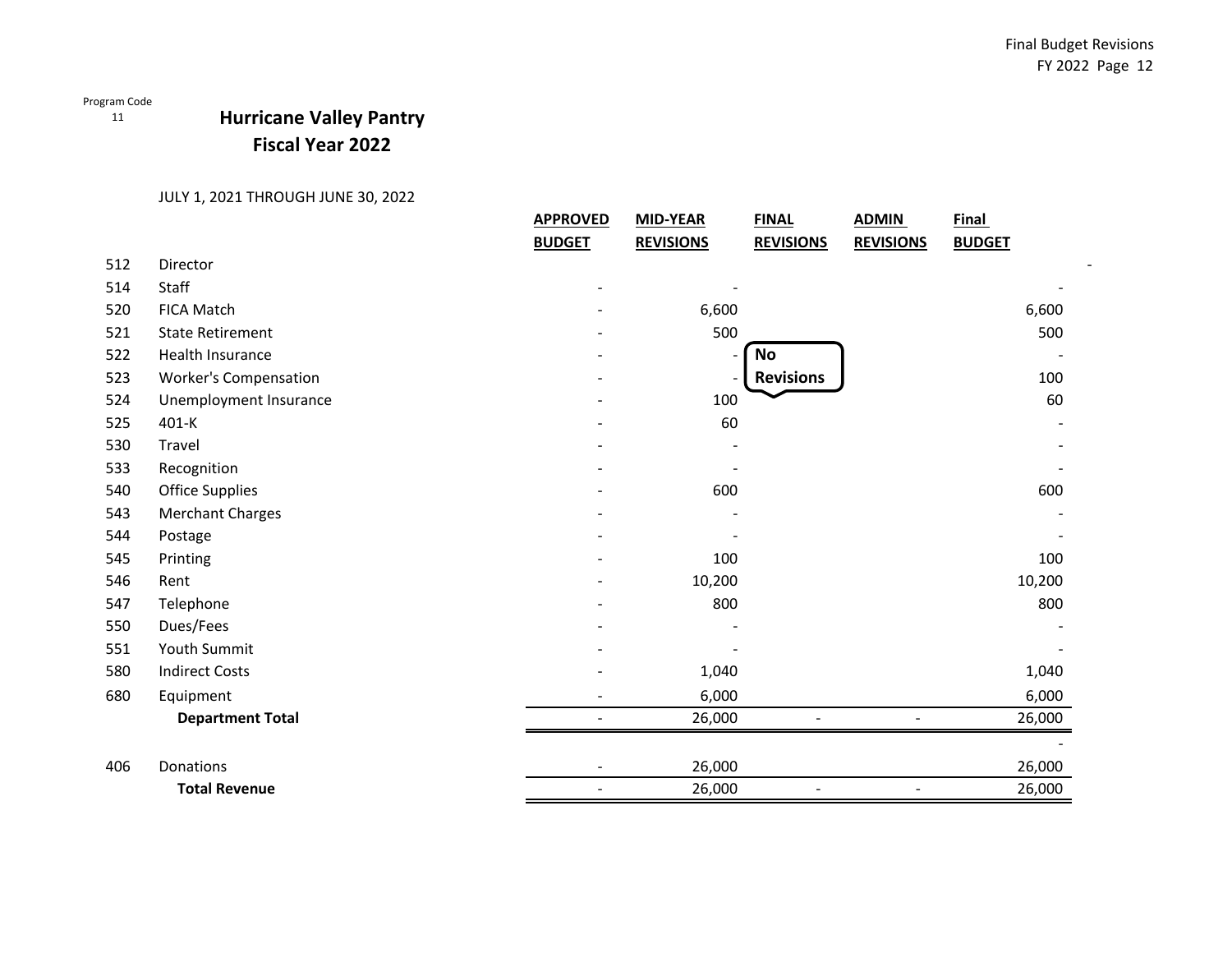12

## **CONTINIUUM OF CARE Fiscal Year 2022**

|     |                                 | <b>APPROVED</b> | <b>MID-YEAR</b>  | <b>FINAL</b>     | <b>ADMIN</b>     | <b>Final</b>  |
|-----|---------------------------------|-----------------|------------------|------------------|------------------|---------------|
|     |                                 | <b>BUDGET</b>   | <b>REVISIONS</b> | <b>REVISIONS</b> | <b>REVISIONS</b> | <b>BUDGET</b> |
| 512 | Director of Community Action    | 6,749           |                  | (4,800)          |                  | 1,949         |
| 514 | Case Manager                    |                 |                  | 14,000           |                  | 14,000        |
| 520 | <b>FICA Match</b>               | 7,745           |                  | (6, 525)         |                  | 1,220         |
| 521 | <b>State Retirement</b>         | 1,109           |                  | 1,610            |                  | 2,719         |
| 522 | Health Insurance                | 1,655           |                  | 2,493            |                  | 4,148         |
| 523 | <b>Worker's Compensation</b>    | 6,839           | <b>No</b>        | (6, 692)         |                  | 147           |
| 524 | Unemployment Insurance          | 134             | <b>REVISIONS</b> | (37)             |                  | 97            |
| 525 | 401-K                           | 62              |                  | (49)             |                  | 13            |
| 530 | Travel                          | 764             |                  | 236              |                  | 1,000         |
| 541 | <b>Rental Assistance</b>        |                 |                  |                  |                  |               |
| 542 | Supportive Services/Subgrantees | 105,524         |                  | 14,476           |                  | 120,000       |
| 544 | Postage                         | 15,746          |                  | (15, 546)        |                  | 200           |
| 545 | Printing                        |                 |                  | 240              |                  | 240           |
| 547 | Telephone                       |                 |                  |                  |                  |               |
| 549 | Contracts/Consultant            |                 |                  |                  |                  |               |
| 580 | <b>Indirect Costs</b>           |                 |                  | 3,185            |                  | 3,185         |
| 650 | Equipment                       | 3,591           |                  | (2, 591)         |                  | 1,000         |
|     | <b>Department Total</b>         | 149,918         |                  |                  |                  | 149,918       |
|     |                                 |                 |                  |                  |                  |               |
|     | <b>408 State Contract</b>       | 149,918         |                  |                  |                  | 149,918       |
|     | <b>Total Revenue</b>            | 149,918         |                  | 0<br>0           | 0                | 149,918       |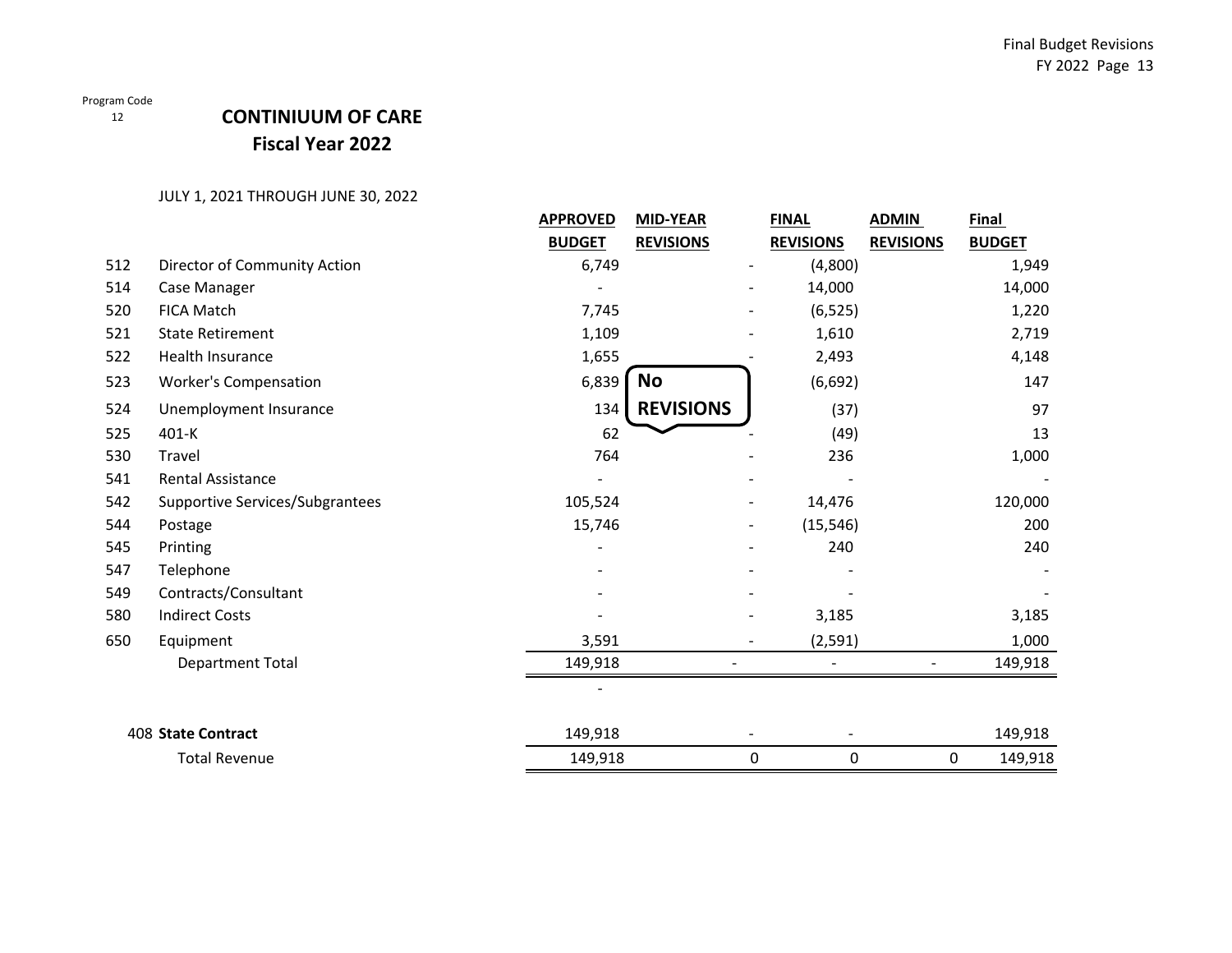### 13

## **CHILD CARE RESOURCE & REFERRAL Fiscal Year 2022**

|     |                                              | <b>APPROVED</b><br><b>BUDGET</b> | MID-YEAR<br><b>REVISIONS</b> | <b>FINAL</b><br><b>REVISIONS</b> | <b>ADMIN</b><br><b>REVISIONS</b> | Final<br><b>BUDGET</b> |
|-----|----------------------------------------------|----------------------------------|------------------------------|----------------------------------|----------------------------------|------------------------|
| 512 | Director                                     | 57,269                           |                              | (1,745)                          |                                  | 55,524                 |
| 514 | Program Staff                                | 313,638                          |                              | (4, 531)                         |                                  | 309,107                |
| 517 | <b>Contract Trainers and Mentor Stipends</b> | 19,000                           |                              |                                  |                                  | 19,000                 |
| 520 | <b>FICA Match</b>                            | 28,375                           | <b>No</b>                    |                                  |                                  | 28,375                 |
| 521 | <b>State Retirement</b>                      | 60,644                           | <b>REVISIONS</b>             |                                  |                                  | 60,644                 |
| 522 | <b>Health Insurance</b>                      | 187,680                          |                              | (9,680)                          |                                  | 178,000                |
| 523 | <b>Worker's Compensation</b>                 | 3,138                            |                              |                                  |                                  | 3,138                  |
| 524 | Unemployment Insurance                       | 1,702                            |                              |                                  |                                  | 1,702                  |
| 525 | 401-K                                        | 2,733                            |                              | 481                              |                                  | 3,214                  |
| 530 | Travel                                       | 40,000                           |                              | (500)                            |                                  | 39,500                 |
| 532 | Start-Up Grants                              |                                  |                              |                                  |                                  |                        |
| 543 | <b>Rural Outreach Grants</b>                 | 4,000                            |                              |                                  |                                  | 4,000                  |
| 540 | Office Supplies                              | 4,000                            |                              | 500                              |                                  | 4,500                  |
| 541 | Marketing/Advertising                        |                                  |                              |                                  |                                  |                        |
| 542 | <b>Training Materials</b>                    | 8,750                            |                              |                                  |                                  | 8,750                  |
| 543 | <b>Community Outreach</b>                    | 2,000                            |                              |                                  |                                  | 2,000                  |
| 544 | Postage                                      | 750                              |                              |                                  |                                  | 750                    |
| 545 | Printing                                     | 3,900                            |                              |                                  |                                  | 3,900                  |
| 546 | Rent                                         | 21,000                           |                              | 1,700                            |                                  | 22,700                 |
| 547 | Telephone                                    | 13,760                           |                              |                                  |                                  | 13,760                 |
| 550 | Dues & Subscriptions                         | 1,000                            |                              |                                  |                                  | 1,000                  |
| 551 | Conferences Workshops and Meetings           | 6,000                            |                              |                                  |                                  | 6,000                  |
| 552 | CDA Expense                                  | 3,350                            |                              |                                  |                                  | 3,350                  |
| 580 | <b>Indirect Costs</b>                        | 80,412                           |                              | 14,701                           |                                  | 95,113                 |
| 650 | Equipment                                    | 12,446                           |                              |                                  |                                  | 12,446                 |
| 651 | <b>Collaboration Conference</b>              | 8,000                            |                              |                                  |                                  | 8,000                  |
| 680 | <b>Fingerprint Grant</b>                     | 1,000                            |                              |                                  |                                  | 1,000                  |
|     | <b>Department Total</b>                      | 884,547                          | $\blacksquare$               | 926                              | $\blacksquare$                   | 885,473                |
| 402 | <b>State Contracts</b>                       | 884,547                          | $\overline{\phantom{a}}$     | 926                              |                                  | 885,473                |
|     | <b>Total Revenue</b>                         | 884,547                          | ÷,                           | 926                              | ÷,                               | 885,473                |
|     |                                              |                                  |                              |                                  |                                  |                        |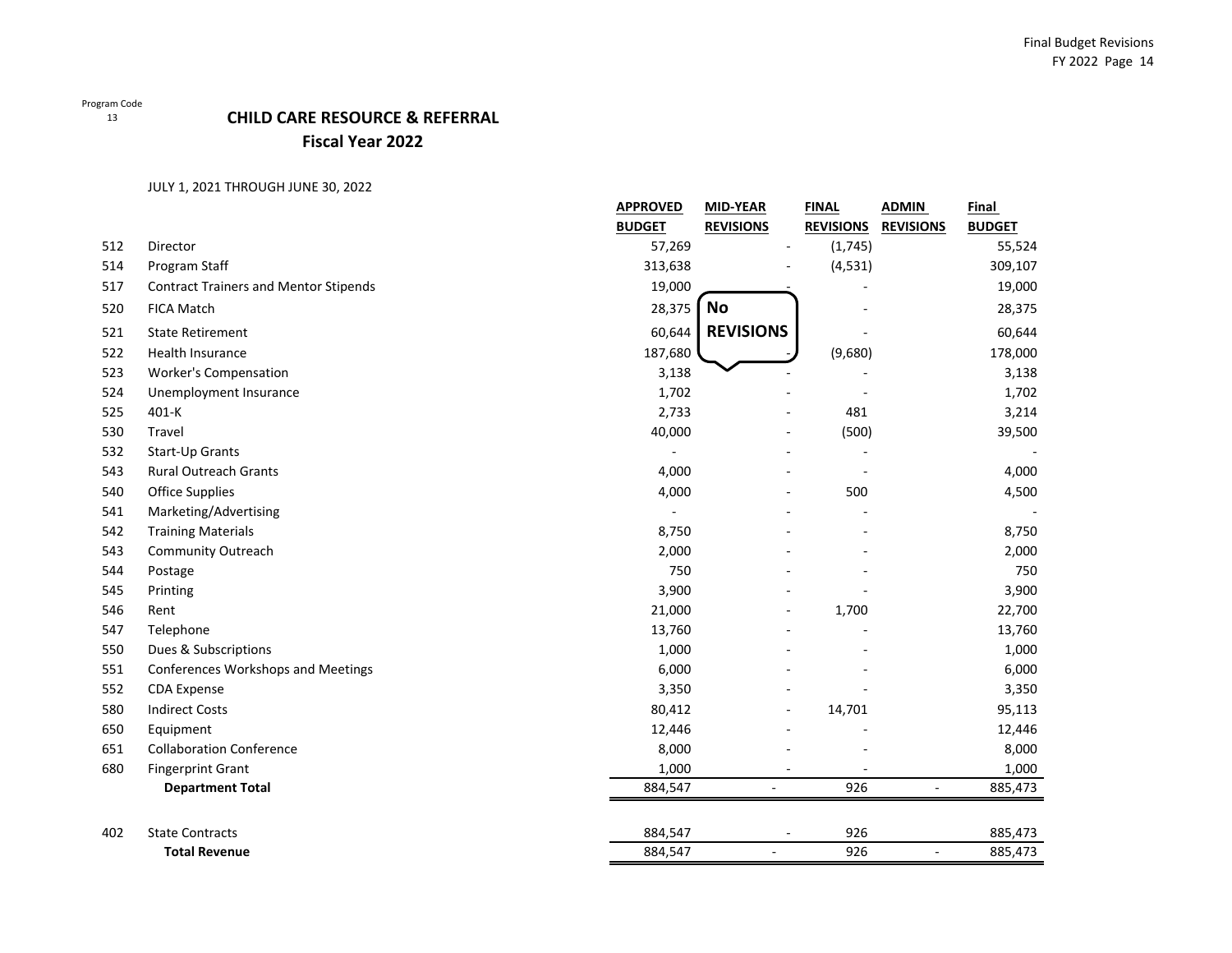# **NUTRITION Fiscal Year 2022**

|     |                               | <b>APPROVED</b> | <b>MID-YEAR</b>  | <b>FINAL</b>     | <b>ADMIN</b>                 | <b>Final</b>  |
|-----|-------------------------------|-----------------|------------------|------------------|------------------------------|---------------|
|     |                               | <b>BUDGET</b>   | <b>REVISIONS</b> | <b>REVISIONS</b> | <b>REVISIONS</b>             | <b>BUDGET</b> |
| 512 | Director                      | 7947            |                  | (1, 447)         |                              | 6,500         |
| 514 | Admin Assistant               | 6624            |                  | 4,376            |                              | 11,000        |
| 520 | <b>FICA Match</b>             | 1115            |                  | 135              |                              | 1,250         |
| 521 | <b>State Retirement</b>       | 1911            |                  | 289              |                              | 2,200         |
| 522 | Health Insurance              | 3769            |                  | (269)            |                              | 3,500         |
| 523 | <b>Worker's Compensation</b>  | 95              |                  | 30               |                              | 125           |
| 524 | Unemployment Insurance        | 51              |                  | 49               |                              | 100           |
| 525 | 401-K                         | 662             |                  | (62)             |                              | 600           |
| 530 | Travel                        | 1500            | (300)            | (200)            |                              | 1,000         |
| 540 | <b>Office Supplies</b>        | 0               |                  | 2,000            |                              | 2,000         |
| 541 | Kitchen Supplies              | 65000           | 20,000           | 15,000           |                              | 100,000       |
| 542 | Meals                         | 1192351         | 361,300          | (426, 473)       |                              | 1,127,178     |
| 544 | Postage                       | 75              |                  | 25               |                              | 100           |
| 545 | Printing                      | 300             |                  | (100)            |                              | 200           |
| 546 | Rent                          | 500             |                  |                  |                              | 500           |
| 547 | Telephone                     | 375             | 300              | 25               |                              | 700           |
| 556 | Nutritionist                  | 12000           |                  | 1,000            |                              | 13,000        |
| 580 | <b>Indirect Costs</b>         | 3178            |                  | 622              |                              | 3,800         |
| 650 | Equipment                     | 5000            | 45,000           | 25,000           |                              | 75,000        |
| 680 | Capital Outlay (MOW Vehicles) | 0               |                  |                  |                              |               |
|     | <b>Department Total</b>       | 1,302,453       | 426,300          | (380,000)        | $\overline{\phantom{a}}$     | 1,348,753     |
|     |                               |                 |                  |                  |                              |               |
| 402 | <b>State Contracts</b>        | 1302073         | 426,300          | (379, 620)       |                              | 968,753       |
| 406 | Project Income                | 380000          |                  | (380,000)        |                              | 380,000       |
|     | <b>Total Revenue</b>          | 1,682,073       | 426,300          | (759, 620)       | $\qquad \qquad \blacksquare$ | 1,348,753     |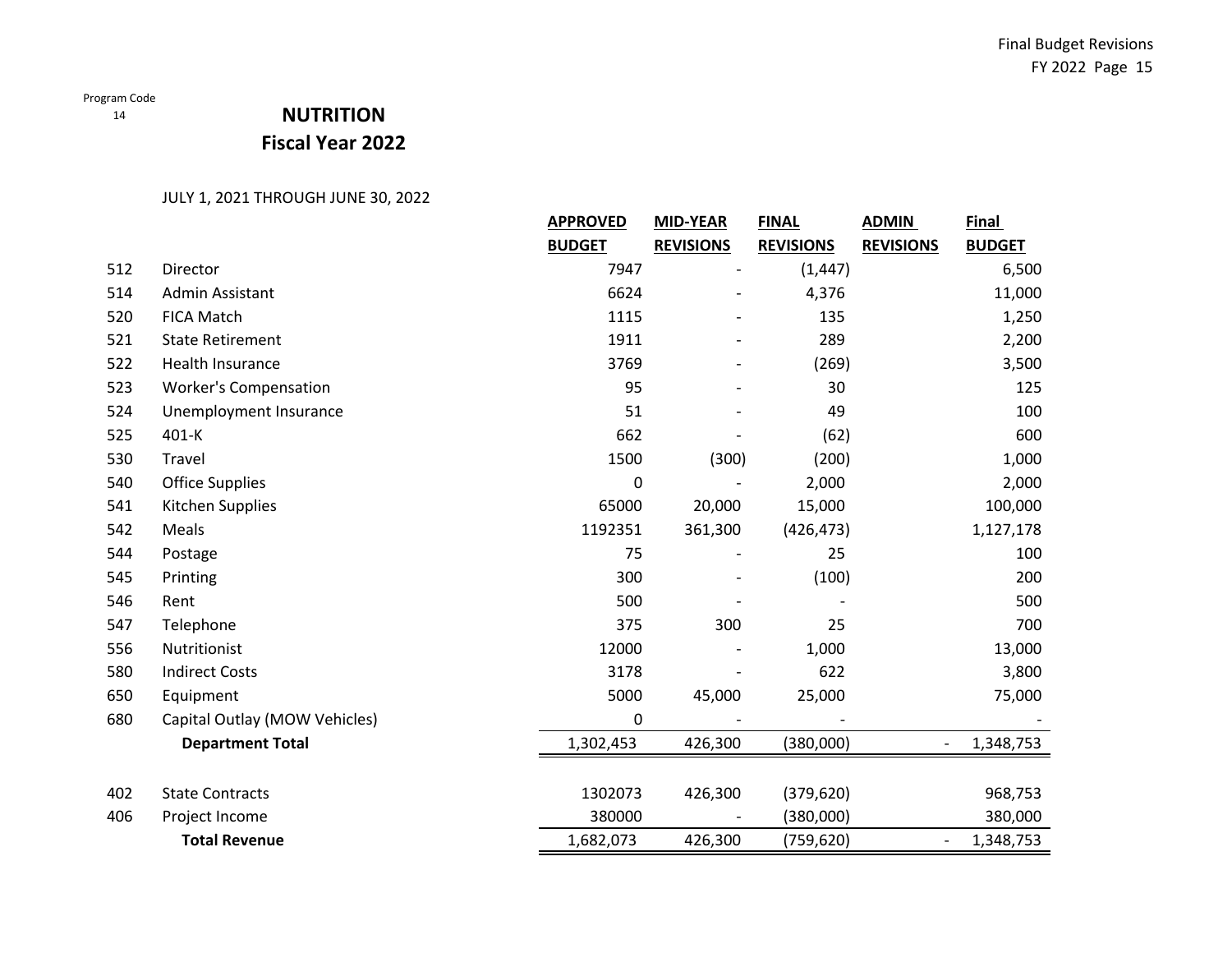# **HEAT ASSISTANCE PROGRAM Fiscal Year 2022**

|     |                                          | <b>APPROVED</b> | <b>MID-YEAR</b>  | <b>FINAL</b>     | <b>ADMIN</b>     | Final         |
|-----|------------------------------------------|-----------------|------------------|------------------|------------------|---------------|
|     |                                          | <b>BUDGET</b>   | <b>REVISIONS</b> | <b>REVISIONS</b> | <b>REVISIONS</b> | <b>BUDGET</b> |
| 514 | <b>HEAT Program Supervisor</b>           | 43000           | 4,200            |                  |                  | 47,200        |
| 517 | <b>HEAT Program Staff</b>                | 251874          | 104,849          |                  |                  | 356,723       |
| 520 | <b>FICA Match</b>                        | 22558           | 8,342            |                  |                  | 30,900        |
| 521 | <b>State Retirement</b>                  | 31555           | 34,194           | No               |                  | 65,749        |
| 522 | Health Insurance                         | 120017          | 20,847           | <b>REVISIONS</b> |                  | 140,864       |
| 523 | <b>Worker's Compensation</b>             | 5017            | (1, 307)         |                  |                  | 3,710         |
| 524 | Unemployment Insurance                   | 1127            | 731              |                  |                  | 1,858         |
| 525 | $401-K$                                  | 1127            | 1,793            |                  |                  | 2,920         |
| 530 | Travel                                   | 8000            | 5,500            |                  |                  | 13,500        |
| 540 | <b>Office Supplies</b>                   | 10000           | 7,520            |                  |                  | 17,520        |
| 542 | Conferences/Workshops/Training/Symposium | 7500            | 15,000           |                  |                  | 22,500        |
| 544 | Postage                                  | 300             | (60)             |                  |                  | 240           |
| 545 | Printing                                 | 300             | (60)             |                  |                  | 240           |
| 546 | Rent                                     | 45000           | 26,100           |                  |                  | 71,100        |
| 547 | Telephone                                | 15000           | 6,600            |                  |                  | 21,600        |
| 553 | <b>Client Services</b>                   | 3000            | 15,000           |                  |                  | 18,000        |
| 556 | <b>Energy Conservation Materials</b>     | 16500           | 1,500            |                  |                  | 18,000        |
| 580 | <b>Indirect Costs</b>                    | 68000           | 25,134           |                  |                  | 93,134        |
| 650 | Equipment                                | 6000            | 15,600           |                  |                  | 21,600        |
|     | <b>Department Total</b>                  | 655875          | 291483.4         | 0                |                  | 947,358<br>0  |
|     |                                          |                 |                  |                  |                  |               |
| 402 | State Contracts (2)                      | 655875          | 291,483          |                  |                  | 947,358       |
|     | <b>Total Revenue</b>                     | 655875          | 291,483          | 0                |                  | 0<br>947,358  |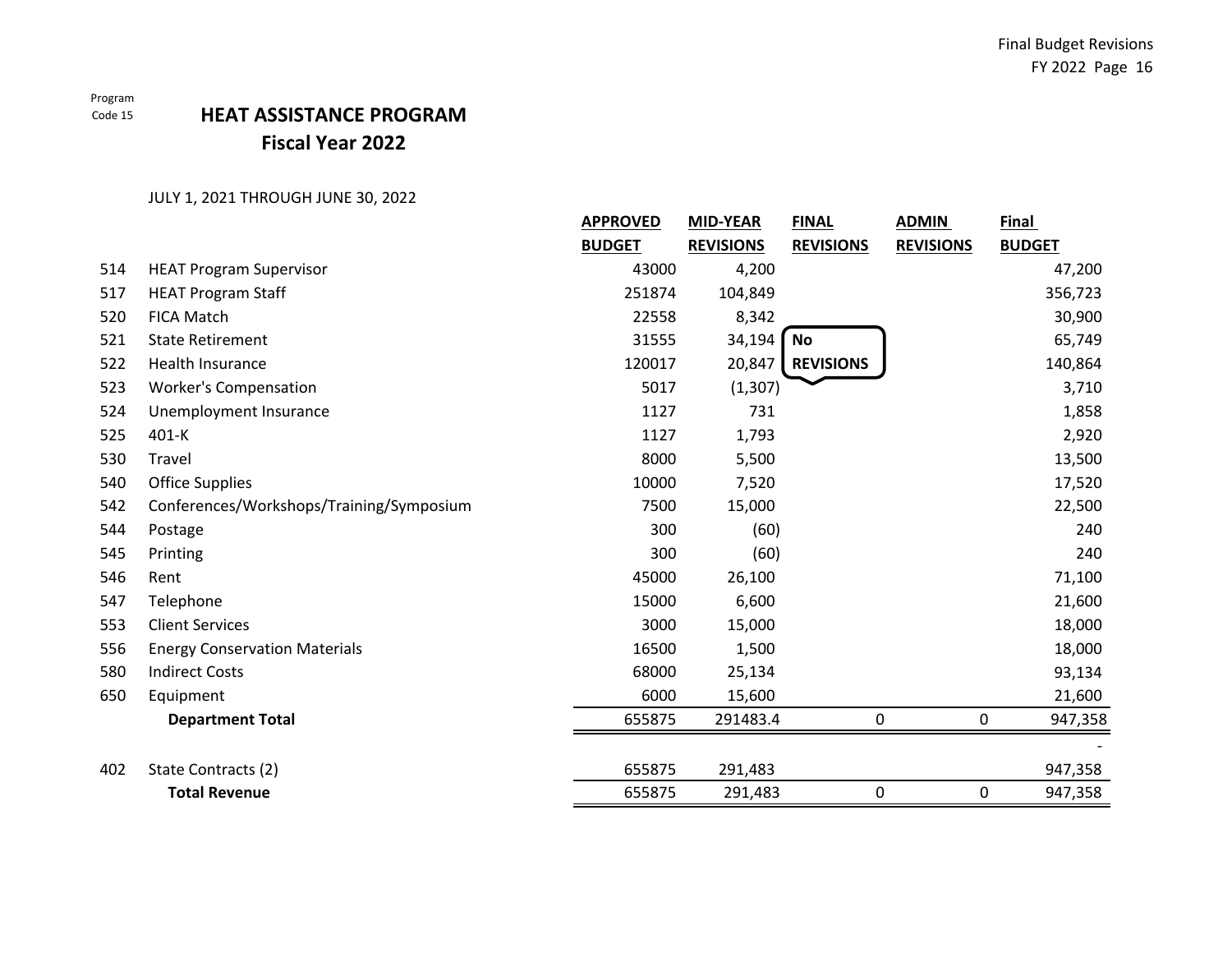18

## **MOBILITY MANAGEMENT Fiscal Year 2022**

|     |                              | <b>APPROVED</b> | <b>MID-YEAR</b>  | <b>FINAL</b>             | <b>ADMIN</b>             | Final         |
|-----|------------------------------|-----------------|------------------|--------------------------|--------------------------|---------------|
|     |                              | <b>BUDGET</b>   | <b>REVISIONS</b> | <b>REVISIONS</b>         | <b>REVISIONS</b>         | <b>BUDGET</b> |
| 512 | <b>Planning Manager</b>      | 2,734           | 2,266            |                          |                          | 5,000         |
| 514 | Planner                      | 40,000          | 2,000            |                          |                          | 42,000        |
| 516 | Secretary                    |                 |                  |                          |                          |               |
| 520 | <b>FICA Match</b>            | 3,200           | 13               | No                       |                          | 3,213         |
| 521 | <b>State Retirement</b>      | 7,500           | 100              | <b>REVISIONS</b>         |                          | 7,600         |
| 522 | Health Insurance             | 15,000          | 1,000            |                          |                          | 16,000        |
| 523 | <b>Worker's Compensation</b> | 400             |                  |                          |                          | 400           |
| 524 | Unemployment Insurance       | 150             |                  |                          |                          | 150           |
| 525 | 401-K                        | 72              | 23               |                          |                          | 95            |
| 530 | Travel                       | 400             | 4,600            |                          |                          | 5,000         |
| 540 | <b>Office Supplies</b>       | 50              | 1,950            |                          |                          | 2,000         |
| 544 | Postage                      | 50              | 450              |                          |                          | 500           |
| 545 | Printing                     | 80              | 420              |                          |                          | 500           |
| 546 | Rent                         | 250             |                  |                          |                          | 250           |
| 547 | Telephone                    | 1,000           | 600              |                          |                          | 1,600         |
| 580 | <b>Indirect Costs</b>        | 9,725           | 194              |                          |                          | 9,919         |
| 650 | Equipment                    | 500             | 4,500            | $\overline{\phantom{a}}$ |                          | 5,000         |
|     | <b>Department Total</b>      | 81,111          | 18,116           |                          |                          | 99,227        |
|     |                              |                 |                  |                          |                          |               |
| 402 | <b>State Contracts</b>       | 65,000          | 14,382           |                          |                          | 79,382        |
| 403 | Local Participation          | 16,111          | 3,734            |                          |                          | 19,845        |
|     | <b>Total Revenue</b>         | 81,111          | 18,116           |                          | $\overline{\phantom{a}}$ | 99,227        |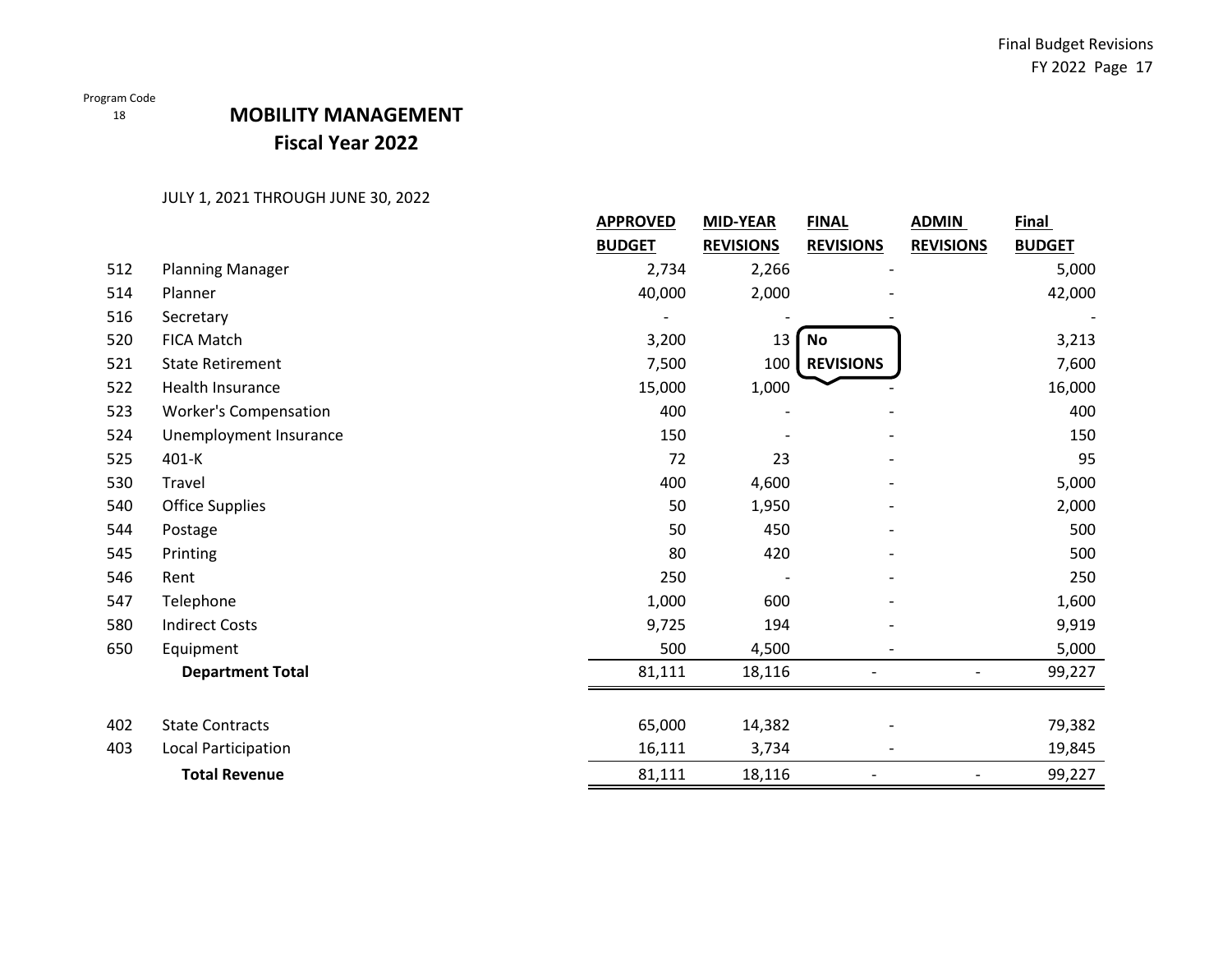## **VOLUNTEER PROGRAM SUPPORT Fiscal Year 2022**

|     | JULY 1, 2021 THROUGH JUNE 30, 2022 | <b>APPROVED</b> | <b>MID-YEAR</b>  | <b>FINAL</b>     | <b>ADMIN</b>     | <b>Final</b>  |
|-----|------------------------------------|-----------------|------------------|------------------|------------------|---------------|
|     |                                    | <b>BUDGET</b>   | <b>REVISIONS</b> | 14,750           | <b>REVISIONS</b> | <b>BUDGET</b> |
| 512 | Director                           |                 |                  |                  |                  |               |
| 514 | Coordinator                        | 6,000           |                  |                  |                  | 6,000         |
| 520 | <b>FICA Match</b>                  | 459             |                  |                  |                  | 459           |
| 521 | <b>State Retirement</b>            | 1,108           |                  |                  |                  | 1,108         |
| 522 | Health Insurance                   | 3,000           | No               | No               |                  | 3,000         |
| 523 | <b>Worker's Compensation</b>       | 133             | <b>Revisions</b> | <b>Revisions</b> |                  | 133           |
| 524 | Unemployment Insurance             | 78              |                  |                  |                  | 78            |
| 525 | 401-K                              |                 |                  |                  |                  |               |
| 530 | Travel                             |                 |                  |                  |                  |               |
| 533 | Recognition                        |                 |                  |                  |                  |               |
| 540 | <b>Office Supplies</b>             |                 |                  |                  |                  |               |
| 541 | Rental Assistance                  |                 |                  |                  |                  |               |
| 542 | <b>Contractual Services</b>        |                 |                  |                  |                  |               |
| 544 | Postage                            |                 |                  |                  |                  |               |
| 545 | Printing                           |                 |                  |                  |                  |               |
| 546 | Rent                               |                 |                  |                  |                  |               |
| 547 | Telephone                          |                 |                  |                  |                  |               |
| 580 | <b>Indirect Costs</b>              |                 |                  |                  |                  |               |
| 650 | Equipment                          |                 |                  |                  |                  |               |
| 999 | Allocations to Senior Corp         | 50,000          |                  |                  |                  | 50,000        |
|     |                                    | 60,778          | $\blacksquare$   | $\blacksquare$   | $\blacksquare$   | 60,778        |
|     |                                    |                 |                  |                  |                  |               |
| 403 | Local Participation                | 10,000          |                  |                  |                  | 10,000        |
| 404 | Donations                          | 50,778          |                  |                  |                  | 50,778        |
|     | <b>Total Revenue</b>               | 60,778          |                  |                  | $\blacksquare$   | 60,778        |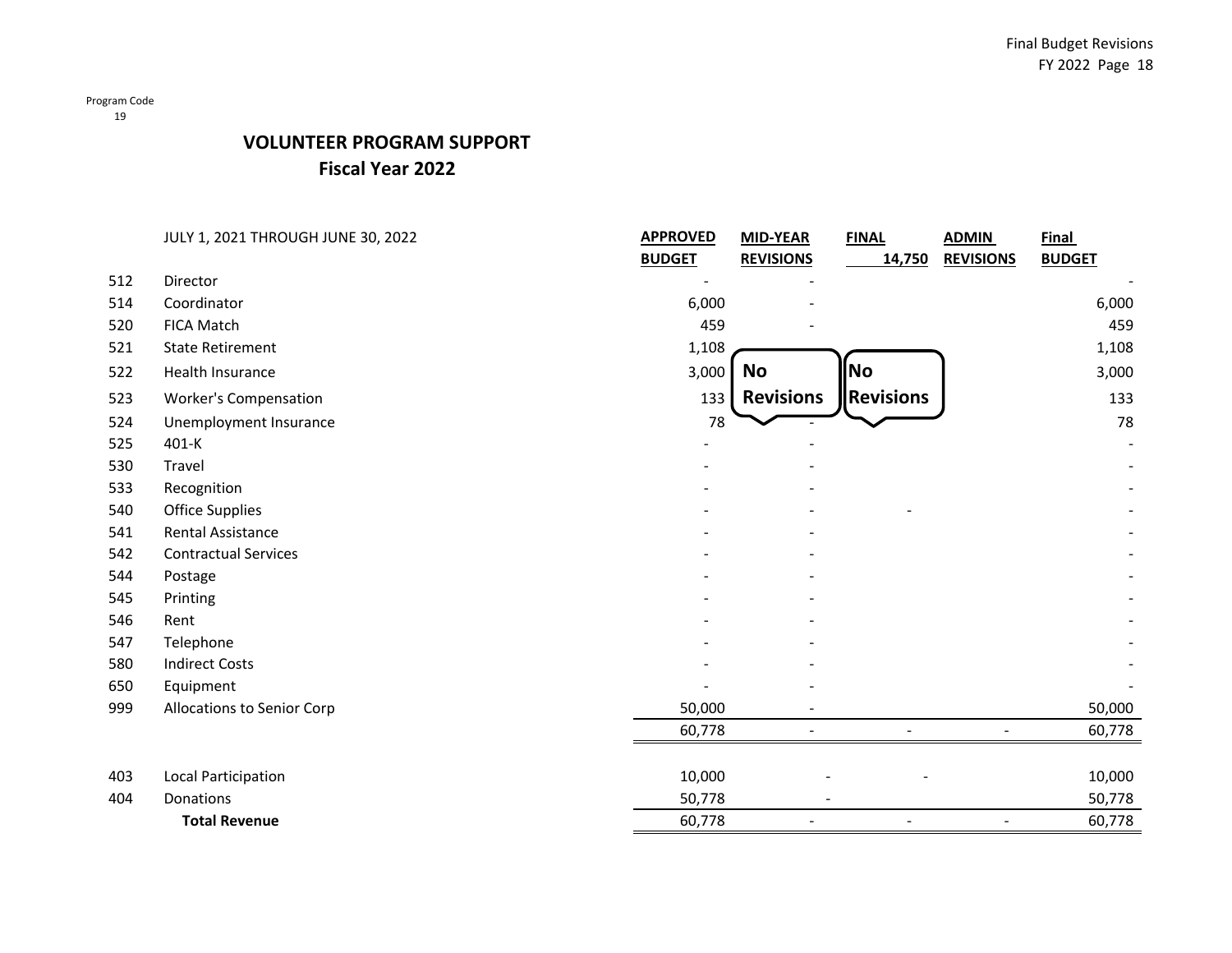## **FOSTER GRANDPARENT PROGRAM**

**Fiscal Year 2022**

|     | JULY 1, 2021 THROUGH JUNE 30, 2022      | <b>APPROVED</b> | <b>MID-YEAR</b>  | <b>FINAL</b>     | <b>ADMIN</b>     | Final         |
|-----|-----------------------------------------|-----------------|------------------|------------------|------------------|---------------|
|     |                                         | <b>BUDGET</b>   | <b>REVISIONS</b> | <b>REVISIONS</b> | <b>REVISIONS</b> | <b>BUDGET</b> |
| 512 | Director                                | 4,745           |                  |                  |                  | 4,745         |
| 514 | Coordinators                            | 18,709          |                  |                  |                  | 18,709        |
| 516 | Supervisor                              |                 | 6,226            |                  |                  | 6,226         |
| 520 | <b>FICA Match</b>                       | 1,794           | 474              |                  |                  | 2,268         |
| 521 | <b>State Retirement</b>                 | 4,332           |                  |                  |                  | 4,332         |
| 522 | Health Insurance                        | 11,572          |                  |                  |                  | 11,572        |
| 523 | <b>Worker's Compensation</b>            | 490             |                  | (73)             |                  | 417           |
| 524 | Unemployment Insurance                  | 77              |                  | 73               |                  | 150           |
| 525 | 401-K                                   |                 |                  |                  |                  |               |
| 530 | Travel                                  | 2,930           |                  |                  |                  | 2,930         |
| 533 | Recognition                             | 3,500           |                  |                  |                  | 3,500         |
| 535 | <b>Volunteer Travel</b>                 | 9,800           | (800)            |                  |                  | 9,000         |
| 536 | Physicals                               | 375             | (125)            |                  |                  | 250           |
| 540 | <b>Office Supplies</b>                  | 1,400           | (400)            |                  |                  | 1,000         |
| 541 | <b>Background Checks/Fingerprinting</b> | 941             | (341)            |                  |                  | 600           |
| 542 | Meals                                   | 6,000           |                  |                  |                  | 6,000         |
| 543 | Stipends                                | 46,980          | 9,396            |                  |                  | 56,376        |
| 544 | Postage                                 | 480             | (80)             |                  |                  | 400           |
| 545 | Printing                                | 720             | (120)            |                  |                  | 600           |
| 546 | Rent                                    | 567             |                  |                  |                  | 567           |
| 547 | Telephone                               | 650             | 250              |                  |                  | 900           |
| 549 | <b>Contractor Costs</b>                 | 860             | (277)            |                  |                  | 583           |
| 555 | Insurance                               | 450             | 200              |                  |                  | 650           |
| 580 | <b>Indirect Costs</b>                   | 5,978           | 961              |                  |                  | 6,939         |
| 650 | Equipment                               |                 |                  |                  |                  |               |
|     | <b>Department Total</b>                 | 123,350         | 15,364           | ٠                | $\blacksquare$   | 138,714       |
| 402 | <b>State Contracts</b>                  | 9,800           | (800)            | 800              |                  | 9,800         |
| 405 | Aging Revenue                           |                 |                  |                  |                  |               |
| 404 | Donations                               | 12,454          | (7)              | (800)            |                  | 11,647        |
| 408 | <b>Federal Contracts</b>                | 100,596         | 16,171           |                  |                  | 116,767       |
| 444 | InKind                                  | 500             |                  |                  |                  | 500           |
|     | <b>Total Revenue</b>                    | 123,350         | 15,364           | $\blacksquare$   | $\blacksquare$   | 138,714       |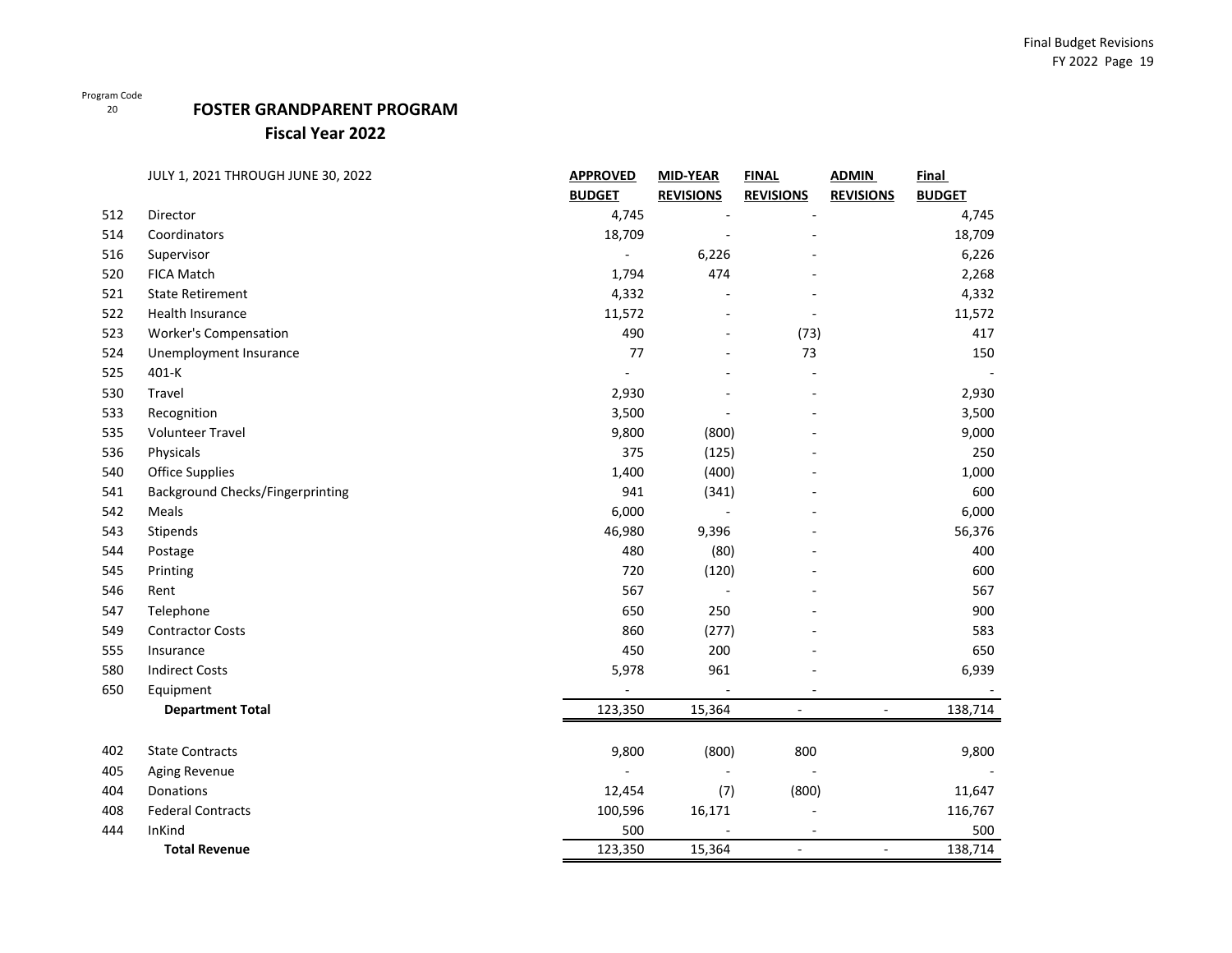Program

## Code 21 **HEAT LIHWAP WATER PROGRAMFiscal Year 2022**

|     |                                          | <b>APPROVED</b> | <b>MID-YEAR</b>  | <b>FINAL</b>     | <b>ADMIN</b>     | Final         |
|-----|------------------------------------------|-----------------|------------------|------------------|------------------|---------------|
|     |                                          | <b>BUDGET</b>   | <b>REVISIONS</b> | <b>REVISIONS</b> | <b>REVISIONS</b> | <b>BUDGET</b> |
| 514 | <b>HEAT Program Supervisor</b>           | 0               | 5,208            |                  |                  | 8,568         |
| 517 | <b>HEAT Program Staff</b>                | 0               | 39,672           |                  |                  | 49,590        |
| 520 | <b>FICA Match</b>                        | 0               | 3,434            |                  |                  | 4,292         |
| 521 | <b>State Retirement</b>                  | 0               | 7,306            |                  |                  | 9,132         |
| 522 | <b>Health Insurance</b>                  | 0               | 15,651           |                  |                  | 19,564        |
| 523 | <b>Worker's Compensation</b>             | 0               | 413              | <b>No</b>        |                  | 516           |
| 524 | Unemployment Insurance                   | 0               | 206              | <b>REVISIONS</b> |                  | 258           |
| 525 | 401-K                                    | 0               | 325              |                  |                  | 406           |
| 530 | Travel                                   | 0               | 1,500            |                  |                  |               |
| 540 | <b>Office Supplies</b>                   | 0               | 1,952            |                  |                  |               |
| 542 | Conferences/Workshops/Training/Symposium | 0               | 2,500            |                  |                  |               |
| 544 | Postage                                  | 0               | 24               |                  |                  |               |
| 545 | Printing                                 | 0               | 24               |                  |                  |               |
| 546 | Rent                                     | 0               | 7,900            |                  |                  |               |
| 547 | Telephone                                | 0               | 2,400            |                  |                  |               |
| 553 | <b>Client Services</b>                   | 0               | 2,000            |                  |                  |               |
| 556 | <b>Energy Conservation Materials</b>     | 0               | 2,000            |                  |                  |               |
| 580 | <b>Indirect Costs</b>                    | 0               | 10,348           |                  |                  | 12,936        |
| 650 | Equipment                                | 0               | 2,400            |                  |                  |               |
|     | <b>Department Total</b>                  | 0               | 105262.4         | 0                | $\mathbf 0$      | 105,262       |
|     |                                          |                 |                  |                  |                  |               |
| 402 | State Contracts (2)                      | 0               | 105,262          |                  |                  | 105,262       |
|     | <b>Total Revenue</b>                     | $\pmb{0}$       | 105,262          | 0                | 0                | 105,262       |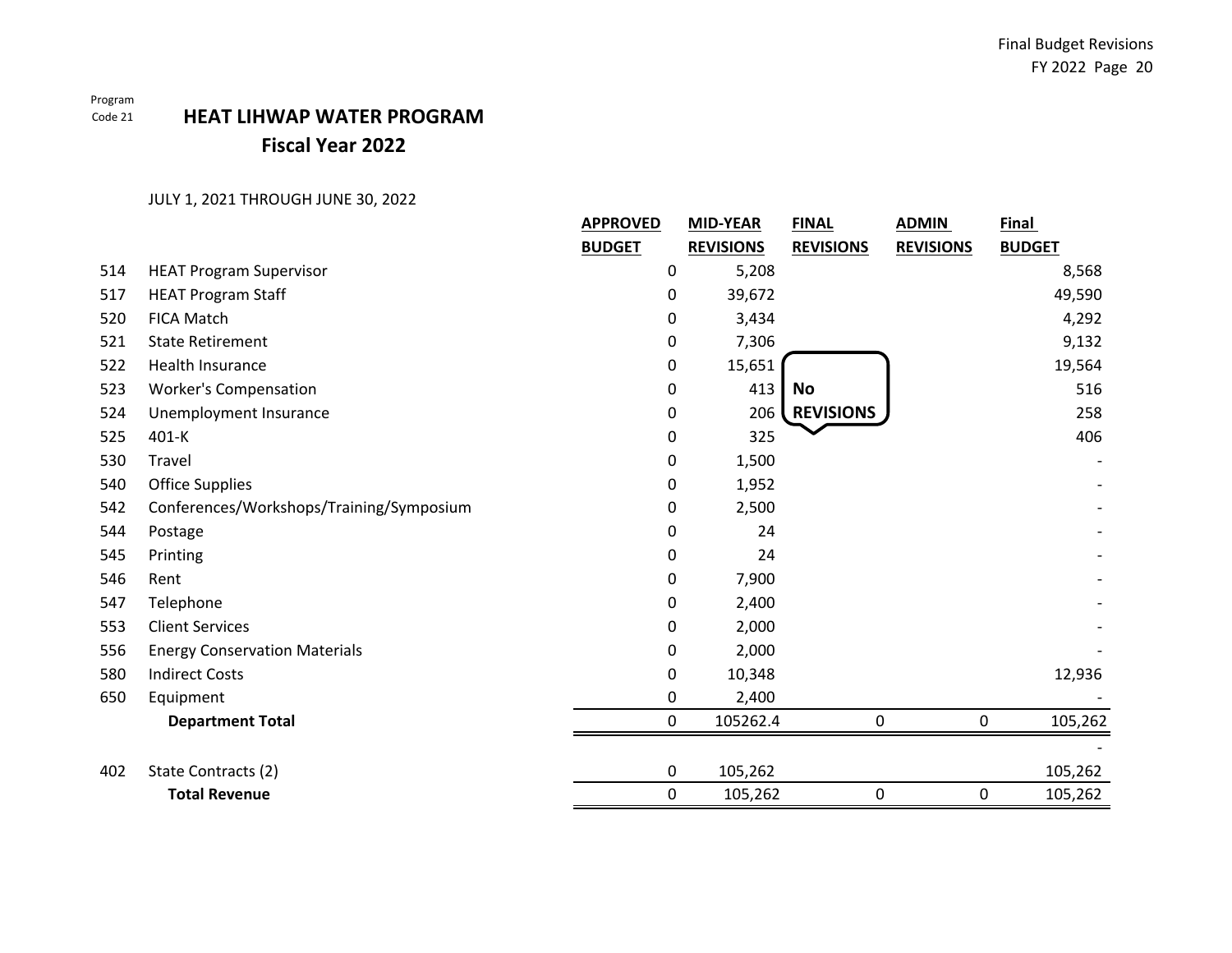### 24

# **H.S. TRANSPORTATION PLANNING Fiscal Year 2022**

|     |                              | <b>APPROVED</b> | <b>MID-YEAR</b>  | <b>ADMIN</b><br><b>FINAL</b> | <b>Final</b>                      |
|-----|------------------------------|-----------------|------------------|------------------------------|-----------------------------------|
|     |                              | <b>BUDGET</b>   | <b>REVISIONS</b> | <b>REVISIONS</b>             | <b>REVISIONS</b><br><b>BUDGET</b> |
| 512 | <b>Planning Manager</b>      | 4,500           |                  |                              | 4,500                             |
| 514 | Program Specialist           | 8,200           |                  |                              | 8,200                             |
| 516 | Secretary                    |                 |                  |                              |                                   |
| 520 | FICA Match                   | 1,000           |                  |                              | 1,000                             |
| 521 | <b>State Retirement</b>      | 2,500           | <b>No</b>        |                              | 2,500                             |
| 522 | Health Insurance             | 5,000           | <b>Revisions</b> |                              | 5,000                             |
| 523 | <b>Worker's Compensation</b> | 200             |                  |                              | 200                               |
| 524 | Unemployment Insurance       | 100             |                  |                              | 100                               |
| 525 | 401-K                        |                 |                  |                              |                                   |
| 530 | Travel                       | 300             |                  |                              | 300                               |
| 540 | <b>Office Supplies</b>       | 100             |                  |                              | 100                               |
| 544 | Postage                      | 100             |                  |                              | 100                               |
| 545 | Printing                     | 200             |                  |                              | 200                               |
| 546 | Rent                         | 250             |                  |                              | 250                               |
| 547 | Telephone                    | 200             |                  |                              | 200                               |
| 580 | <b>Indirect Costs</b>        | 3,100           |                  |                              | 3,100                             |
| 650 | Equipment                    | 500             |                  |                              | 500                               |
| 999 | <b>Unallocated Expense</b>   |                 |                  |                              |                                   |
|     | <b>Department Total</b>      | 26,250          |                  |                              | 26,250                            |
|     |                              |                 |                  |                              |                                   |
| 402 | State Contracts (2)          | 20,000          |                  |                              | 20,000                            |
| 403 | Local Participation          | 6,250           |                  |                              | 6,250                             |
|     | <b>Total Revenue</b>         | 26,250          |                  |                              | 26,250                            |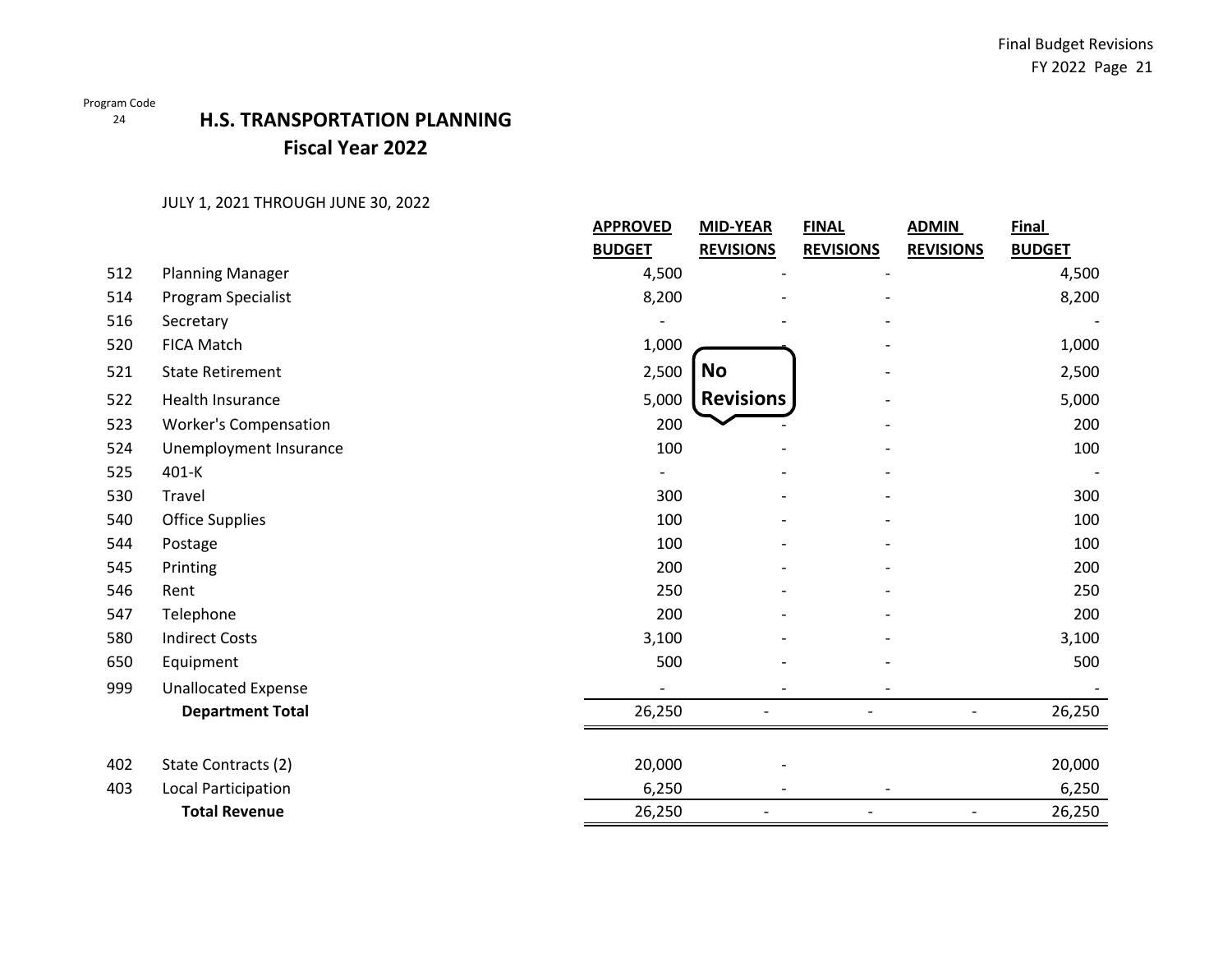25

## **Dixie MPO**

**Fiscal Year 2022**

|     |                                    | <b>APPROVED</b> | <b>MID-YEAR</b>  | <b>FINAL</b>                             | <b>ADMIN</b>             | <b>Final</b>  |
|-----|------------------------------------|-----------------|------------------|------------------------------------------|--------------------------|---------------|
|     | JULY 1, 2021 THROUGH JUNE 30, 2022 | <b>BUDGET</b>   | <b>REVISIONS</b> | <b>REVISIONS</b>                         | <b>REVISIONS</b>         | <b>BUDGET</b> |
| 511 | <b>Executive Director</b>          | 13,100          |                  |                                          |                          | 13,100        |
| 512 | Director                           | 86,250          |                  |                                          |                          | 86,250        |
| 514 | Planners                           | 115,000         |                  |                                          |                          | 115,000       |
| 520 | <b>FICA Match</b>                  | 16,110          |                  |                                          |                          | 16,110        |
| 521 | <b>State Retirement</b>            | 30,250          | <b>No</b>        |                                          |                          | 30,250        |
| 522 | <b>Health Insurance</b>            | 60,000          | <b>REVISIONS</b> | 13,000                                   |                          | 73,000        |
| 523 | <b>Worker's Compensation</b>       | 3,000           |                  |                                          |                          | 3,000         |
| 524 | Unemployment Insurance             | 1,000           |                  |                                          |                          | 1,000         |
| 525 | 401-K                              | 1,500           |                  |                                          |                          | 1,500         |
| 530 | Travel                             | 18,000          |                  |                                          |                          | 18,000        |
| 540 | <b>Office Supplies</b>             | 2,500           |                  |                                          |                          | 2,500         |
| 542 | <b>Consultant Services</b>         | 170,000         |                  | (30,000)<br>$\qquad \qquad \blacksquare$ |                          | 140,000       |
| 543 | <b>Agency Services</b>             | 12,200          |                  |                                          |                          | 12,200        |
| 544 | Postage                            | 400             |                  |                                          |                          | 400           |
| 545 | Printing                           | 3,000           |                  |                                          |                          | 3,000         |
| 546 | Rent                               | 3,500           |                  |                                          |                          | 3,500         |
| 547 | Telephone                          | 3,400           |                  |                                          |                          | 3,400         |
| 557 | Software Licensing                 | 7,000           |                  |                                          |                          | 7,000         |
| 580 | <b>Indirect Costs</b>              | 46,000          |                  |                                          |                          | 46,000        |
| 650 | Equipment                          | 5,000           |                  |                                          |                          | 5,000         |
|     | <b>Department Total</b>            | 597,210         |                  | (17,000)                                 |                          | 580,210       |
|     |                                    |                 |                  |                                          |                          |               |
| 402 | <b>State Contracts</b>             | 520,000         |                  |                                          |                          | 520,000       |
| 403 | <b>Local Participation</b>         | 40,000          |                  |                                          |                          | 40,000        |
| 405 | Carry Over                         | 37,210          |                  | (17,000)                                 |                          | 20,210        |
|     | <b>Total Revenue</b>               | 597,210         |                  | (17,000)<br>$\overline{\phantom{0}}$     | $\overline{\phantom{a}}$ | 580,210       |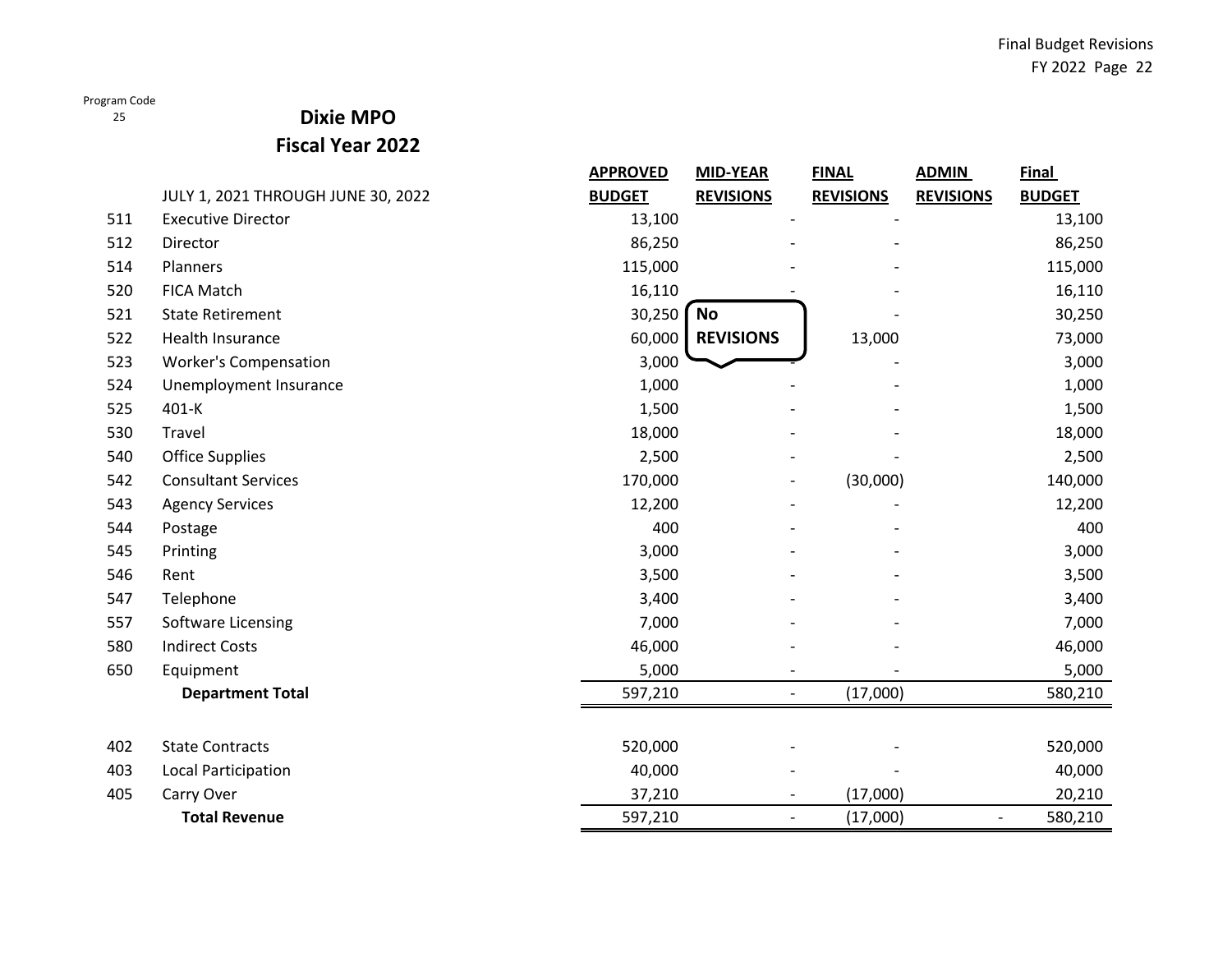## **SOCIAL SERVICES BLOCK GRANT Fiscal Year 2022**

|     |                                    | <b>APPROVED</b> | MID-YEAR         | <b>FINAL</b>     | <b>ADMIN</b>             | <b>Final</b>  |
|-----|------------------------------------|-----------------|------------------|------------------|--------------------------|---------------|
|     | JULY 1, 2021 THROUGH JUNE 30, 2022 | <b>BUDGET</b>   | <b>REVISIONS</b> | <b>REVISIONS</b> | <b>REVISIONS</b>         | <b>BUDGET</b> |
| 512 | Director                           | 2,812           |                  |                  |                          | 2,812         |
| 514 | Coordinator                        |                 |                  |                  |                          |               |
| 516 | Contractor                         |                 |                  |                  |                          |               |
| 520 | <b>FICA Match</b>                  | 215             |                  |                  |                          | 215           |
| 521 | <b>State Retirement</b>            | 188             |                  |                  |                          | 188           |
| 522 | Health Insurance                   | 1,278           |                  |                  |                          | 1,278         |
| 523 | <b>Worker's Compensation</b>       | 26              |                  |                  |                          | 26            |
| 524 | Unemployment Insurance             | 10              |                  |                  |                          | 10            |
| 525 | 401-K                              | 281             |                  |                  |                          | 281           |
| 530 | Travel                             | 500             |                  |                  |                          | 500           |
| 540 | <b>Office Supplies</b>             | 300             |                  |                  |                          | 300           |
| 541 | <b>Financial Assistance</b>        | 5,311           |                  |                  |                          | 5,311         |
| 542 | <b>Contractual Services</b>        | 65,000          | (39,000)         | 74,000           |                          | 100,000       |
| 544 | Postage                            | 40              |                  |                  |                          | 40            |
| 545 | Printing                           | 200             |                  |                  |                          | 200           |
| 546 | Rent                               |                 |                  |                  |                          |               |
| 547 | Telephone                          | 450             |                  |                  |                          | 450           |
| 551 | Unclassified Other                 |                 |                  |                  |                          |               |
| 568 | Senior Corp                        |                 |                  |                  |                          |               |
| 580 | <b>Indirect Costs</b>              | 689             |                  |                  |                          | 689           |
| 650 | Equipment                          | 200             |                  |                  |                          | 200           |
|     | <b>Department Total</b>            | 77,500          | (39,000)         |                  |                          | 112,500       |
|     |                                    |                 |                  |                  |                          |               |
| 408 | Federal                            | 77,500          | (39,000)         | 74,000           |                          | 112,500       |
| 404 | <b>Other Match</b>                 |                 |                  |                  |                          |               |
|     | <b>Total Revenue</b>               | 77,500          | (39,000)         | 74,000           | $\overline{\phantom{a}}$ | 112,500       |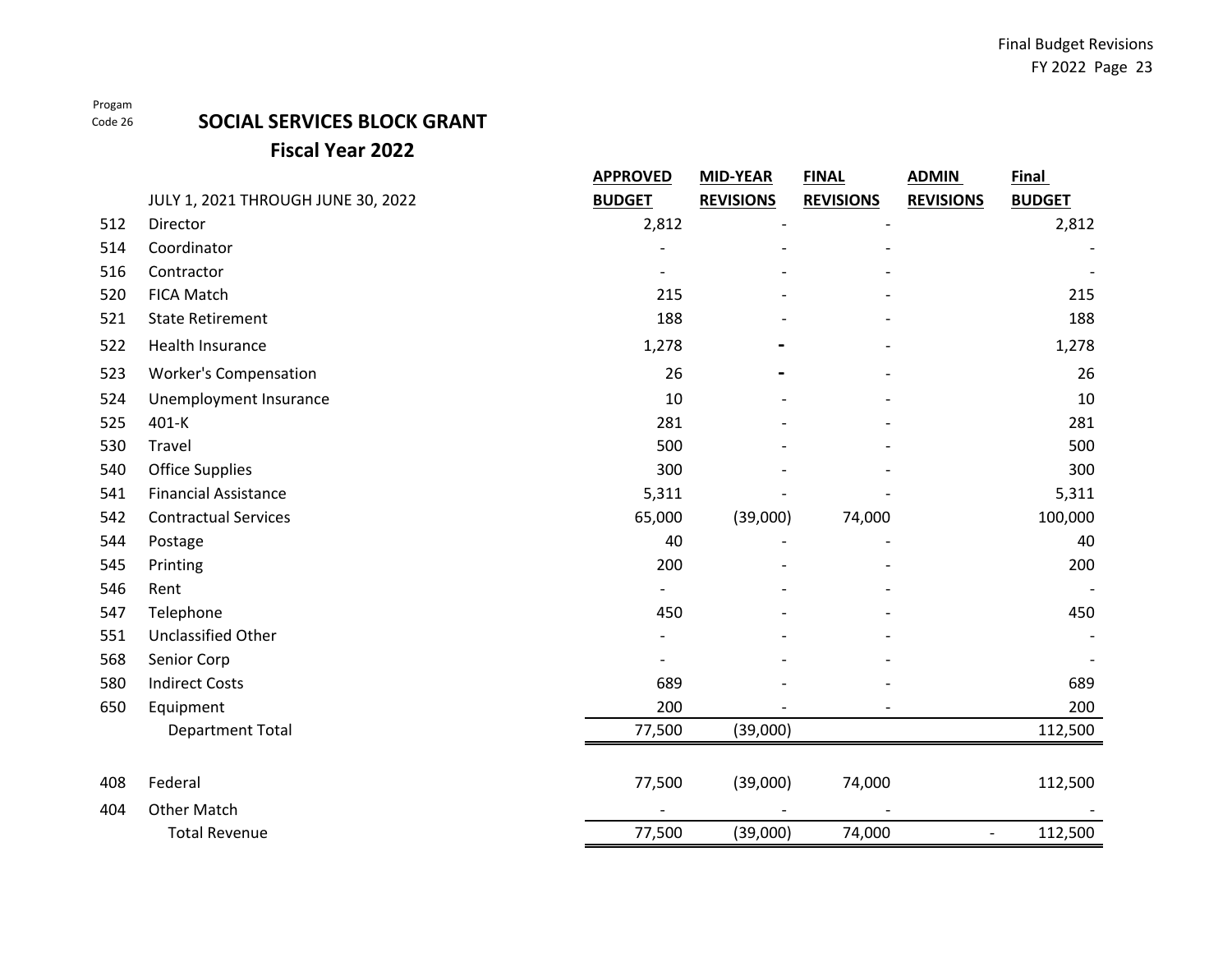## **SENIOR COMPANION PROGRAM**

## **Fiscal Year 2022**

|     | JULY 1, 2021 THROUGH JUNE 30, 2022         | <b>APPROVED</b> | <b>MID-YEAR</b>  | <b>FINAL</b>             | <b>ADMIN</b>     | Final         |
|-----|--------------------------------------------|-----------------|------------------|--------------------------|------------------|---------------|
|     |                                            | <b>BUDGET</b>   | <b>REVISIONS</b> | <b>REVISIONS</b>         | <b>REVISIONS</b> | <b>BUDGET</b> |
| 512 | Director                                   | 4,745           |                  |                          |                  | 4,745         |
| 514 | Coordinator                                | 18,709          |                  |                          |                  | 18,709        |
| 516 | <b>Executive Secretary/Accounting Tech</b> |                 | 6,191            |                          |                  | 6,191         |
| 520 | <b>FICA Match</b>                          | 1,794           | 474              |                          |                  | 2,268         |
| 521 | <b>State Retirement</b>                    | 11,572          | (7, 240)         |                          |                  | 4,332         |
| 522 | Health Insurance                           | 4,332           | 7,240            | <b>No</b>                |                  | 11,572        |
| 523 | <b>Worker's Compensation</b>               | 490             |                  | <b>REVISIONS</b>         |                  | 490           |
| 524 | Unemployment Insurance                     | 77              | 23               |                          |                  | 100           |
| 525 | 401-K                                      |                 |                  |                          |                  |               |
| 530 | Travel                                     | 2,930           |                  |                          |                  | 2,930         |
| 533 | Recognition                                | 3,140           |                  |                          |                  | 3,140         |
| 535 | <b>Volunteer Travel</b>                    | 25,900          |                  |                          |                  | 25,900        |
| 536 | Physicals                                  | 375             | (175)            |                          |                  | 200           |
| 540 | <b>Office Supplies</b>                     | 1,400           | (400)            |                          |                  | 1,000         |
| 541 | <b>Background Checks/Fingerprinting</b>    | 1,204           | (4)              |                          |                  | 1,200         |
| 542 | Meals                                      | 7,035           |                  |                          |                  | 7,035         |
| 543 | Stipends                                   | 50,112          | 6,264            |                          |                  | 56,376        |
| 544 | Postage                                    | 480             | (80)             |                          |                  | 400           |
| 545 | Printing                                   | 720             | (20)             |                          |                  | 700           |
| 546 | Rent                                       | 567             |                  |                          |                  | 567           |
| 547 | Telephone                                  | 650             | 210              |                          |                  | 860           |
| 549 | <b>Contractual Services</b>                | 360             |                  |                          |                  | 360           |
| 555 | Insurance                                  | 450             | 200              |                          |                  | 650           |
| 580 | <b>Indirect Costs</b>                      | 5,978           | 959              |                          |                  | 6,937         |
|     | <b>Department Total</b>                    | 143,020         | 13,642           | $\overline{\phantom{a}}$ |                  | 156,662       |
|     |                                            |                 |                  |                          |                  |               |
| 402 | <b>State Contracts</b>                     | 27,500          |                  |                          |                  | 27,500        |
| 403 | <b>Aging Services</b>                      |                 |                  |                          |                  |               |
| 404 | Donations                                  | 7,624           | 642              |                          |                  | 8,266         |
| 408 | <b>Federal Contracts</b>                   | 107,036         | 13,000           |                          |                  | 120,036       |
| 444 | In Kind                                    | 860             |                  |                          |                  | 860           |
|     | <b>Total Revenue</b>                       | 143,020         | 13,642           |                          |                  | 156,662       |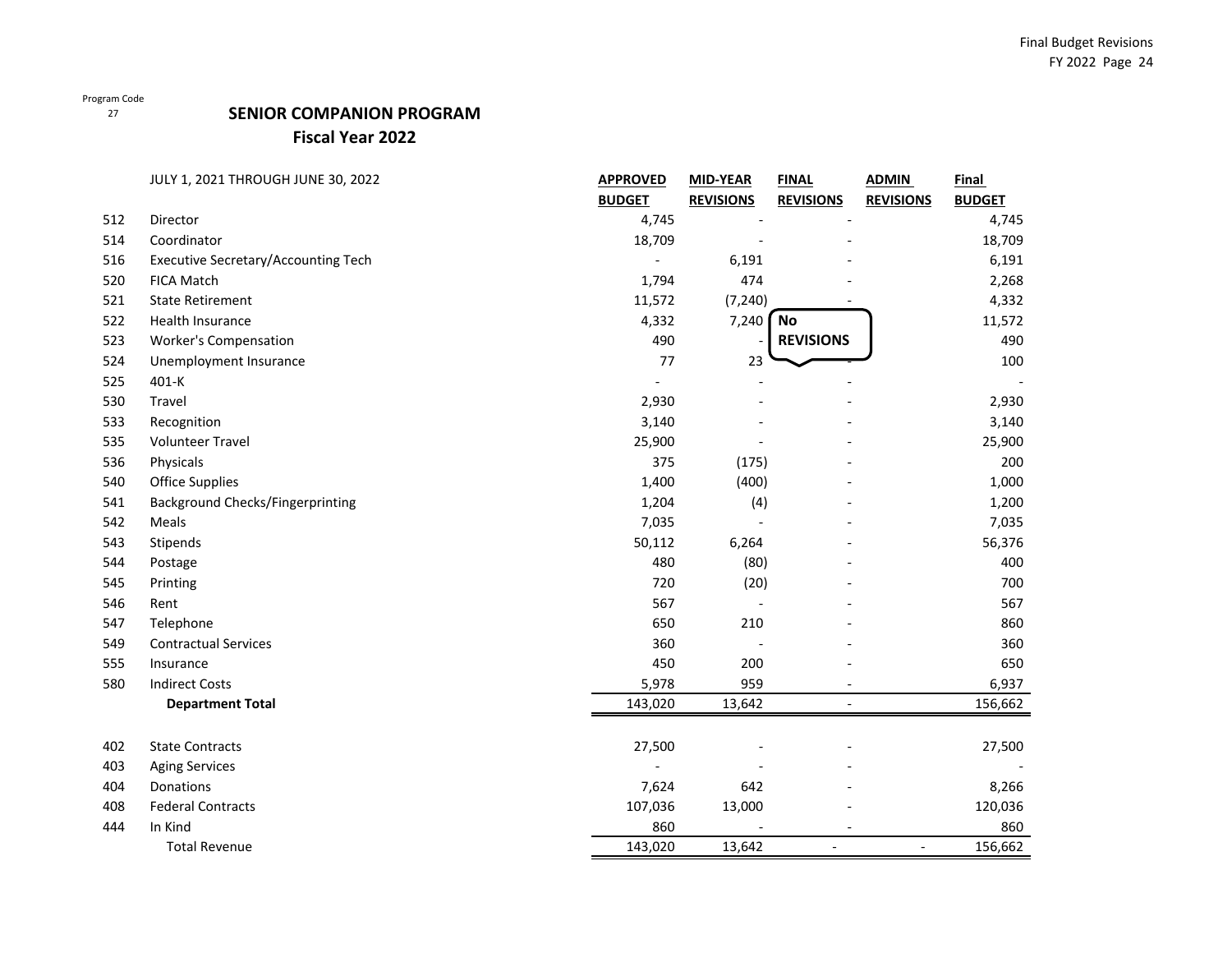### 28

## **CSBG FY 2021 GRANT Fiscal Year 2022**

|     | JULY 1, 2021 THROUGH JUNE 30, 2022 | <b>APPROVED</b> | <b>MID-YEAR</b>  | <b>FINAL</b>     | <b>ADMIN</b>     | <b>Final</b>  |
|-----|------------------------------------|-----------------|------------------|------------------|------------------|---------------|
|     |                                    | <b>BUDGET</b>   | <b>REVISIONS</b> | <b>REVISIONS</b> | <b>REVISIONS</b> | <b>BUDGET</b> |
| 512 | Director                           | 16,311          | (1,868)          |                  |                  | 14,443        |
| 514 | Coordinator                        | 31,561          | 58,439           |                  |                  | 90,000        |
| 516 | Data Entry                         | 0               |                  |                  |                  |               |
| 520 | <b>FICA Match</b>                  | 3,616           | 3,525            | <b>No</b>        |                  | 7,141         |
| 521 | <b>State Retirement</b>            | 6,506           | 8,412            | <b>REVISIONS</b> |                  | 14,918        |
| 522 | Health Insurance                   | 16,534          | 30,466           |                  |                  | 47,000        |
| 523 | <b>Worker's Compensation</b>       | 461             | 539              |                  |                  | 1,000         |
| 524 | Unemployment Insurance             | 208             | 592              |                  |                  | 800           |
| 525 | 401-K                              | 1,750           | 6,906            |                  |                  | 8,656         |
| 530 | Travel                             | 5,000           | (2, 200)         |                  |                  | 2,800         |
| 540 | <b>Office Supplies</b>             | 9,000           | 1,000            |                  |                  | 10,000        |
| 541 | <b>COC-Match Leverage</b>          | 14,357          | (14, 357)        |                  |                  |               |
| 544 | Postage                            | 0               | 1,000            |                  |                  | 1,000         |
| 545 | Printing                           | 0               | 1,000            |                  |                  | 1,000         |
| 546 | Rent                               | 8,948           | 3,052            |                  |                  | 12,000        |
| 547 | Telephone                          | 6,000           | 2,000            |                  |                  | 8,000         |
| 549 | Contractors                        | $\mathbf{0}$    |                  |                  |                  |               |
| 561 | Assistance                         | 101,258         | (31, 932)        |                  |                  | 69,326        |
| 580 | <b>Indirect Costs</b>              | 0               | 33,922           |                  |                  | 33,922        |
| 650 | Equipment                          | 10,883          | (10, 883)        |                  |                  |               |
|     | Department Total                   | 0               |                  |                  |                  |               |
|     |                                    | 232,393         | 89,613           |                  |                  | 322,006       |
| 408 | <b>State Contract</b>              | 232,393         | 89,613           |                  |                  | 322,006       |
|     | <b>Total Revenue</b>               | 232,393         | 89,613           |                  |                  | 322,006       |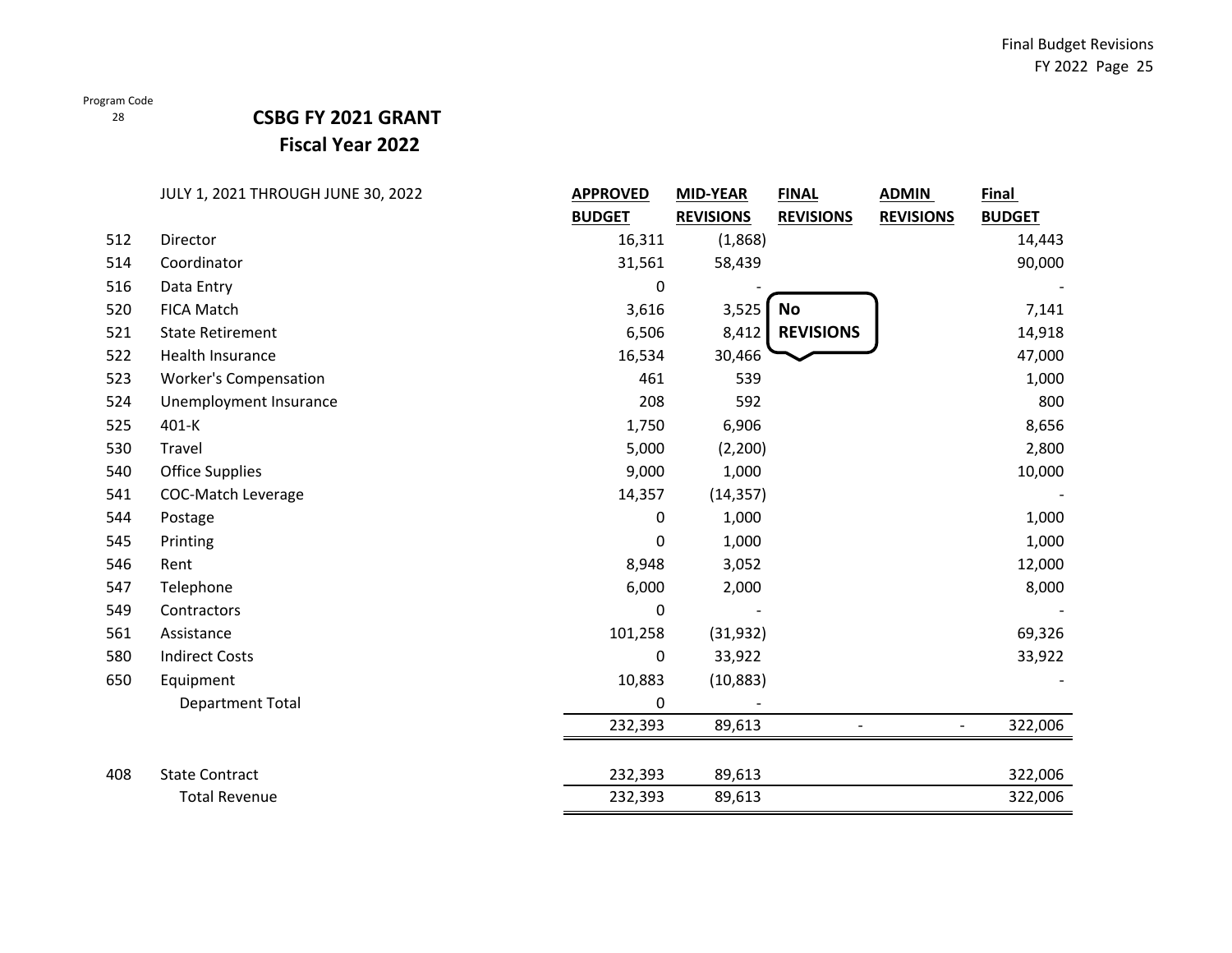## **Earn it Keep it Save it Utah**

## **Fiscal Year 2022**

|     | JULY 1, 2021 THROUGH JUNE 30, 2022 | <b>APPROVED</b> | <b>MID-YEAR</b>          | <b>FINAL</b>     | <b>ADMIN</b>     | <b>Final</b>  |
|-----|------------------------------------|-----------------|--------------------------|------------------|------------------|---------------|
|     |                                    | <b>BUDGET</b>   | <b>REVISIONS</b>         | <b>REVISIONS</b> | <b>REVISIONS</b> | <b>BUDGET</b> |
| 512 | Director                           | 7,981           |                          |                  |                  | 7,981         |
| 514 | Planner                            |                 |                          |                  |                  |               |
| 515 | <b>Site Contractors</b>            |                 |                          |                  |                  |               |
| 516 | Secretary                          |                 |                          |                  |                  |               |
| 520 | <b>FICA Match</b>                  | 611             | <b>No</b>                | <b>No</b>        |                  | 611           |
| 521 | <b>State Retirement</b>            | 534             | <b>Revisions</b>         | <b>Revisions</b> |                  | 534           |
| 522 | Health Insurance                   | 3,844           |                          |                  |                  | 3,844         |
| 523 | <b>Worker's Compensation</b>       | 167             |                          |                  |                  | 167           |
| 524 | Unemployment Insurance             | 20              |                          |                  |                  | 20            |
| 525 | 401-K                              | 798             |                          |                  |                  | 798           |
| 530 | Travel                             | 1,000           |                          |                  |                  | 1,000         |
| 533 | Recognition                        |                 |                          |                  |                  |               |
| 540 | <b>Office Supplies</b>             | 1,410           |                          |                  |                  | 1,410         |
| 544 | Postage                            |                 |                          |                  |                  |               |
| 545 | Printing                           | 1,400           |                          |                  |                  | 1,400         |
| 546 | Rent                               | 2,000           |                          |                  |                  | 2,000         |
| 547 | Telephone                          |                 |                          |                  |                  |               |
| 549 | <b>Site Contract Costs</b>         |                 |                          |                  |                  |               |
| 580 | <b>Indirect Costs</b>              | 1,998           |                          |                  |                  | 1,998         |
| 650 | Equipment                          |                 |                          |                  |                  |               |
|     | <b>Department Total</b>            | 21,763          |                          |                  |                  | 21,763        |
|     |                                    |                 |                          |                  |                  |               |
| 402 | <b>State Contracts</b>             | 21,763          |                          |                  |                  | 21,763        |
| 404 | Donations                          |                 |                          |                  |                  |               |
|     | <b>Total Revenue</b>               | 21,763          | $\overline{\phantom{a}}$ |                  |                  | 21,763        |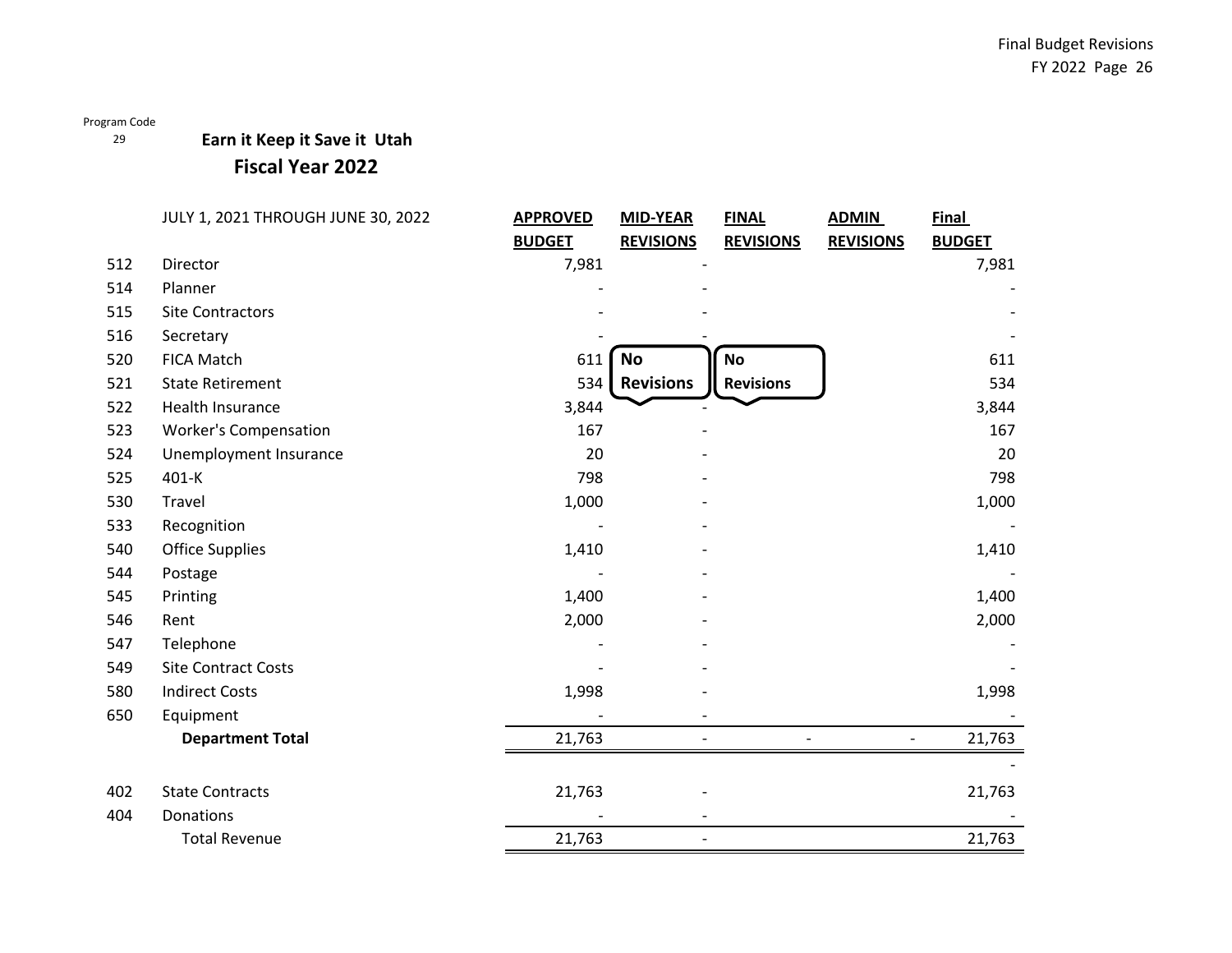# **CAREGIVER**

**Fiscal Year 2022**

|     | JULY 1, 2021 THROUGH JUNE 30, 2022 | <b>APPROVED</b> | <b>MID-YEAR</b>  | <b>FINAL</b>     | <b>ADMIN</b>             | <b>Final</b>  |
|-----|------------------------------------|-----------------|------------------|------------------|--------------------------|---------------|
|     |                                    | <b>BUDGET</b>   | <b>REVISIONS</b> | <b>REVISIONS</b> | <b>REVISIONS</b>         | <b>BUDGET</b> |
| 512 | Director                           |                 | 5,750            | 14,250           |                          | 20,000        |
| 513 | <b>Accounting Tech</b>             | 8,559           | 2,541            | 2,900            |                          | 14,000        |
| 514 | Case Managers/Program Staff        | 69,754          | 15,246           |                  |                          | 85,000        |
| 516 | Secretary/Account Tech             | 4,204           | 11,796           | (16,000)         |                          |               |
| 520 | <b>FICA Match</b>                  | 6,313           | 2,687            | 200              |                          | 9,200         |
| 521 | <b>State Retirement</b>            | 12,979          | 4,771            | 250              |                          | 18,000        |
| 522 | Health Insurance                   | 34,366          | 18,134           | 1,500            |                          | 54,000        |
| 523 | <b>Worker's Compensation</b>       | 511             | 289              |                  |                          | 800           |
| 524 | Unemployment Insurance             | 342             | 208              |                  |                          | 550           |
| 525 | 401-K                              | 1,184           | 316              |                  |                          | 1,500         |
| 530 | Travel                             | 7,100           | (3, 100)         | (1,000)          |                          | 3,000         |
| 540 | <b>Office Supplies</b>             | 4,243           | (243)            | 2,500            |                          | 6,500         |
| 544 | Postage                            | 800             | 200              |                  |                          | 1,000         |
| 545 | Printing                           | 3,300           | (1,300)          | (500)            |                          | 1,500         |
| 546 | Rent                               | 2,600           | 700              | 200              |                          | 3,500         |
| 547 | Telephone                          | 2,000           | 1,800            |                  |                          | 3,800         |
| 551 | Provider/Vendor Costs              | 65,500          | 1,715            | (62)             |                          | 67,153        |
| 580 | <b>Indirect Costs</b>              | 20,263          | 8,390            | (653)            |                          | 28,000        |
| 650 | Equipment                          | 1,585           |                  | 5,415            |                          | 7,000         |
|     | <b>Department Total</b>            | 245,603         | 69,900           | 9,000            | $\overline{\phantom{0}}$ | 324,503       |
| 402 | <b>State Contract</b>              | 244,603         | 69,900           | 10,000           |                          | 324,503       |
| 404 | Project Income                     | 1,000           |                  | (1,000)          |                          |               |
|     | <b>Total Revenue</b>               | 245,603         | 69,900           | 9,000            | $\overline{\phantom{0}}$ | 324,503       |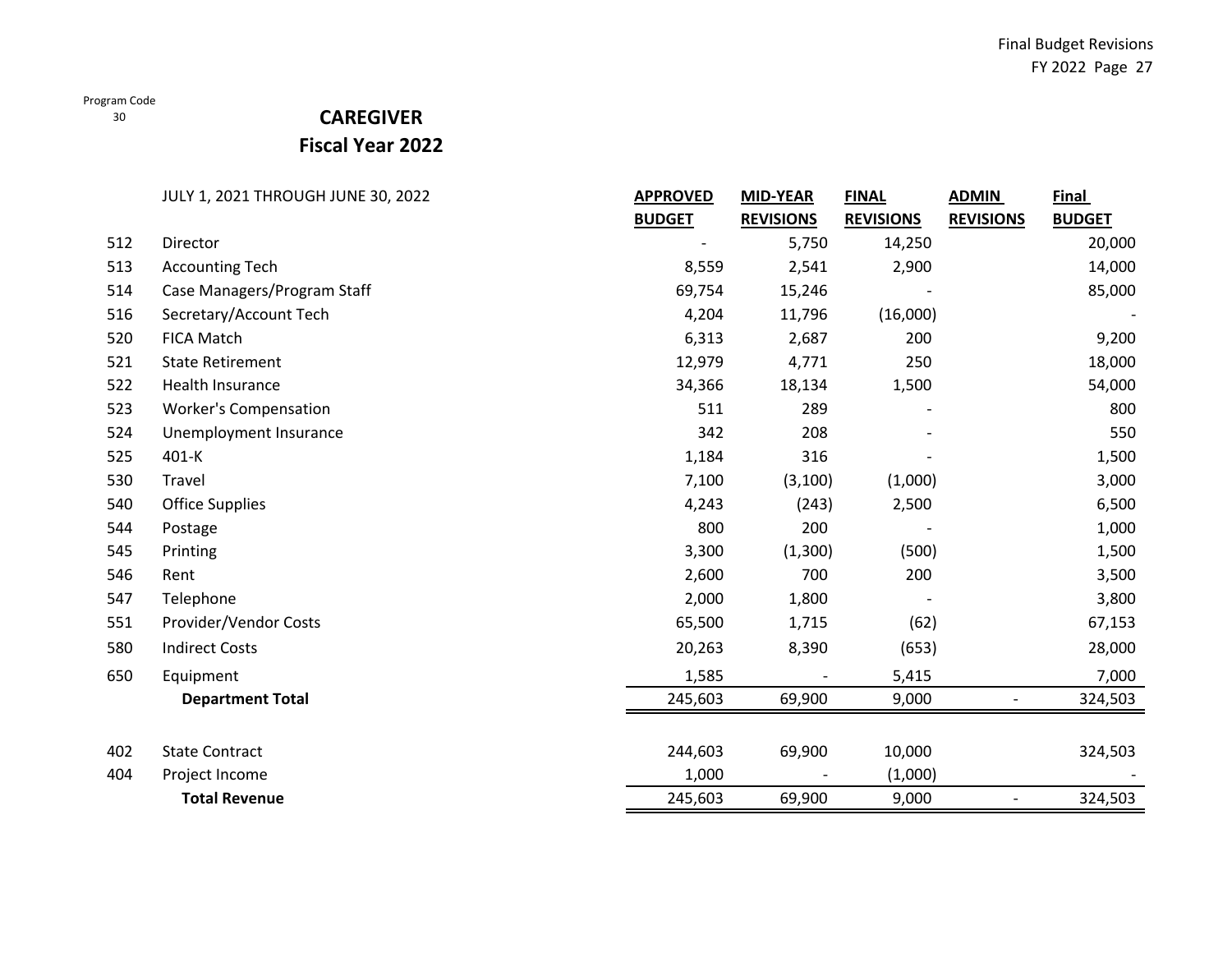# **QEFAF (EFA) Emergency Food Assistance Fiscal Year 2022**

|     | JULY 1, 2021 THROUGH JUNE 30, 2022 | <b>APPROVED</b>          | <b>MID-YEAR</b>  | <b>FINAL</b>     | <b>ADMIN</b>     | <b>Final</b>  |
|-----|------------------------------------|--------------------------|------------------|------------------|------------------|---------------|
|     |                                    | <b>BUDGET</b>            | <b>REVISIONS</b> | <b>REVISIONS</b> | <b>REVISIONS</b> | <b>BUDGET</b> |
| 514 | Planner                            | 281                      | 5,762            |                  |                  | 6,043         |
| 520 | Fica Match                         | 25                       | 437              |                  |                  | 462           |
| 521 | <b>State Retirement</b>            |                          |                  |                  |                  |               |
| 523 | Worker's compensation              | 19                       | 381              |                  |                  | 400           |
| 524 | Unemployment Ins                   | 128                      | 202              | No               |                  | 330           |
| 525 | 401K                               |                          |                  | <b>Revisions</b> |                  |               |
| 530 | Travel                             | 65                       |                  |                  |                  | 65            |
| 540 | <b>Office Supplies</b>             | 35                       |                  |                  |                  | 35            |
| 546 | Rent                               | 28                       |                  |                  |                  | 28            |
| 547 | Telephone                          | $\overline{\phantom{a}}$ | 250              |                  |                  | 250           |
| 547 | Subcontracts                       | 39,855                   | (14, 311)        |                  |                  | 25,544        |
| 580 | <b>Indirect Costs</b>              | 87                       | 815              |                  |                  | 902           |
| 650 | Equipment                          |                          |                  |                  |                  |               |
|     | <b>Department Total</b>            | 40,523                   | (6, 464)         |                  |                  | 34,059        |
|     |                                    |                          |                  |                  |                  |               |
| 408 | <b>Federal Contracts</b>           | 40,523                   | (6, 464)         |                  |                  | 34,059        |
|     | <b>Total Revenue</b>               | 40,523                   | (6, 464)         |                  |                  | 34,059        |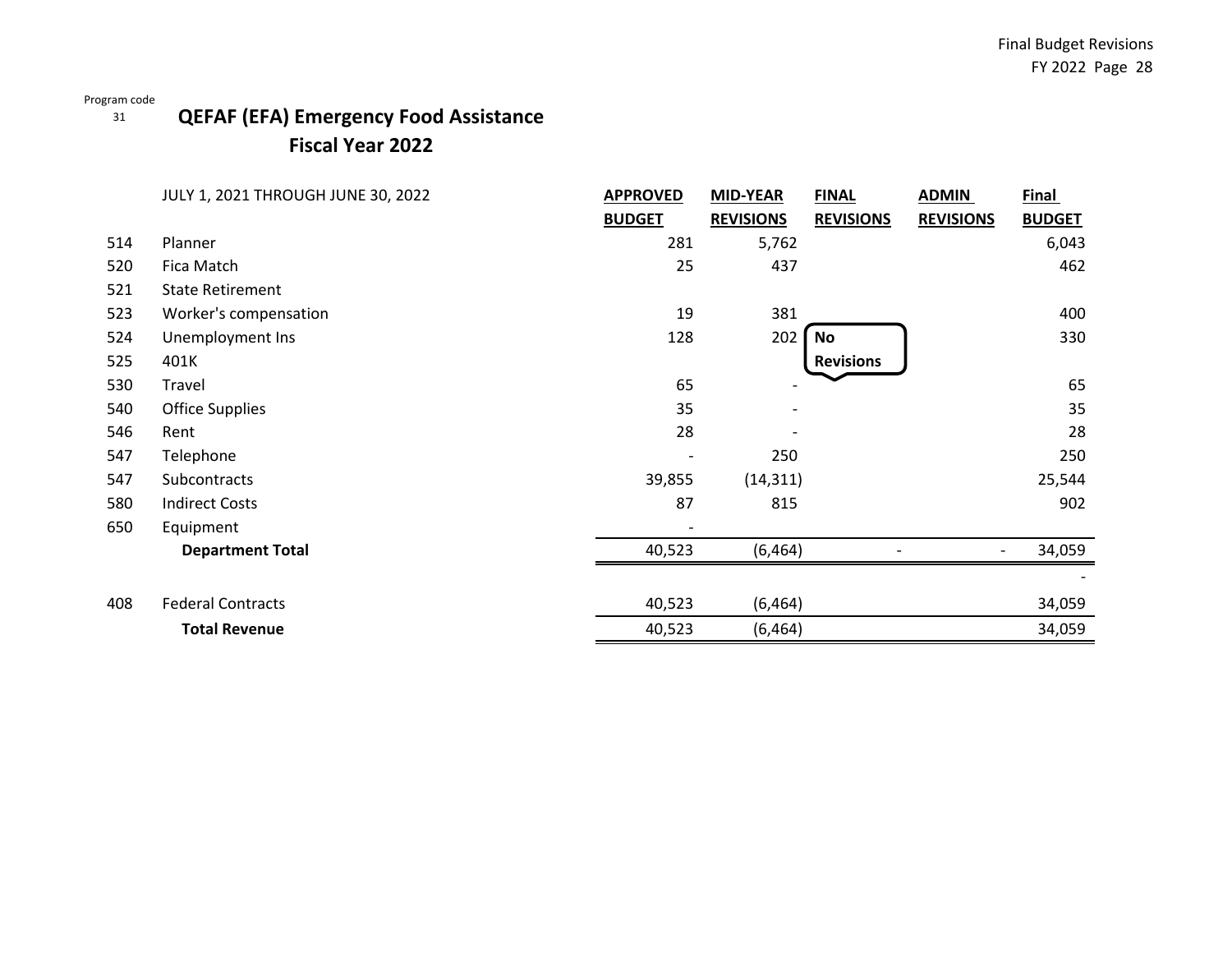# **IRON COUNTY RPO Fiscal Year 2022**

|     |                              | <b>APPROVED</b> | <b>MID-YEAR</b>          | <b>FINAL</b>     | <b>ADMIN</b>     | <u>Final</u>  |
|-----|------------------------------|-----------------|--------------------------|------------------|------------------|---------------|
|     |                              | <b>BUDGET</b>   | <b>REVISIONS</b>         | <b>REVISIONS</b> | <b>REVISIONS</b> | <b>BUDGET</b> |
| 512 | <b>Planning Manager</b>      | 1,000           |                          |                  |                  | 1,000         |
| 514 | Planner                      | 22,200          |                          |                  |                  | 22,200        |
| 516 | Secretary                    |                 |                          |                  |                  |               |
| 520 | <b>FICA Match</b>            | 1,765           |                          |                  |                  | 1,765         |
| 521 | <b>State Retirement</b>      | 1,633           | <b>No</b>                | No               |                  | 1,633         |
| 522 | Health Insurance             | 5,914           | <b>REVISIONS</b>         | <b>REVISIONS</b> |                  | 5,914         |
| 523 | <b>Worker's Compensation</b> | 250             |                          |                  |                  | 250           |
| 524 | Unemployment Insurance       | 75              |                          |                  |                  | 75            |
| 525 | 401-K                        |                 |                          |                  |                  |               |
| 530 | Travel                       | 2,200           |                          |                  |                  | 2,200         |
| 540 | <b>Office Supplies</b>       | 400             |                          |                  |                  | 400           |
| 542 | <b>Consultant Services</b>   | 2,000           |                          |                  |                  | 2,000         |
| 544 | Postage                      | 100             |                          |                  |                  | 100           |
| 545 | Printing                     | 150             |                          |                  |                  | 150           |
| 546 | Rent                         | 600             |                          |                  |                  | 600           |
| 547 | Telephone                    | 300             |                          |                  |                  | 300           |
| 580 | <b>Indirect Costs</b>        | 4,700           |                          |                  |                  | 4,700         |
| 650 | Equipment                    | 713             |                          |                  |                  | 713           |
|     | <b>Department Total</b>      | 44,000          |                          |                  |                  | 44,000        |
|     |                              |                 |                          |                  |                  |               |
| 402 | <b>State Contracts</b>       |                 |                          |                  |                  |               |
| 403 | <b>Local Participation</b>   | 44,000          |                          |                  |                  | 44,000        |
|     | <b>Total Revenue</b>         | 44,000          | $\overline{\phantom{0}}$ |                  |                  | 44,000        |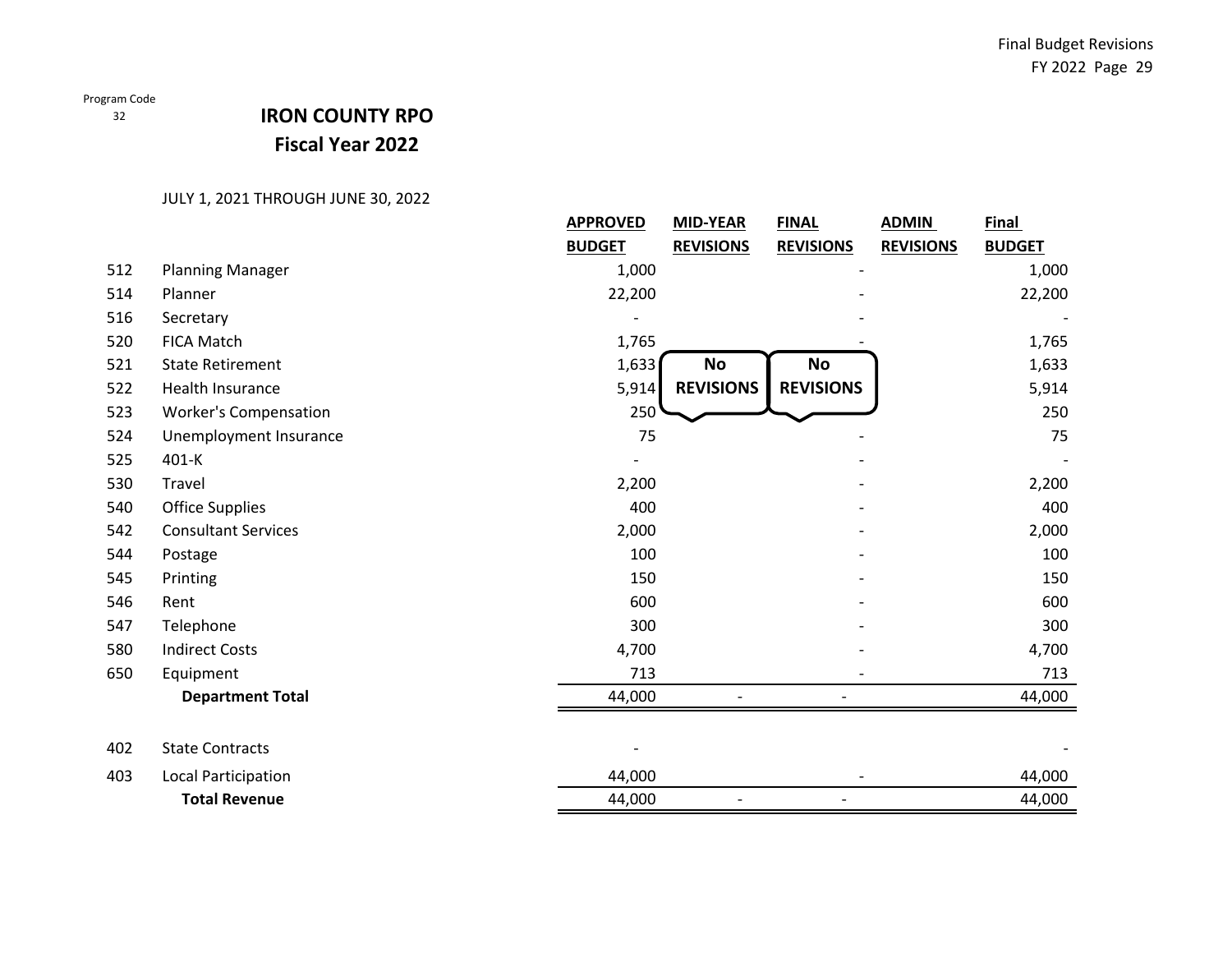### Program Code 33 **Emergency Rental Assistance (formerly HAP) Fiscal Year 2022**

|     |                              | <b>APPROVED</b> | <b>MID-YEAR</b>  | <b>FINAL</b>     | <b>ADMIN</b>     | <b>Final</b>  |
|-----|------------------------------|-----------------|------------------|------------------|------------------|---------------|
|     |                              | <b>BUDGET</b>   | <b>REVISIONS</b> | <b>REVISIONS</b> | <b>REVISIONS</b> | <b>BUDGET</b> |
| 512 | Director                     | 48,281          | (38, 281)        |                  |                  | 10,000        |
| 514 | Planner                      | 2,812           | 93,824           |                  |                  | 96,636        |
| 520 | <b>FICA Match</b>            | 3,954           | 4,204            |                  |                  | 8,158         |
| 521 | <b>State Retirement</b>      | 8,113           | 11,583           | No               |                  | 19,696        |
| 522 | Health Insurance             | 14,508          | 35,153           | <b>REVISIONS</b> |                  | 49,661        |
| 523 | <b>Worker's Compensation</b> | 478             | 2,522            |                  |                  | 3,000         |
| 524 | Unemployment Insurance       | 254             | 1,746            |                  |                  | 2,000         |
| 525 | 401-K                        | 713             | 3,287            |                  |                  | 4,000         |
| 530 | Travel                       | 3,300           | 1,700            |                  |                  | 5,000         |
| 540 | <b>Office Supplies</b>       | 1,000           |                  |                  |                  | 1,000         |
| 541 | <b>Rental Assistance</b>     | 0               |                  |                  |                  |               |
| 543 | <b>Utility Assistance</b>    | 0               |                  |                  |                  |               |
| 544 | Postage                      | 0               | 500              |                  |                  | 500           |
| 545 | Printing                     | 0               | 500              |                  |                  | 500           |
| 546 | Rent                         | 4,000           | 500              |                  |                  | 4,500         |
| 547 | Telephone                    | 1,000           | 2,500            |                  |                  | 3,500         |
| 548 | Training                     | 5,000           | (3,500)          |                  |                  | 1,500         |
| 580 | <b>Indirect Costs</b>        | 11,337          | 14,858           |                  |                  | 26,195        |
| 650 | Equipment                    | 4,000           | 2,000            |                  |                  | 6,000         |
|     | <b>Department Total</b>      | 108,750         | 133,095          |                  |                  | 241,845       |
|     |                              |                 |                  |                  |                  |               |
| 408 | <b>State Contract</b>        | 108,750         | 133,095          |                  |                  | 241,845       |
|     | <b>Total Revenue</b>         | 108,750         | 133,095          |                  |                  | 241,845       |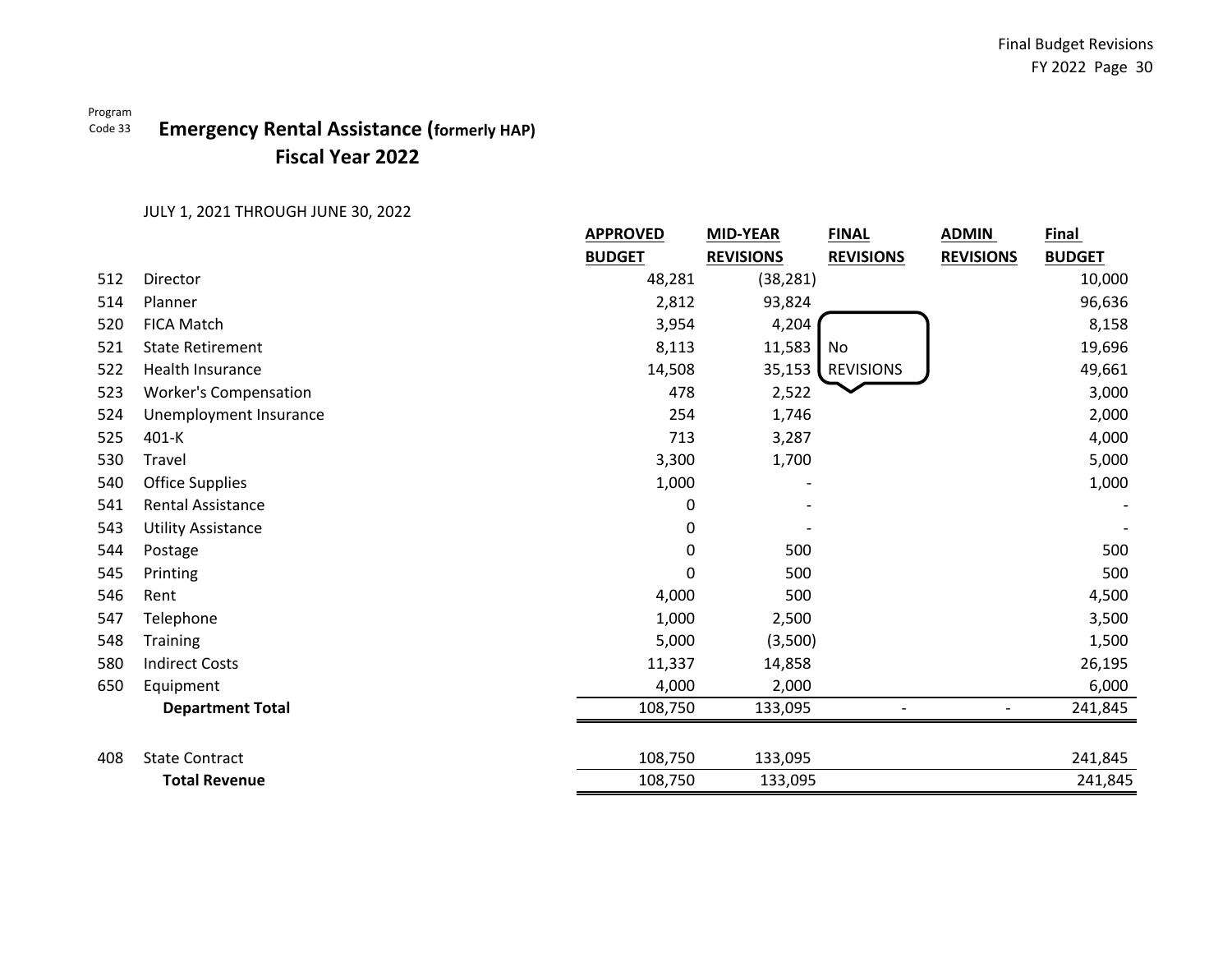# **ALTERNATIVES Fiscal Year 2022**

|     |                              | <b>APPROVED</b> | <b>MID-YEAR</b>          | <b>FINAL</b>     | <b>ADMIN</b>             | <b>Final</b>  |
|-----|------------------------------|-----------------|--------------------------|------------------|--------------------------|---------------|
|     |                              | <b>BUDGET</b>   | <b>REVISIONS</b>         | <b>REVISIONS</b> | <b>REVISIONS</b>         | <b>BUDGET</b> |
| 512 | Director                     | 4,768           |                          | 11,232           |                          | 16,000        |
| 513 | <b>Accounting Tech</b>       | 12,839          |                          | (6,839)          |                          | 6,000         |
| 514 | Case Manager                 | 78,893          | $\overline{\phantom{a}}$ | (2,893)          |                          | 76,000        |
| 515 | Secretary                    | 8,758           |                          | (8, 758)         |                          |               |
| 520 | <b>FICA Match</b>            | 8,052           |                          | (552)            |                          | 7,500         |
| 521 | <b>State Retirement</b>      | 17,771          |                          | (1, 271)         |                          | 16,500        |
| 522 | <b>Health Insurance</b>      | 42,528          |                          | 3,472            |                          | 46,000        |
| 523 | <b>Worker's Compensation</b> | 631             |                          | 119              |                          | 750           |
| 524 | Unemployment Insurance       | 406             |                          | 69               |                          | 475           |
| 525 | 401-K                        | 355             |                          | (105)            |                          | 250           |
| 530 | Travel                       | 10,500          |                          | (4,000)          |                          | 6,500         |
| 540 | <b>Office Supplies</b>       | 2,100           |                          | 900              |                          | 3,000         |
| 544 | Postage                      | 500             |                          | 300              |                          | 800           |
| 545 | Printing                     | 1,750           |                          | (750)            |                          | 1,000         |
| 546 | Rent                         | 4,332           |                          | (832)            |                          | 3,500         |
| 547 | Telephone                    | 3,739           |                          | (739)            |                          | 3,000         |
| 549 | <b>Contractor Costs</b>      | 288,000         |                          | (13, 775)        |                          | 274,225       |
| 580 | <b>Indirect Costs</b>        | 25,078          |                          | (78)             |                          | 25,000        |
| 650 | Equipment                    | 2,200           |                          | 4,800            |                          | 7,000         |
|     | <b>Department Total</b>      | 513,200         |                          | (19,700)         |                          | 493,500       |
|     |                              |                 |                          |                  |                          |               |
| 402 | <b>State Contracts</b>       | 513,200         | (1,000)                  | (18,700)         |                          | 493,500       |
| 404 | Project Income               |                 | 1,000                    | (1,000)          |                          |               |
|     | <b>Total Revenue</b>         | 513,200         | $\overline{\phantom{a}}$ | (19,700)         | $\overline{\phantom{a}}$ | 493,500       |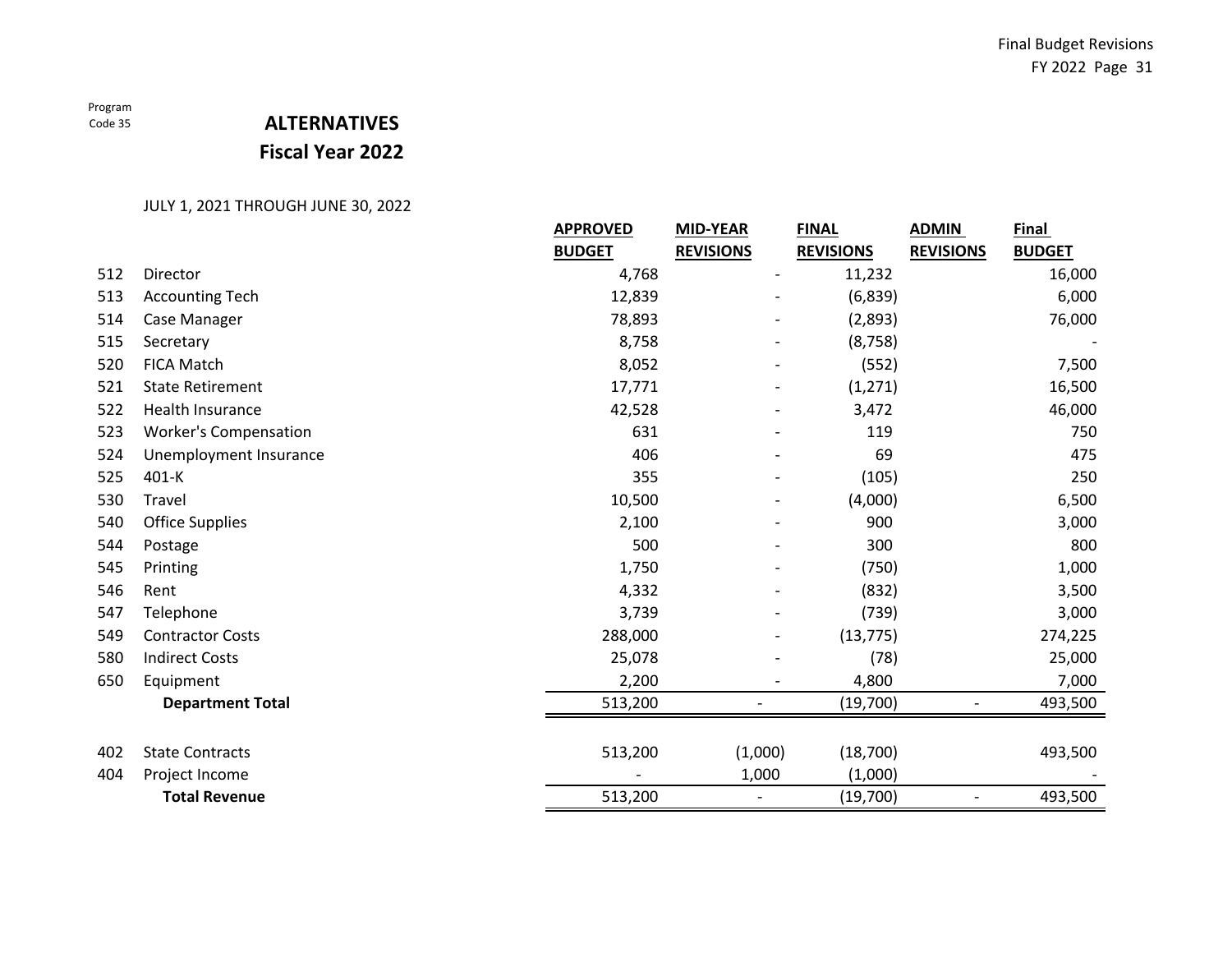## **NEW CHOICES WAIVER Fiscal Year 2022**

|     |                              | <b>APPROVED</b> | <b>MID-YEAR</b>  | <b>FINAL</b>     | <b>ADMIN</b>     | <b>Final</b>  |
|-----|------------------------------|-----------------|------------------|------------------|------------------|---------------|
|     |                              | <b>BUDGET</b>   | <b>REVISIONS</b> | <b>REVISIONS</b> | <b>REVISIONS</b> | <b>BUDGET</b> |
| 512 | Director                     | 15,225          |                  | (225)            |                  | 15,000        |
| 513 | <b>Accounting Tech</b>       |                 |                  | 4,600            |                  | 4,600         |
| 514 | <b>Case Managers</b>         | 110,755         | 5,245            | 14,000           |                  | 130,000       |
| 516 | Secretary                    | 3,505           | 695              | (4,200)          |                  |               |
| 517 | <b>Nurses</b>                | 22,000          |                  | (6,000)          |                  | 16,000        |
| 520 | <b>FICA Match</b>            | 9,905           | 95               | 2,000            |                  | 12,000        |
| 521 | <b>State Retirement</b>      | 20,545          | 955              | 3,500            |                  | 25,000        |
| 522 | Health Insurance             | 36,415          | 7,585            | 11,000           |                  | 55,000        |
| 523 | <b>Worker's Compensation</b> | 820             | 80               | 300              |                  | 1,200         |
| 524 | Unemployment Insurance       | 440             |                  | 310              |                  | 750           |
| 525 | 401-K                        | 360             | 40               | 250              |                  | 650           |
| 530 | Travel                       | 12,000          | (5,000)          | (2,000)          |                  | 5,000         |
| 540 | <b>Office Supplies</b>       | 1,500           |                  | 2,500            |                  | 4,000         |
| 541 | <b>Training</b>              |                 |                  |                  |                  |               |
| 544 | Postage                      | 100             |                  |                  |                  | 100           |
| 545 | Printing                     | 1,500           | 500              | (200)            |                  | 1,800         |
| 546 | Rent                         | 3,800           |                  | 700              |                  | 4,500         |
| 547 | Telephone                    | 3,000           | 2,300            | (500)            |                  | 4,800         |
| 549 | <b>Contracted Services</b>   | 20,000          |                  | (15,000)         |                  | 5,000         |
| 580 | <b>Indirect Costs</b>        | 28,370          | 5,257            | 373              |                  | 34,000        |
| 650 | Equipment                    | 1,000           |                  |                  |                  | 1,000         |
|     | <b>Department Total</b>      | 291,240         | 17,752           | 11,408           |                  | 320,400       |
|     |                              |                 |                  |                  |                  |               |
| 402 | <b>State Contracts</b>       | 271,240         | 17,752           | 26,408           |                  | 315,400       |
| 405 | Project Income               | 20,000          |                  | (15,000)         |                  | 5,000         |
|     | <b>Total Revenue</b>         | 291,240         | 17,752           | 11,408           |                  | 320,400       |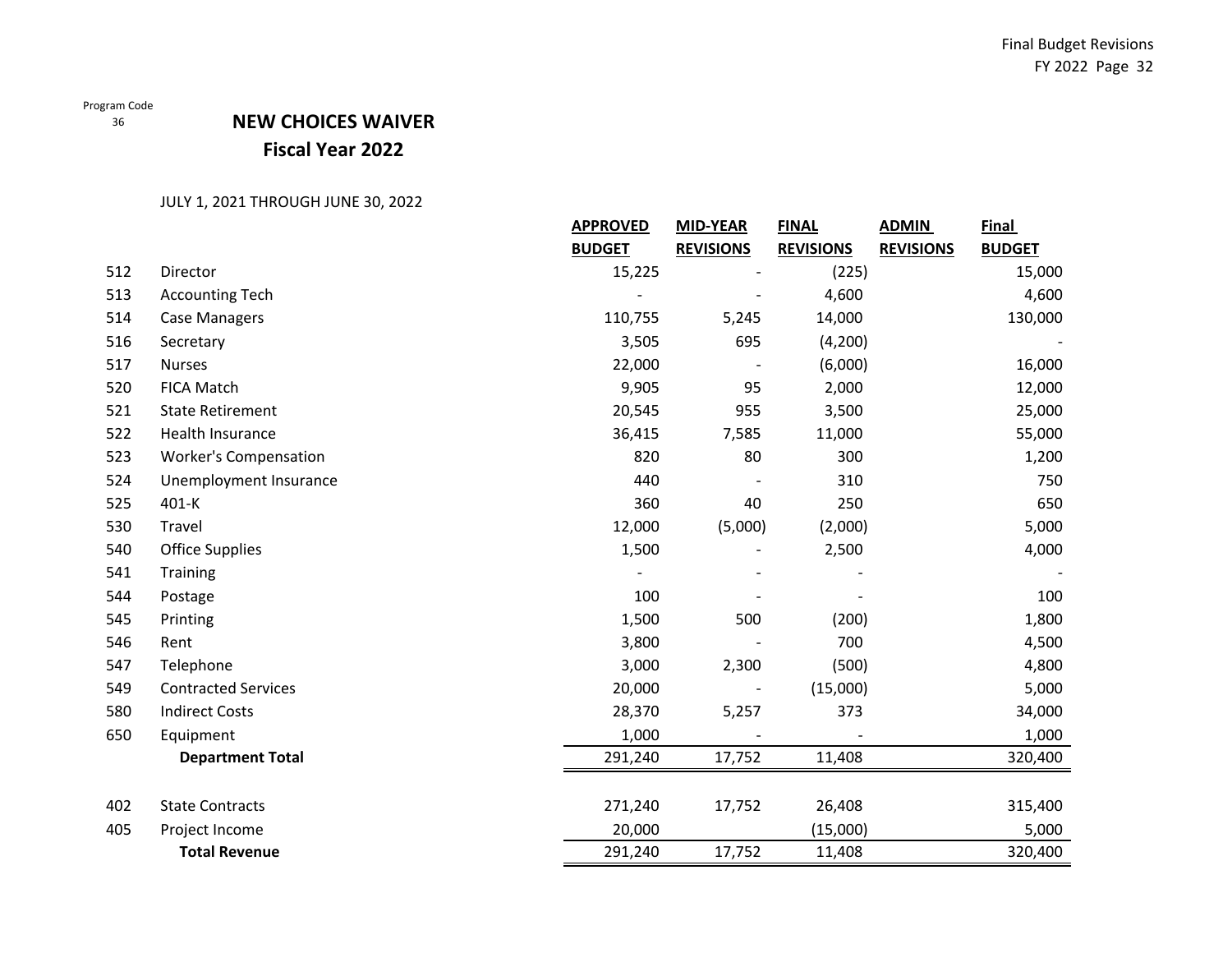### 38

# **CSBG FY 22 GRANT**

**Fiscal Year 2022**

|     | JULY 1, 2021 THROUGH JUNE 30, 2022 | <b>APPROVED</b> | <b>MID-YEAR</b>  | <b>FINAL</b>     | <b>ADMIN</b>             | Final         |
|-----|------------------------------------|-----------------|------------------|------------------|--------------------------|---------------|
|     |                                    | <b>BUDGET</b>   | <b>REVISIONS</b> | <b>REVISIONS</b> | <b>REVISIONS</b>         | <b>BUDGET</b> |
| 512 | Director                           | 12,655          | (2,655)          |                  |                          | 10,000        |
| 514 | Coordinators                       | 32,483          | 6,017            |                  |                          | 38,500        |
| 520 | <b>FICA Match</b>                  | 3,492           | 218              |                  |                          | 3,710         |
| 521 | <b>State Retirement</b>            | 6,416           | 2,314            |                  |                          | 8,730         |
| 522 | Health Insurance                   | 20,244          | 7,476            | No               |                          | 27,720        |
| 523 | <b>Worker's Compensation</b>       | 498             | 502              | REVISIONS        |                          | 1,000         |
| 524 | Unemployment Insurance             | 199             | 1,301            |                  |                          | 1,500         |
| 525 | 401-K                              | 1,471           | 461              |                  |                          | 1,932         |
| 530 | Travel                             |                 | 15,000           |                  |                          | 15,000        |
| 540 | <b>Office Supplies</b>             | 500             | 1,500            |                  |                          | 2,000         |
| 541 | Training                           | 2,987           | 7,013            |                  |                          | 10,000        |
| 549 | <b>Contractual Services</b>        |                 |                  |                  |                          |               |
| 544 | Postage                            | 500             |                  |                  |                          | 500           |
| 545 | Printing                           | 500             |                  |                  |                          | 500           |
| 546 | Rent                               | 1,500           | 1,500            |                  |                          | 3,000         |
| 547 | Telephone                          | 1,500           | 1,500            |                  |                          | 3,000         |
| 561 | Assistance                         | 32,955          | (4, 273)         |                  |                          | 28,682        |
| 568 | Membership Dues and Fees           |                 |                  |                  |                          |               |
| 580 | <b>Indirect Costs</b>              | 11,100          | (3, 119)         |                  |                          | 7,981         |
| 650 | Equipment                          |                 |                  |                  |                          |               |
|     | <b>Department Total</b>            | 129,000         | 34,755           |                  |                          | 163,755       |
|     |                                    |                 |                  |                  |                          |               |
| 402 | State Contract CSBG FY 2022        | 129,000         | 34,755           |                  |                          | 163,755       |
|     | <b>Total Revenue</b>               | 129,000         | 34,755           |                  | $\overline{\phantom{a}}$ | 163,755       |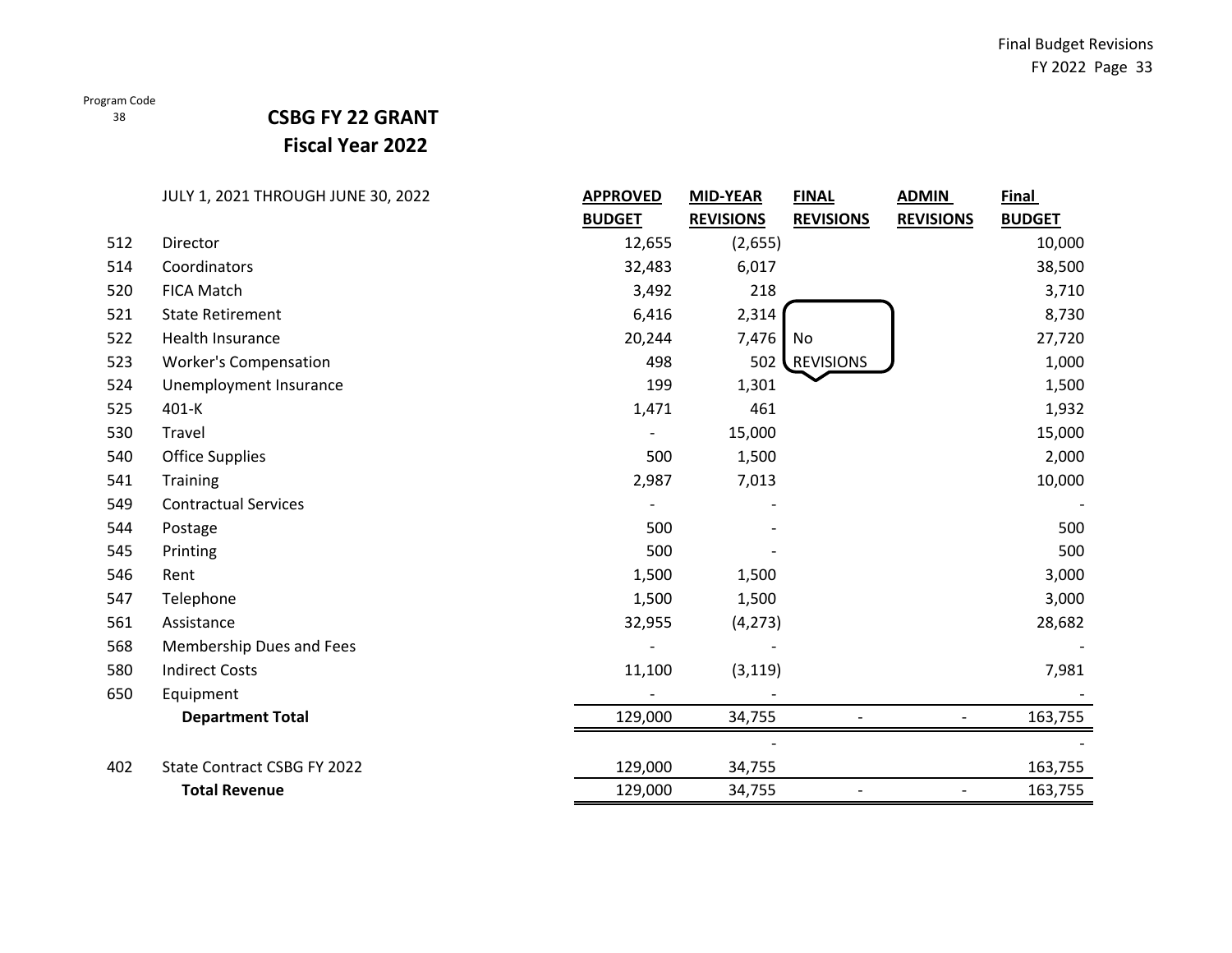### 39

## **ESG Cares Grant (Rapid Rehousing) Fiscal Year 2022**

|     | JULY 1, 2021 THROUGH JUNE 30, 2022 | <b>APPROVED</b> | <b>MID-YEAR</b>  | <b>FINAL</b>     | <b>ADMIN</b>     | <b>Final</b>  |
|-----|------------------------------------|-----------------|------------------|------------------|------------------|---------------|
|     |                                    | <b>BUDGET</b>   | <b>REVISIONS</b> | <b>REVISIONS</b> | <b>REVISIONS</b> | <b>BUDGET</b> |
| 512 | Director                           |                 |                  |                  |                  |               |
| 514 | Coordinators                       |                 | 11,297           |                  |                  | 11,297        |
| 520 | FICA Match                         |                 | 864              |                  |                  | 864           |
| 521 | <b>State Retirement</b>            |                 | 1,756            | No               |                  | 1,756         |
| 522 | Health Insurance                   |                 | 414              | <b>REVISIONS</b> |                  | 414           |
| 523 | <b>Worker's Compensation</b>       |                 | 400              |                  |                  | 400           |
| 524 | Unemployment Insurance             |                 | 175              |                  |                  | 175           |
| 525 | 401-K                              |                 | 100              |                  |                  | 100           |
| 530 | Travel                             |                 |                  |                  |                  |               |
| 540 | <b>Office Supplies</b>             |                 |                  |                  |                  |               |
| 541 | <b>Rental Assistance</b>           |                 | 102,722          |                  |                  | 102,722       |
| 543 | Other Assistance                   |                 | 20,000           |                  |                  | 20,000        |
| 574 | Furniture                          |                 | 7,480            |                  |                  | 7,480         |
| 580 | <b>Indirect Costs</b>              |                 | 2,150            |                  |                  | 2,150         |
| 650 | Equipment                          |                 |                  |                  |                  |               |
|     | <b>Department Total</b>            |                 | 147,359          |                  |                  | 147,359       |
|     |                                    |                 |                  |                  |                  |               |
| 402 | <b>Federal Contract</b>            |                 | 147,359          |                  |                  | 147,359       |
|     | <b>Total Revenue</b>               |                 | 147,359          |                  |                  | 147,359       |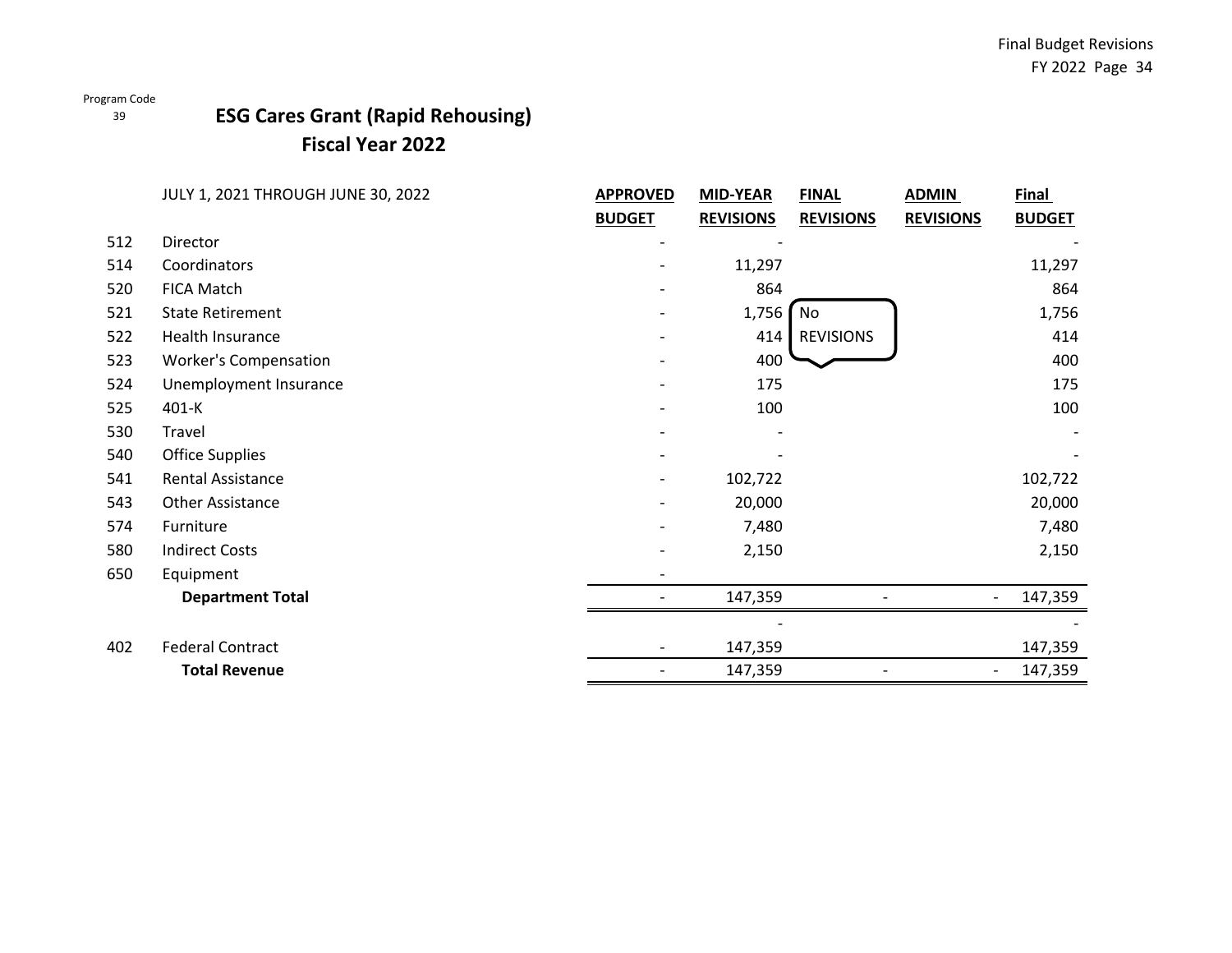# **Emergency Solutions Grant Fiscal Year 2022**

|     |                              | <b>APPROVED</b>          | <b>MID-YEAR</b>  | <b>FINAL</b>     | <b>ADMIN</b>     | <b>Final</b>  |
|-----|------------------------------|--------------------------|------------------|------------------|------------------|---------------|
|     |                              | <b>BUDGET</b>            | <b>REVISIONS</b> | <b>REVISIONS</b> | <b>REVISIONS</b> | <b>BUDGET</b> |
| 512 | <b>Director</b>              | $\overline{\phantom{a}}$ |                  |                  |                  |               |
| 514 | Planner                      | 9,170                    | (7, 258)         | 7,258            |                  | 9,170         |
| 520 | <b>FICA Match</b>            | 701                      | (555)            | 555              |                  | 701           |
| 521 | <b>State Retirement</b>      | 1,580                    | (1,236)          | 1,236            |                  | 1,580         |
| 522 | Health Insurance             | 1,904                    | (1,904)          | 1,904            |                  | 1,904         |
| 523 | <b>Worker's Compensation</b> | 85                       | (45)             | 45               |                  | 85            |
| 524 | Unemployment Insurance       | 46                       | (24)             | 24               |                  | 46            |
| 525 | $401-K$                      | 45                       | (45)             | 45               |                  | 45            |
| 542 | I-L Rent                     | 43,530                   | 3,006            | (3,006)          |                  | 43,530        |
| 580 | <b>Indirect Costs</b>        | 1,939                    | (1,586)          | 1,586            |                  | 1,939         |
|     | <b>Department Total</b>      | 59,000                   | (9,647)          | 9,647            |                  | 59,000        |
|     |                              |                          |                  |                  |                  |               |
| 403 | <b>State Contract</b>        | 59,000                   | (9,647)          | 9,647            |                  | 59,000        |
|     | <b>Total Revenue</b>         | 59,000                   | (9,647)          | 9,647            |                  | 59,000        |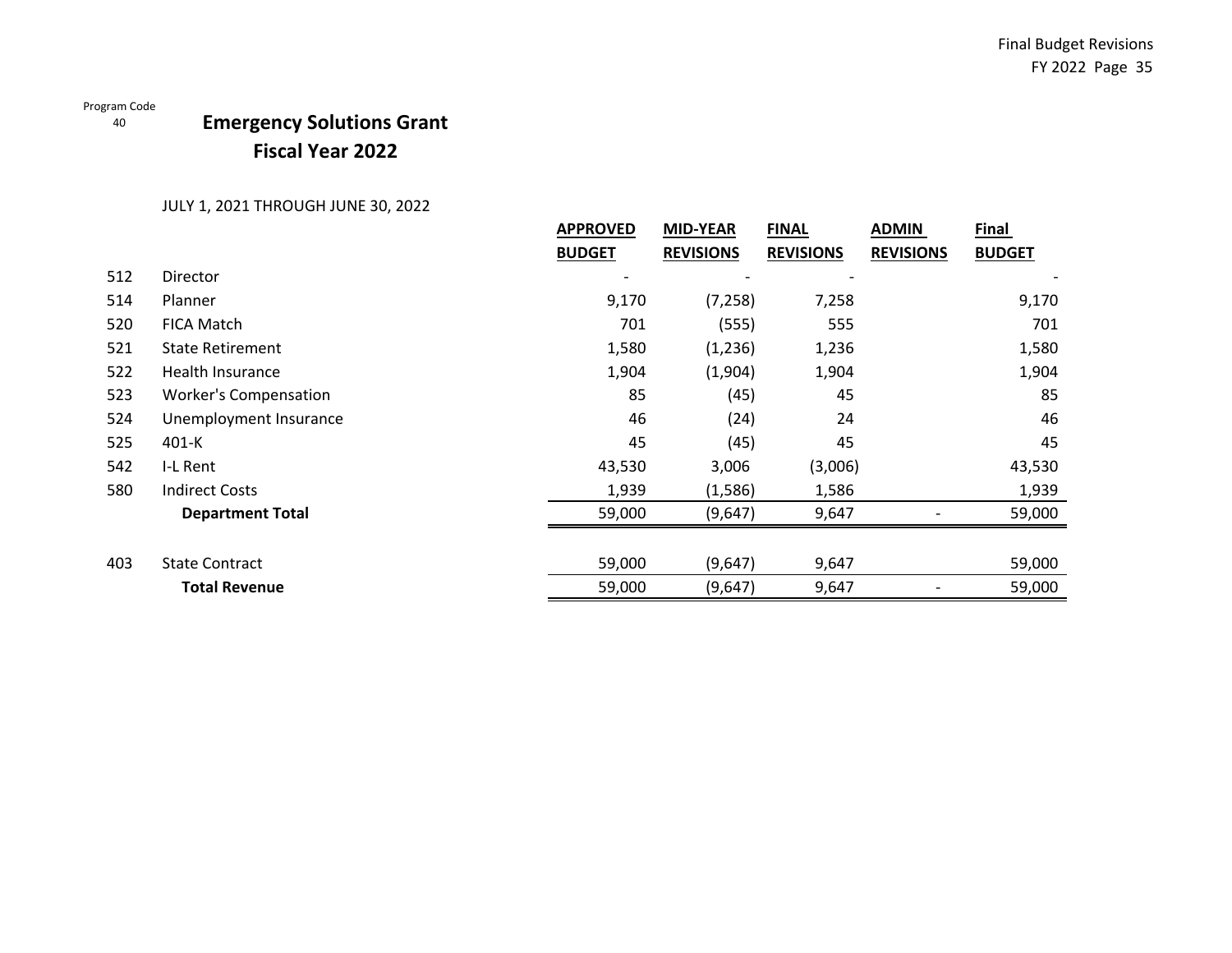### Program Code 41 **IRON COUNTY EFSP Fiscal Year 2022**

|                            | <b>APPROVED</b> | <b>MID-YEAR</b>  | <b>FINAL</b>     | <b>ADMIN</b>     | <b>Final</b>  |
|----------------------------|-----------------|------------------|------------------|------------------|---------------|
| 514 Planner                | <b>BUDGET</b>   | <b>REVISIONS</b> | <b>REVISIONS</b> | <b>REVISIONS</b> | <b>BUDGET</b> |
| 520 FICA Match             |                 |                  |                  |                  |               |
| 521 State Retirement       |                 |                  |                  |                  |               |
| 522 Health Insurance       |                 |                  |                  |                  |               |
| 523 Worker's Compensation  |                 | <b>No</b>        |                  |                  |               |
| 524 Unemployment Insurance |                 | <b>Revisions</b> |                  |                  |               |
| 525 401-K                  |                 |                  |                  |                  |               |
| 530 Travel                 |                 |                  |                  |                  |               |
| 542 Mass Feeding           |                 |                  |                  |                  |               |
| 543 Mass Shelter           | 7,174           |                  | 7,826            |                  | 15,000        |
| 545 Printing               | 7,174           |                  | 7,826            |                  | 15,000        |
| 547 Telephone              |                 |                  |                  |                  |               |
| 580 Indirect Costs         |                 |                  |                  |                  |               |
| 650 Equipment              |                 |                  |                  |                  |               |
| 999 Unallocated Expense    |                 |                  |                  |                  |               |
| <b>Department Total</b>    | 14,348          |                  | 15,652           |                  | 30,000        |
|                            |                 |                  |                  |                  |               |
| 408 State Contract         | 14,348          |                  | 15,652           |                  | 30,000        |
| <b>Total Revenue</b>       | 14,348          |                  | 15,652           |                  | 30,000        |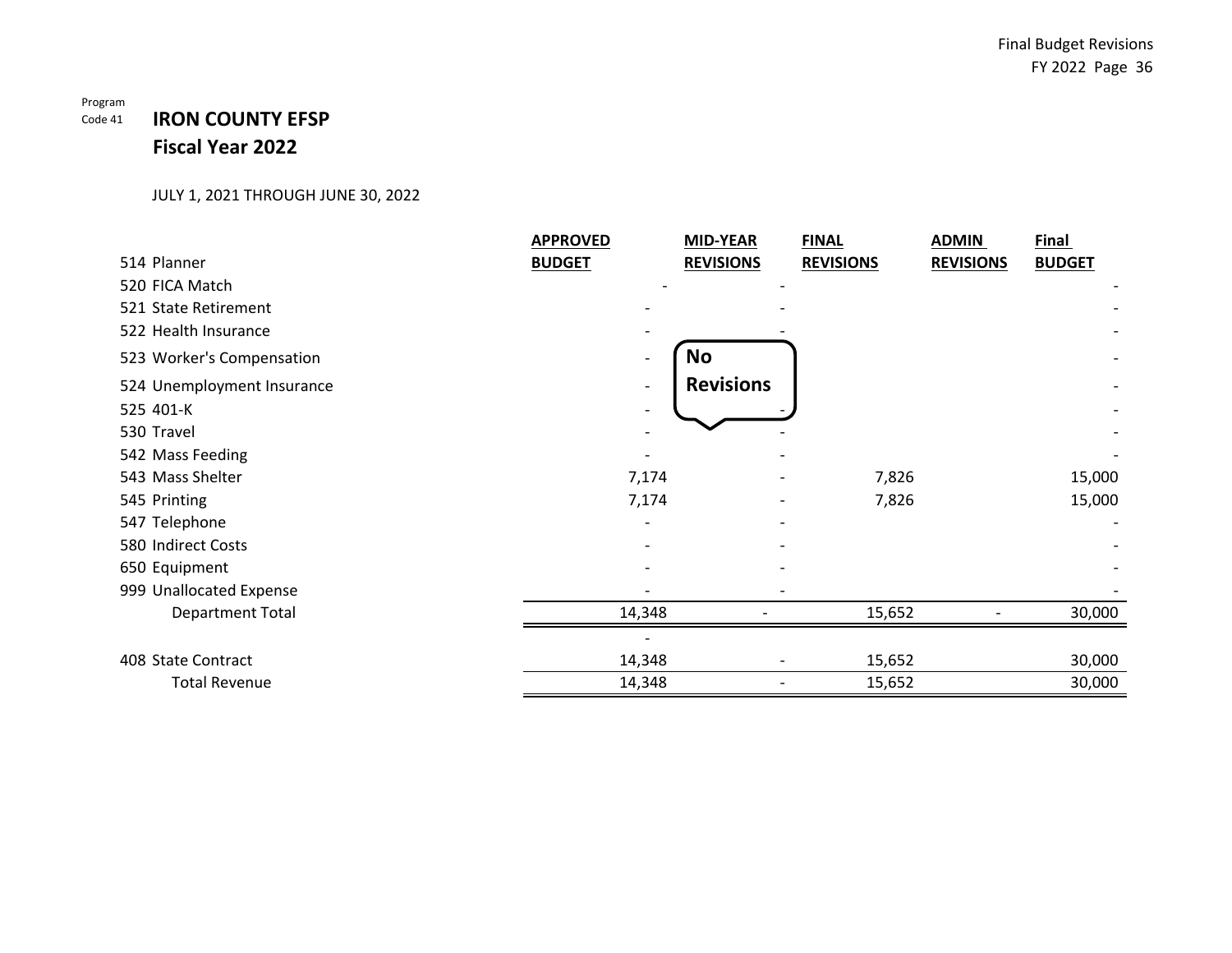# **FIVE COUNTY EFSP Fiscal Year 2022**

|                            | <b>APPROVED</b> | MID-YEAR         | <b>FINAL</b>     | <b>ADMIN</b>     | <b>Final</b>  |
|----------------------------|-----------------|------------------|------------------|------------------|---------------|
| 514 Planner                | <b>BUDGET</b>   | <b>REVISIONS</b> | <b>REVISIONS</b> | <b>REVISIONS</b> | <b>BUDGET</b> |
| 520 FICA Match             |                 |                  |                  |                  |               |
| 521 State Retirement       |                 |                  |                  |                  |               |
| 522 Health Insurance       |                 |                  |                  |                  |               |
| 523 Worker's Compensation  |                 | <b>No</b>        |                  |                  |               |
| 524 Unemployment Insurance |                 | <b>REVISIONS</b> |                  |                  |               |
| 525 401-K                  |                 |                  |                  |                  |               |
| 530 Travel                 |                 |                  |                  |                  |               |
| 542 Mass Feeding           |                 |                  |                  |                  |               |
| 543 Mass Shelter           | 9,925           |                  | 17,575           |                  | 27,500        |
| 545 Printing               | 9,925           |                  | 17,575           |                  | 27,500        |
| 547 Telephone              |                 |                  |                  |                  |               |
| 580 Indirect Costs         |                 |                  |                  |                  |               |
| 650 Equipment              |                 |                  |                  |                  |               |
| 999 Unallocated Expense    |                 |                  |                  |                  |               |
| <b>Department Total</b>    | 19,850          |                  | 35,150           |                  | 55,000        |
|                            |                 |                  |                  |                  |               |
| 408 State Contract         | 19,850          |                  | 35,150           |                  | 24,000        |
| <b>Total Revenue</b>       | 19,850          |                  |                  |                  | 24,000        |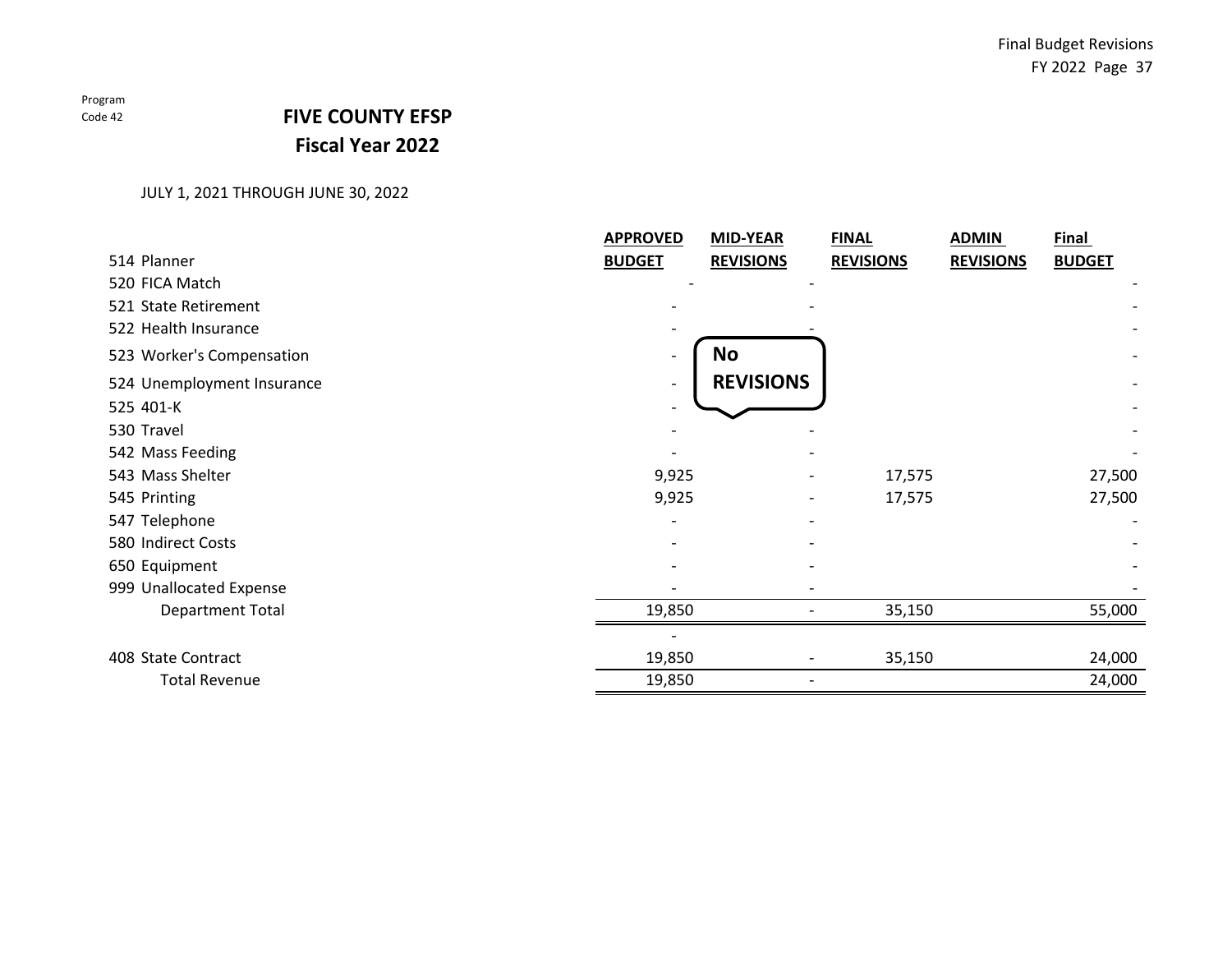### 43 **ESG Cares Grant (Homeless Prevention) Fiscal Year 2022**

|     | JULY 1, 2021 THROUGH JUNE 30, 2022 |               | <b>APPROVED</b> | <b>MID-YEAR</b>  | <b>FINAL</b>     | <b>ADMIN</b>     | <b>Final</b>  |
|-----|------------------------------------|---------------|-----------------|------------------|------------------|------------------|---------------|
|     |                                    | <b>BUDGET</b> | <b>BUDGET</b>   | <b>REVISIONS</b> | <b>REVISIONS</b> | <b>REVISIONS</b> | <b>BUDGET</b> |
| 512 | Director                           |               |                 |                  | 1,650            |                  | 1,650         |
| 514 | <b>Accounting Technician</b>       |               | 17,622          | (6, 325)         | (10, 197)        |                  | 1,100         |
| 514 | Case Manager                       |               |                 |                  | 23,000           |                  | 23,000        |
| 520 | <b>FICA Match</b>                  |               | 1,410           | (546)            | 1,036            |                  | 1,900         |
| 521 | <b>State Retirement</b>            |               | 2,820           | (1,064)          | 2,744            |                  | 4,500         |
| 522 | Health Insurance                   |               | 8,698           | (8, 284)         | 8,386            |                  | 8,800         |
| 523 | <b>Worker's Compensation</b>       |               | 352             | 48               | (250)            |                  | 150           |
| 524 | Unemployment Insurance             |               | 33              | 142              | (25)             |                  | 150           |
| 525 | 401-K                              |               | 176             | (76)             | (50)             |                  | 50            |
| 530 | Travek                             |               | 3,300           | (3,300)          |                  |                  |               |
| 540 | <b>Office Supplies</b>             |               | 330             | (330)            |                  |                  |               |
| 541 | Assistance                         |               | 130,261         | (59)             | 43,798           |                  | 174,000       |
| 544 | Postage                            |               |                 | 100              |                  |                  | 100           |
| 545 | Printing                           |               |                 | 100              |                  |                  | 100           |
| 562 | Furniture and move in items        |               |                 | 36,047           | (30, 547)        |                  | 5,500         |
| 568 | <b>Training</b>                    |               | 3,300           | (3,300)          | 750              |                  | 750           |
| 580 | <b>Indirect Costs</b>              |               | 4,340           | (2, 190)         | 3,350            |                  | 5,500         |
| 650 | Equipment                          |               |                 | 3,875            | (3, 375)         |                  | 500           |
|     | <b>Department Total</b>            |               | 172,642         | 14,839           | 40,269           |                  | 227,750       |
|     |                                    |               |                 |                  |                  |                  |               |
| 402 | <b>Federal Contract</b>            |               | 172,642         | 14,839           | 40,269           |                  | 227,750       |
|     | <b>Total Revenue</b>               |               | 172,642         | 14,839           | 40,269           |                  | 227,750       |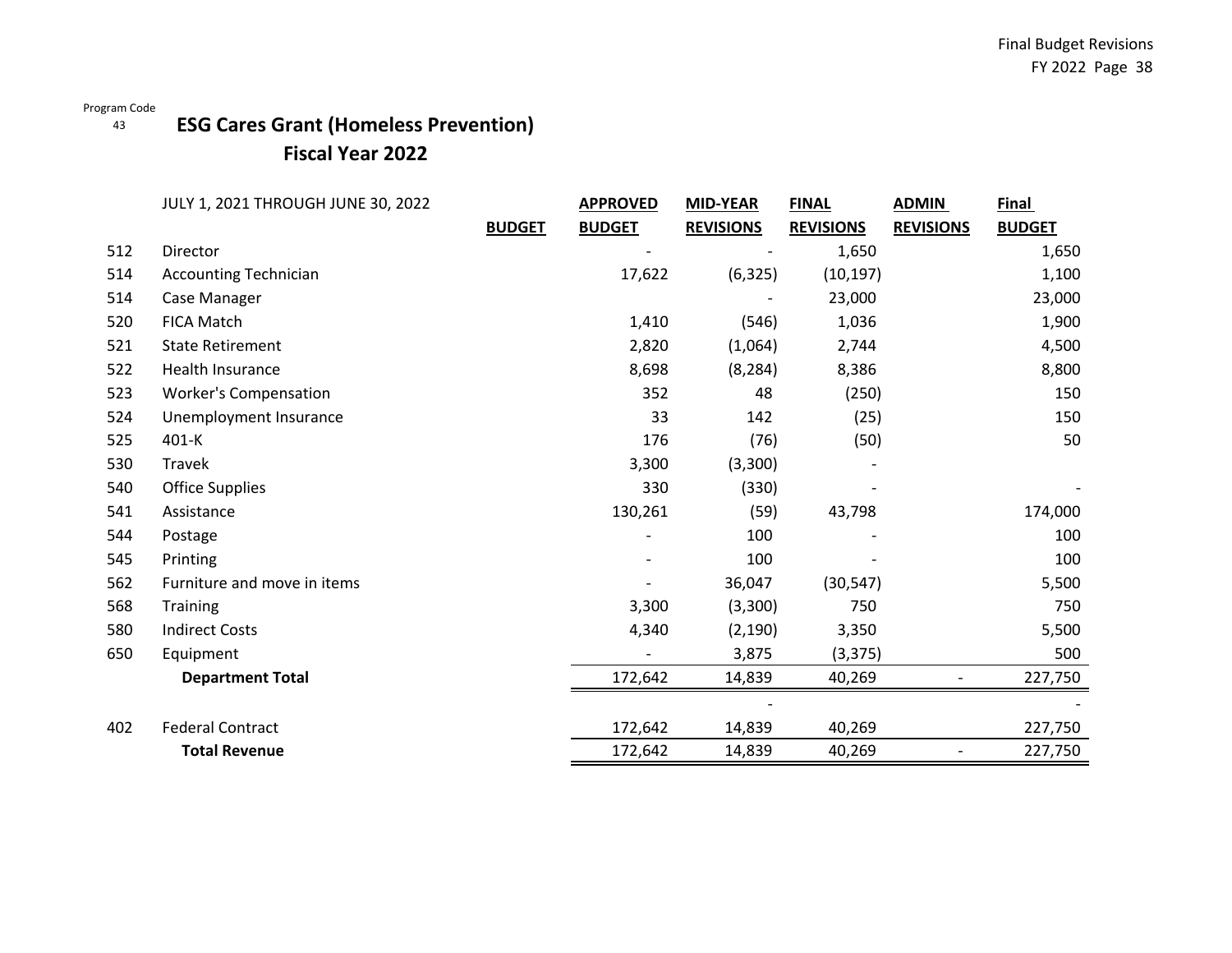# **Fiscal Year 2022 ESG Cares Grant (Emergency Shelter)**

|                         | <b>APPROVED</b> | <b>MID-YEAR</b>  | <b>FINAL</b>     | <b>ADMIN</b>     | Final         |
|-------------------------|-----------------|------------------|------------------|------------------|---------------|
|                         | <b>BUDGET</b>   | <b>REVISIONS</b> | <b>REVISIONS</b> | <b>REVISIONS</b> | <b>BUDGET</b> |
| 512 Director            |                 |                  |                  |                  |               |
| 514 Planner             |                 | 4,000            |                  |                  | 4,000         |
| 520 Fica                |                 | 300              |                  |                  | 300           |
| 521 State Retirement    |                 | 500              | No               |                  | 500           |
| 522 Health Insurance    |                 |                  | <b>REVISIONS</b> |                  |               |
| 523 Worker's Comp       |                 | 40               |                  |                  | 40            |
| 524 State Unemployment  |                 | 20               |                  |                  | 20            |
| 525 401-K               |                 |                  |                  |                  |               |
| 541 Assistance          |                 | 28,000           |                  |                  | 28,000        |
| 580 Indirect Costs      |                 | 696              |                  |                  | 696           |
|                         |                 |                  |                  |                  |               |
| <b>Department Total</b> |                 | 33,556           |                  |                  | 33,556        |
|                         |                 |                  |                  |                  |               |
| 408 State Contract      |                 | 33,556           |                  |                  | 33,556        |
| <b>Total Revenue</b>    |                 | 33,556           |                  |                  | 33,556        |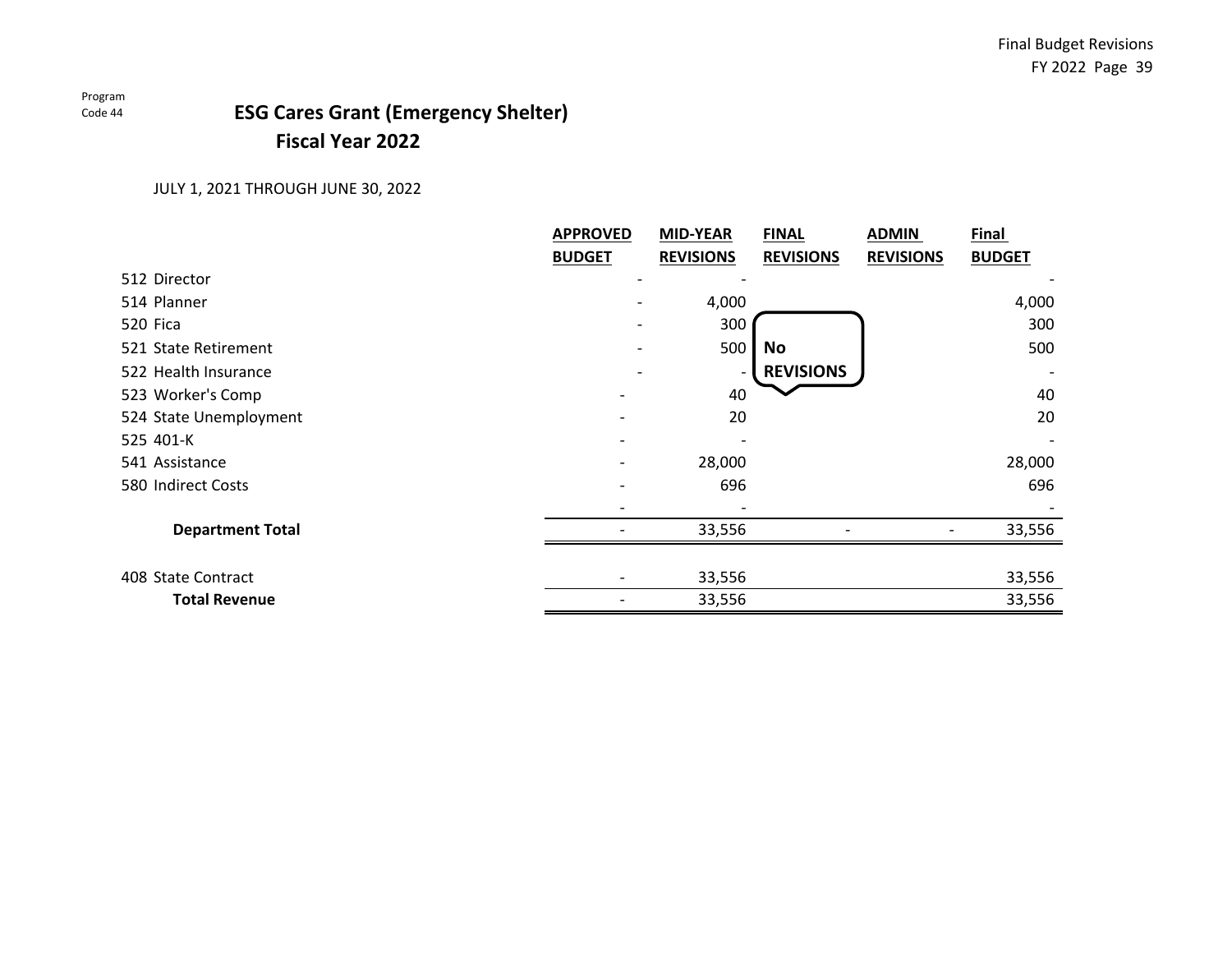45

## **Child Care Stabilization Program Fiscal Year 2022**

|     |                                       | <b>APPROVED</b> | <b>MID-YEAR</b>  | <b>FINAL</b>     | <b>ADMIN</b>     | Final         |
|-----|---------------------------------------|-----------------|------------------|------------------|------------------|---------------|
|     |                                       | <b>BUDGET</b>   | <b>REVISIONS</b> | <b>REVISIONS</b> | <b>REVISIONS</b> | <b>BUDGET</b> |
| 514 | Planner                               | 0               | 45,000           |                  |                  | 45,000        |
| 520 | <b>FICA Match</b>                     | 0               | 3,443            |                  |                  | 3,443         |
| 521 | <b>State Retirement</b>               | 0               | 4,500            |                  |                  | 4,500         |
| 522 | <b>Health Insurance</b>               | 0               | 25,559           | No               |                  | 25,559        |
| 523 | <b>Worker's Compensation</b>          | 0               | 419              | REVISIONS        |                  | 419           |
| 524 | Unemployment Insurance                | 0               | 195              |                  |                  | 195           |
| 525 | 401-K                                 | 0               | 2,491            |                  |                  | 2,491         |
| 530 | Travel                                | 0               | 1,350            |                  |                  | 1,350         |
| 540 | <b>Office Supplies</b>                | 0               | 250              |                  |                  | 250           |
| 546 | Rent                                  | 0               |                  |                  |                  |               |
| 547 | Telephone                             | 0               | 636              |                  |                  | 636           |
| 561 | <b>Staff Professional Development</b> | 0               | 4,000            |                  |                  | 4,000         |
| 562 | <b>Business Training Rural</b>        | 0               |                  |                  |                  |               |
| 563 | <b>Expanded Rural Outreach</b>        | 0               | 29,000           |                  |                  | 29,000        |
| 564 | RC and FFN Start Up Grant             | 0               | 22,000           |                  |                  | 22,000        |
| 565 | <b>Nature Explore Training</b>        | 0               | 10,000           |                  |                  | 10,000        |
| 566 | <b>Outboarding Program</b>            | 0               | 1,000            |                  |                  | 1,000         |
| 567 | Job Board                             | 0               | 5,000            |                  |                  | 5,000         |
| 568 | Outreach                              | 0               | 500              |                  |                  | 500           |
| 580 | <b>Indirect Costs</b>                 | 0               | 2,000            |                  |                  | 2,000         |
| 650 | Equipment                             | 0               | 3,430            |                  |                  | 3,430         |
|     | <b>Department Total</b>               | 0               | 160,773          | 0                | $\mathbf 0$      | 160,773       |
| 402 | <b>State Contracts</b>                | 0               | 160,773          |                  |                  | 160,773       |
| 403 | <b>Administration Match</b>           |                 |                  | $\overline{a}$   |                  |               |
|     |                                       | 0               |                  |                  |                  |               |
|     | <b>Total Revenue</b>                  | 0               | 160,773          | 0                | 0                | 160,773       |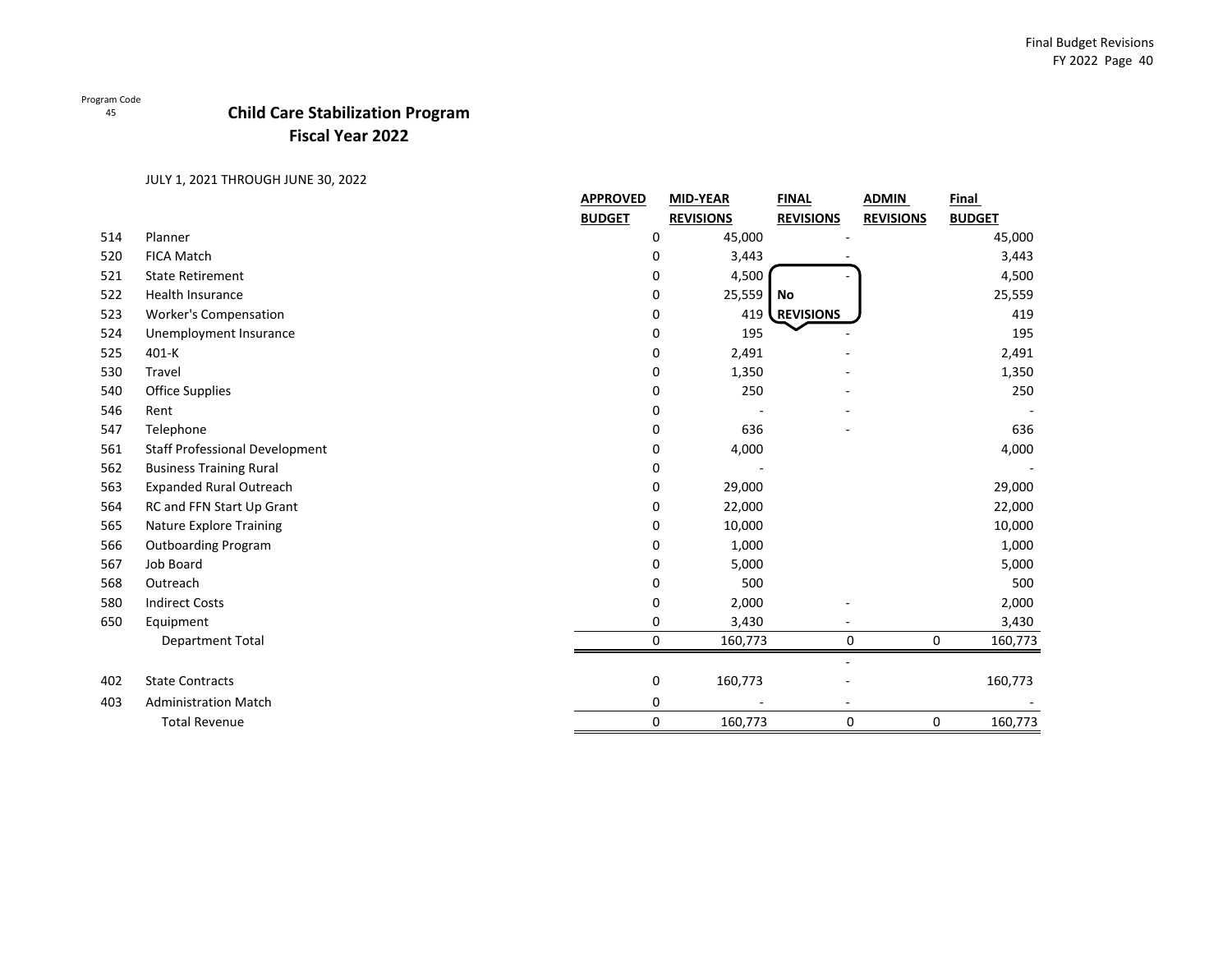# **COURT ORDERED COMMUNITY SERVICE Fiscal Year 2022**

|     |                                  | <b>APPROVED</b> | <b>MID-YEAR</b>          | <b>FINAL</b>     | <b>ADMIN</b>     | <b>Final</b>  |
|-----|----------------------------------|-----------------|--------------------------|------------------|------------------|---------------|
|     |                                  | <b>BUDGET</b>   | <b>REVISIONS</b>         | <b>REVISIONS</b> | <b>REVISIONS</b> | <b>BUDGET</b> |
| 512 | Program Director                 |                 |                          |                  |                  |               |
| 514 | Planner                          | 3,717           |                          | 783              |                  | 4,500         |
| 520 | <b>FICA Match</b>                | 292             |                          | 58               |                  | 350           |
| 521 | <b>State Retirement</b>          | 648             |                          | 167              |                  | 815           |
| 522 | Health Insurance                 | 1,886           |                          | (136)            |                  | 1,750         |
| 523 | <b>Worker's Compensation</b>     | 35              | <b>No</b>                |                  |                  | 35            |
| 524 | Unemployment Insurance           | 19              | <b>REVISIONS</b>         | 3                |                  | 22            |
| 525 | 401-K                            | 22              |                          | (16)             |                  | 6             |
| 530 | Travel                           | 50              |                          | (50)             |                  |               |
| 540 | <b>Office Supplies</b>           | 75              |                          | (75)             |                  |               |
| 541 | <b>Merchant Lease Charges</b>    | 400             |                          | 1,020            |                  | 1,420         |
| 544 | Postage                          | 30              |                          |                  |                  | 30            |
| 545 | Printing                         | 500             |                          | (200)            |                  | 300           |
| 546 | Rent                             |                 |                          |                  |                  |               |
| 547 | Telephone                        | 170             |                          | (50)             |                  | 120           |
| 580 | <b>Indirect Costs</b>            | 949             |                          | 124              |                  | 1,073         |
| 650 | Equipment                        |                 | $\overline{\phantom{a}}$ |                  |                  |               |
|     | <b>Department Total</b>          | 8,793           |                          | 1,628            |                  | 10,421        |
|     |                                  |                 |                          |                  |                  |               |
| 404 | Project Income-Washington County | 4,793           |                          | 1,928            |                  | 6,721         |
| 404 | Project Income-Iron County       | 1,000           |                          |                  |                  | 1,000         |
| 403 | <b>County Participation</b>      | 3,000           | $\overline{\phantom{a}}$ | (300)            |                  | 2,700         |
|     | <b>Total Revenue</b>             | 8,793           |                          | 1,628            |                  | 10,421        |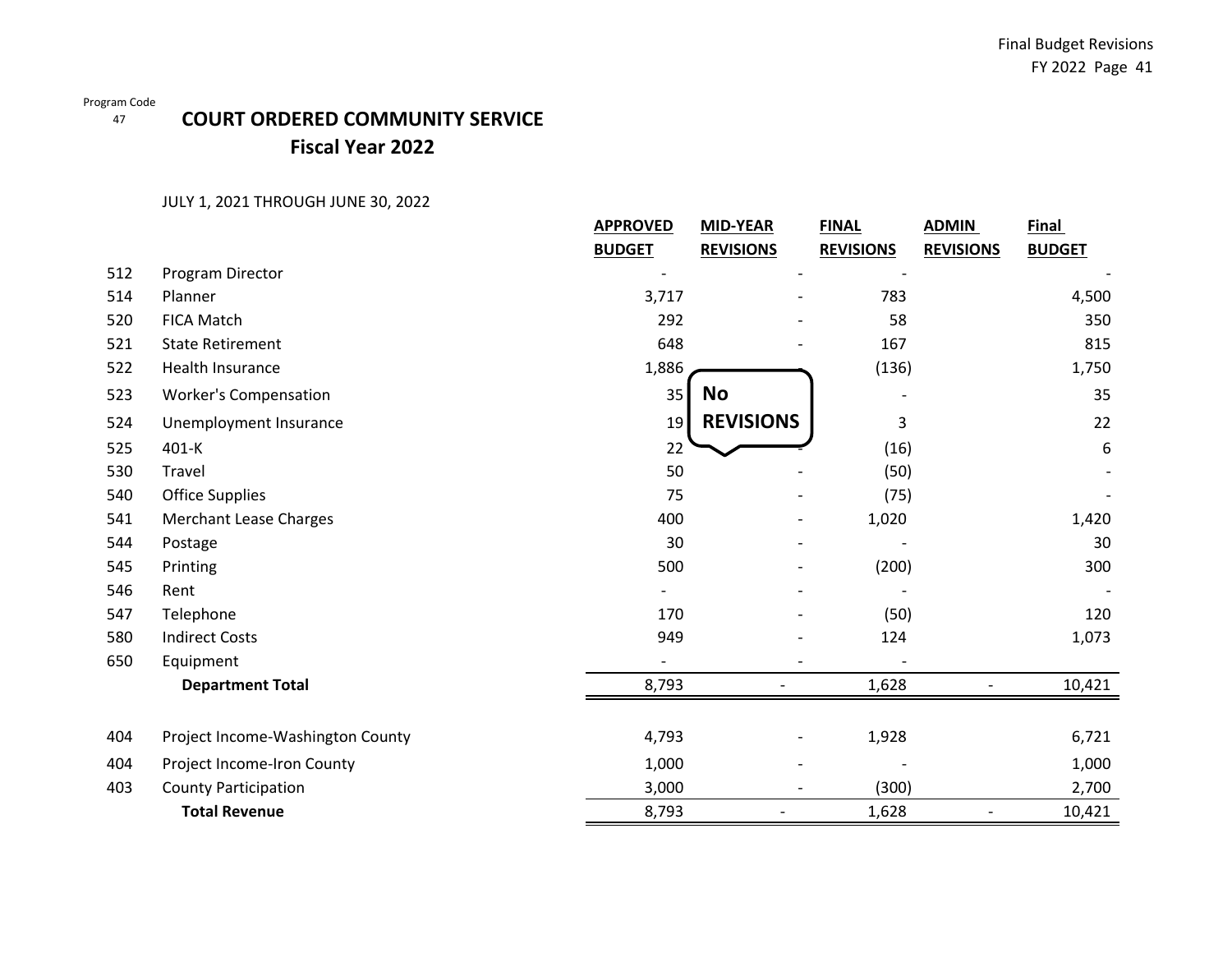### 48 **The Emergency Food Assistance Program**

# **TEFAP Fiscal Year 2022**

|     |                                         | <b>APPROVED</b>          | <b>MID-YEAR</b>          | <b>FINAL</b>     | <b>ADMIN</b>     | <b>Final</b>  |
|-----|-----------------------------------------|--------------------------|--------------------------|------------------|------------------|---------------|
|     |                                         | <b>BUDGET</b>            | <b>REVISIONS</b>         | <b>REVISIONS</b> | <b>REVISIONS</b> | <b>BUDGET</b> |
| 512 | Program Director                        | 562                      |                          | (562)            |                  |               |
| 514 | Coordinator                             | 4,517                    |                          | (3,017)          |                  | 1,500         |
| 520 | <b>FICA Match</b>                       | 389                      |                          | (279)            |                  | 110           |
| 521 | <b>State Retirement</b>                 | 38                       | No                       | 47               |                  | 85            |
| 522 | Health Insurance                        | 256                      | <b>REVISIONS</b>         | (121)            |                  | 135           |
| 523 | <b>Worker's Compensation</b>            | 47                       |                          | (32)             |                  | 15            |
| 524 | Unemployment Insurance                  | 24                       |                          | (19)             |                  | 5             |
| 525 | 401-K                                   | 56                       |                          | (51)             |                  | 5             |
| 530 | Travel                                  | 1,000                    |                          | (1,000)          |                  |               |
| 540 | <b>Office Supplies/Project Supplies</b> | 400                      |                          | (120)            |                  | 280           |
| 542 | Subrecipients                           | 24,387                   | $\overline{\phantom{0}}$ | 36,113           |                  | 60,500        |
| 544 | Postage                                 | 50                       |                          | 118              |                  | 168           |
| 545 | Printing                                | 200                      |                          | (200)            |                  |               |
| 546 | Rent                                    |                          | $\overline{\phantom{a}}$ | 13,875           |                  | 13,875        |
| 547 | Telephone                               | 1,500                    |                          | 721              |                  | 2,221         |
| 580 | <b>Indirect Costs</b>                   | 844                      |                          | (585)            |                  | 259           |
|     | Equipment                               | $\overline{\phantom{a}}$ |                          |                  |                  |               |
|     | <b>Department Total</b>                 | 34,270                   |                          | 44,888           |                  | 79,158        |
|     |                                         |                          |                          |                  |                  |               |
| 402 | <b>State Contract</b>                   | 34,270                   |                          | 44,888           |                  | 79,158        |
|     | <b>Total Revenue</b>                    | 34,270                   |                          | 44,888           |                  | 79,158        |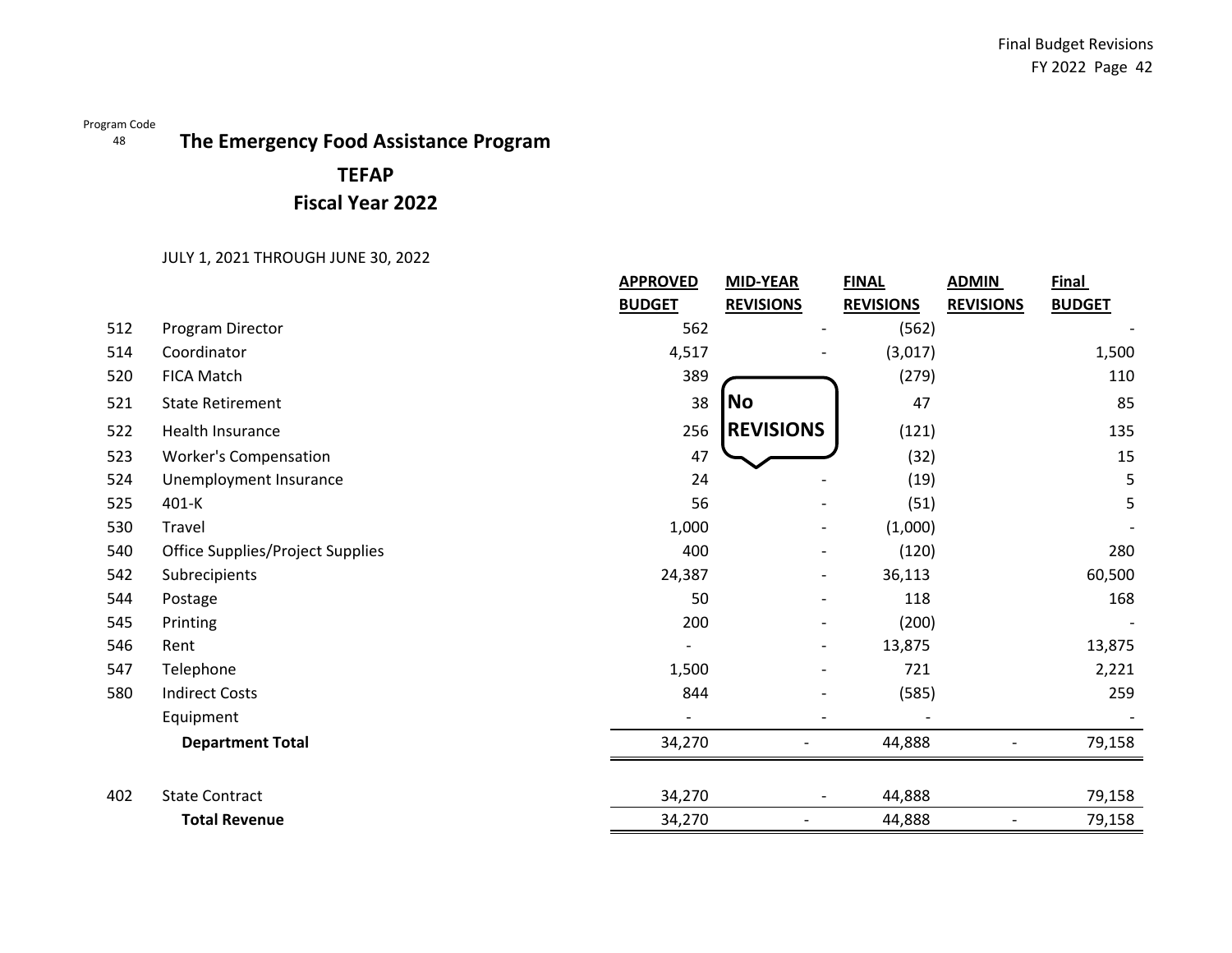49

## **INSTITUTE OF AUTONOMOUS MOBILITY UTAH Fiscal Year 2022**

|                                         | <b>APPROVED</b>                               | <b>MID-YEAR</b>  | <b>FINAL</b>     | <b>ADMIN</b>     | <b>Final</b>  |
|-----------------------------------------|-----------------------------------------------|------------------|------------------|------------------|---------------|
|                                         | <b>BUDGET</b>                                 | <b>REVISIONS</b> | <b>REVISIONS</b> | <b>REVISIONS</b> | <b>BUDGET</b> |
| Program Director                        |                                               |                  |                  |                  |               |
| Coordinator                             |                                               |                  |                  |                  |               |
| FICA Match                              |                                               |                  |                  |                  |               |
| <b>State Retirement</b>                 | $\overline{\phantom{0}}$                      | No               | No               |                  |               |
| Health Insurance                        | $\blacksquare$                                | Revisions        | <b>REVISIONS</b> |                  |               |
| <b>Worker's Compensation</b>            | $\overline{\phantom{a}}$                      |                  |                  |                  |               |
| Unemployment Insurance                  |                                               |                  |                  |                  |               |
| 401-K                                   |                                               |                  |                  |                  |               |
| Travel                                  |                                               |                  |                  |                  |               |
| <b>Office Supplies/Project Supplies</b> |                                               |                  |                  |                  |               |
| Subrecipients                           | 5,000                                         |                  |                  |                  | 5,000         |
| Postage                                 |                                               |                  |                  |                  |               |
| Printing                                |                                               |                  |                  |                  |               |
| Rent                                    |                                               |                  |                  |                  |               |
| Telephone                               |                                               |                  |                  |                  |               |
| <b>Indirect Costs</b>                   |                                               |                  |                  |                  |               |
| Equipment                               |                                               |                  |                  |                  |               |
| <b>Department Total</b>                 | 5,000                                         |                  |                  |                  | 5,000         |
|                                         |                                               |                  |                  |                  | 5,000         |
|                                         |                                               |                  |                  |                  | 5,000         |
|                                         | <b>State Contract</b><br><b>Total Revenue</b> | 5,000<br>5,000   |                  |                  |               |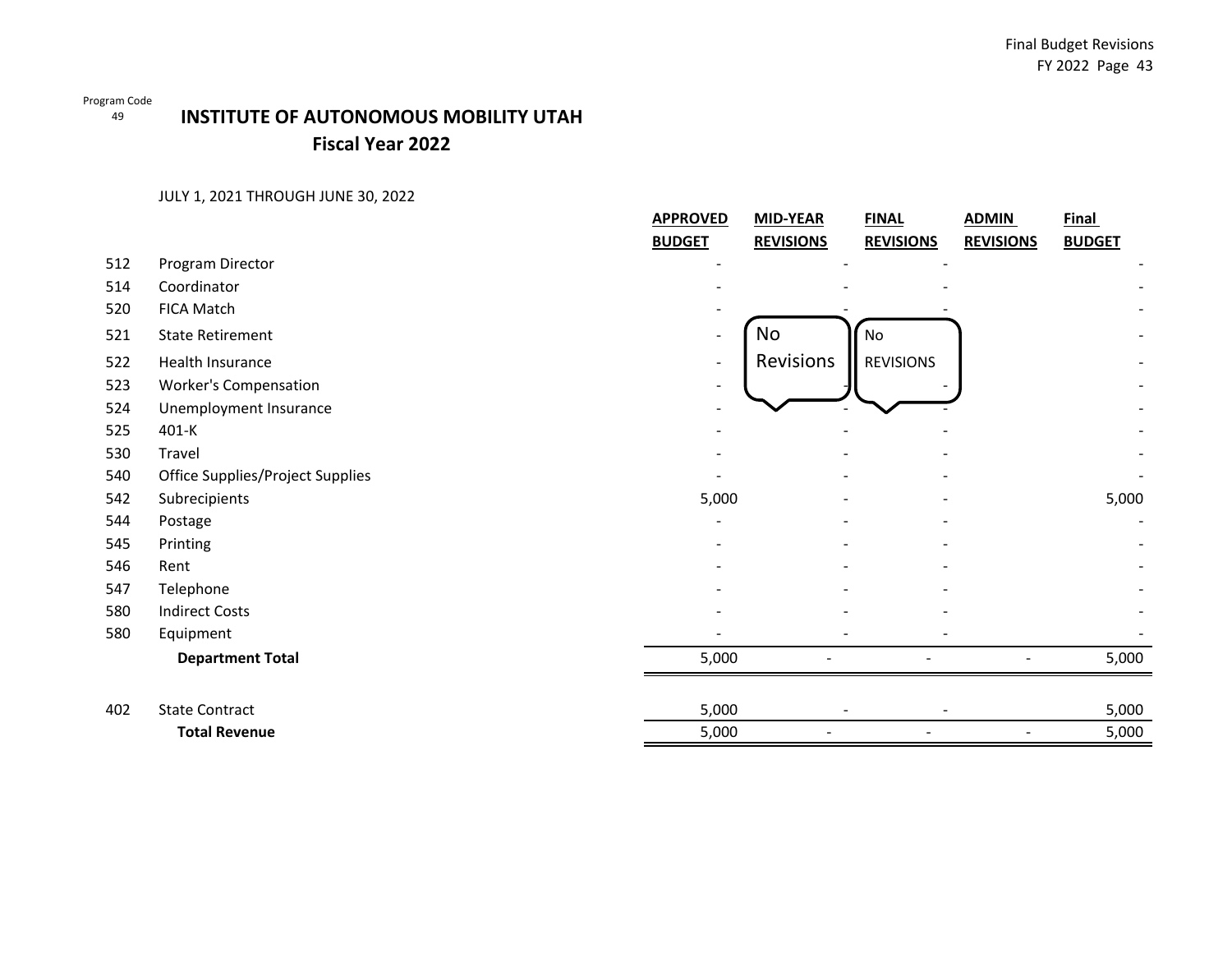## Program Code

51

# **EIKISI FEDERAL CONTRACT IRS Fiscal Year 2022**

|     |                                 | <b>APPROVED</b> | <b>MID-YEAR</b>  | <b>FINAL</b>     | <b>ADMIN</b>             | <b>Final</b>  |
|-----|---------------------------------|-----------------|------------------|------------------|--------------------------|---------------|
|     |                                 | <b>BUDGET</b>   | <b>REVISIONS</b> | <b>REVISIONS</b> | <b>REVISIONS</b>         | <b>BUDGET</b> |
| 512 | Coordinator                     |                 | 20,810           |                  |                          | 20,810        |
| 520 | <b>FICA Match</b>               | 4,904           | (3, 312)         |                  |                          | 1,592         |
| 521 | <b>State Retirement</b>         | 375             | 1,017            |                  |                          | 1,392         |
| 522 | Health Insurance                | 328             | 8,934            | No               |                          | 9,262         |
| 523 | <b>Worker's Compensation</b>    | 2,441           | (2, 337)         | <b>REVISIONS</b> |                          | 104           |
| 524 | Unemployment Insurance          | 103             | 89               |                  |                          | 192           |
| 525 | 401-K                           | 12              | 2,069            |                  |                          | 2,081         |
| 530 | Travel                          | 490             | 1,090            |                  |                          | 1,580         |
| 540 | Rental Assistance               | 107             | (107)            |                  |                          |               |
| 541 | Supportive Services/Subgrantees |                 | 71,086           |                  |                          | 71,086        |
| 544 | Postage                         |                 |                  |                  |                          |               |
| 545 | Printing                        |                 |                  |                  |                          |               |
| 546 | Rent                            |                 |                  |                  |                          |               |
| 547 | Telephone                       |                 | 7,000            |                  |                          | 7,000         |
| 580 | <b>Indirect Costs</b>           |                 | 4,825            |                  |                          | 4,825         |
|     | Equipment                       | 1,240           | (1, 240)         |                  |                          |               |
|     |                                 |                 |                  |                  |                          |               |
|     | <b>Department Total</b>         | 10,000          | 109,924          |                  |                          | 119,924       |
| 402 | <b>State Contract</b>           | 10,000          | 109,924          |                  |                          | 119,924       |
|     | <b>Total Revenue</b>            | 10,000          | 109,924          |                  | $\overline{\phantom{a}}$ | 119,924       |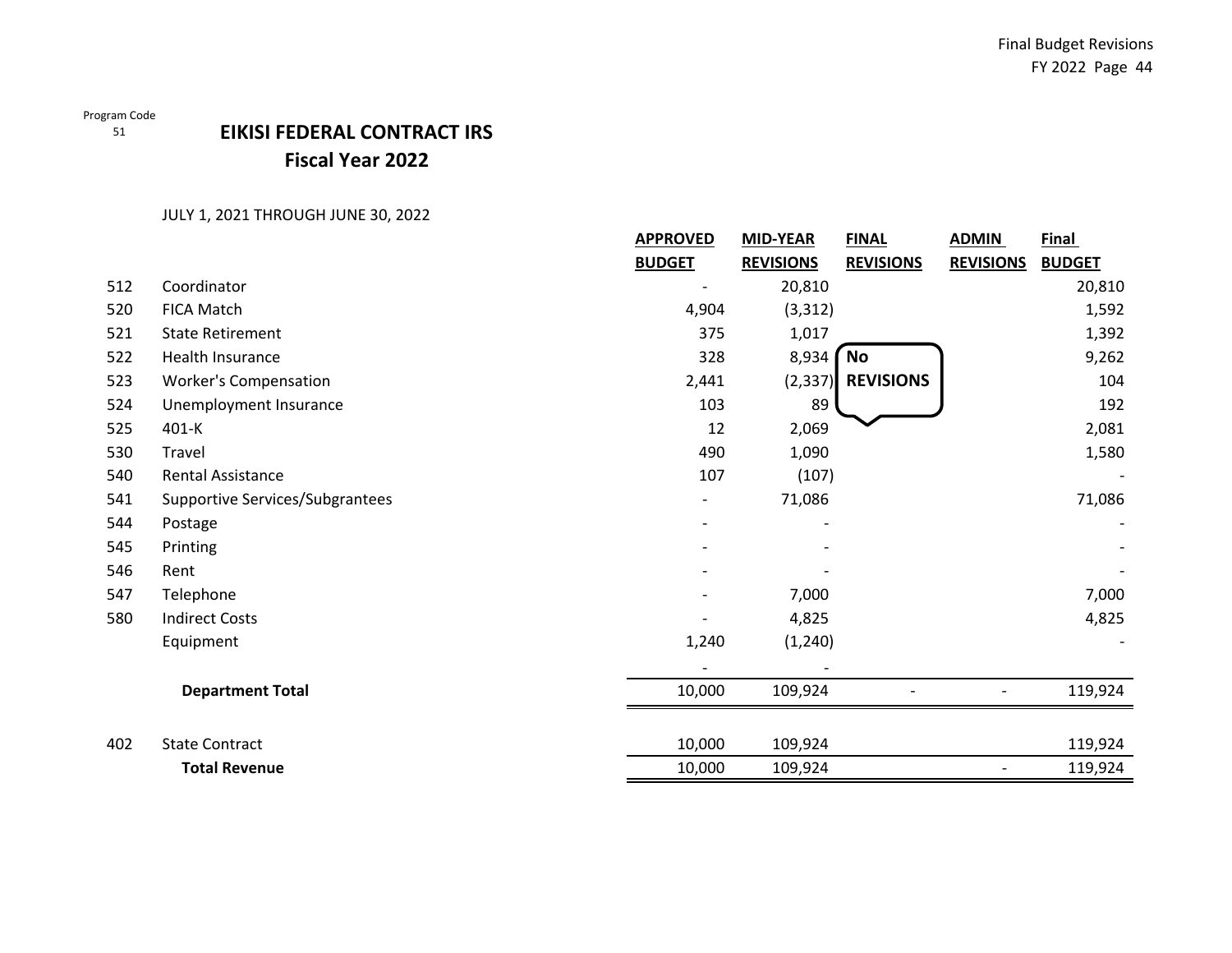52

## **Fiscal Year 2022 CONTINUUM OF CARE Joint**

|     |                                 | <b>APPROVED</b> | <b>MID-YEAR</b>  | <b>FINAL</b>     | <b>ADMIN</b>     | <b>Final</b>  |
|-----|---------------------------------|-----------------|------------------|------------------|------------------|---------------|
|     |                                 | <b>BUDGET</b>   | <b>REVISIONS</b> | <b>REVISIONS</b> | <b>REVISIONS</b> | <b>BUDGET</b> |
| 512 | Director of Community Action    | 3,200           |                  |                  |                  | 3,200         |
| 520 | <b>FICA Match</b>               | 245             |                  |                  |                  | 245           |
| 521 | <b>State Retirement</b>         | 293             |                  |                  |                  | 293           |
| 522 | Health Insurance                | 200             |                  | No               |                  | 200           |
| 523 | <b>Worker's Compensation</b>    | 50              |                  | <b>REVISIONS</b> |                  | 50            |
| 524 | Unemployment Insurance          | 12              |                  |                  |                  | 12            |
| 525 | $401 - K$                       |                 |                  |                  |                  |               |
| 530 | Travel                          |                 |                  |                  |                  |               |
| 541 | Rental Assistance               | 35,400          |                  |                  |                  | 35,400        |
| 542 | Supportive Services/Subgrantees | 14,832          |                  |                  |                  | 14,832        |
| 544 | Leasing                         | 23,748          |                  |                  |                  | 23,748        |
| 545 | Printing                        |                 |                  |                  |                  |               |
| 547 | Telephone                       |                 |                  |                  |                  |               |
| 580 | <b>Indirect Costs</b>           |                 |                  |                  |                  |               |
| 650 | Equipment                       |                 |                  |                  |                  |               |
| 999 | <b>Unallocated Expense</b>      |                 |                  |                  |                  |               |
|     | <b>Department Total</b>         | 77,980          |                  |                  |                  | 77,980        |
| 408 | <b>Federal Contract</b>         | 77,980          |                  |                  |                  | 77,980        |
|     | <b>Total Revenue</b>            | 77,980          |                  |                  |                  | 77,980        |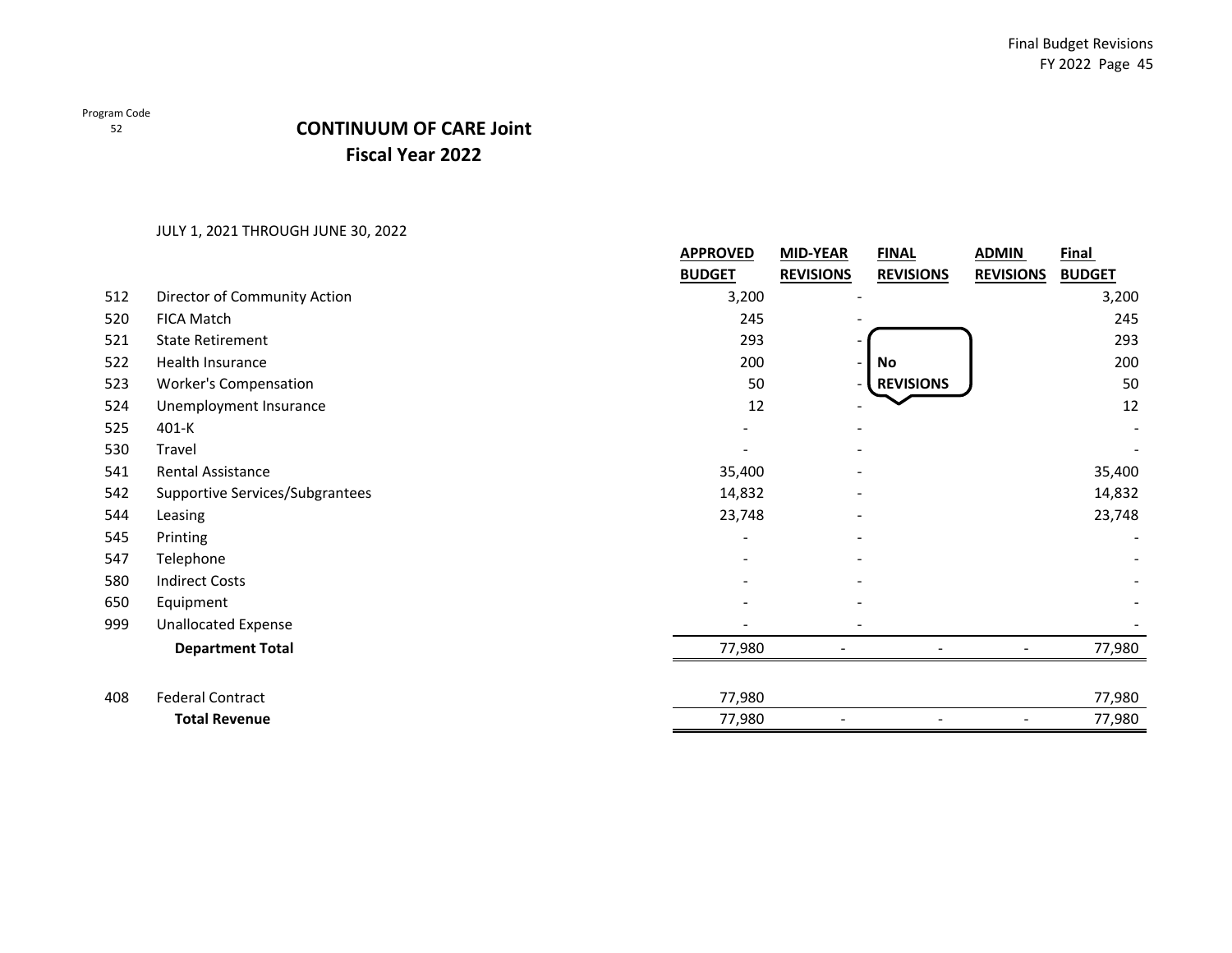### 53

## **CSBG CARES Balance of Funds Fiscal Year 2022**

|     | JULY 1, 2021 THROUGH JUNE 30, 2022 | <b>APPROVED</b> | <b>MID-YEAR</b>          | <b>FINAL</b>     | <b>ADMIN</b>         | Final         |
|-----|------------------------------------|-----------------|--------------------------|------------------|----------------------|---------------|
|     |                                    | <b>BUDGET</b>   | <b>REVISIONS</b>         | <b>REVISIONS</b> | <b>REVISIONS</b>     | <b>BUDGET</b> |
| 512 | Director                           | 11,248          |                          |                  |                      | 11,248        |
| 514 | Coordinators                       | 84,765          |                          |                  |                      | 84,765        |
| 520 | <b>FICA Match</b>                  | 7,344           |                          |                  |                      | 7,344         |
| 521 | <b>State Retirement</b>            | 15,836          |                          |                  |                      | 15,836        |
| 522 | Health Insurance                   | 60,480          |                          |                  |                      | 60,480        |
| 523 | <b>Worker's Compensation</b>       | 2,008           |                          |                  |                      | 2,008         |
| 524 | Unemployment Insurance             | 332             |                          |                  |                      | 332           |
| 525 | 401-K                              | 1,315           | <b>No</b>                | <b>No</b>        |                      | 1,315         |
| 530 | Travel                             |                 | <b>Revisions</b>         | <b>Revisions</b> |                      |               |
| 540 | <b>Office Supplies</b>             | 500             |                          |                  |                      | 500           |
| 541 | <b>COC Match Leverage</b>          |                 |                          |                  |                      |               |
| 549 | <b>Contractual Services</b>        |                 |                          |                  |                      |               |
| 544 | Postage                            | 500             |                          |                  |                      | 500           |
| 545 | Printing                           | 151             |                          |                  |                      | 151           |
| 546 | Rent                               | 2,500           |                          |                  |                      | 2,500         |
| 547 | Telephone                          | 1,000           |                          |                  |                      | 1,000         |
| 561 | Deposit Assistance                 | 20,000          |                          |                  |                      | 20,000        |
| 562 | <b>Transportation Assistance</b>   | 5,000           |                          |                  |                      | 5,000         |
| 563 | <b>Employment Supports</b>         | 5,000           |                          |                  |                      | 5,000         |
| 564 | <b>Hotel Vouchers</b>              | 20,000          |                          |                  |                      | 20,000        |
| 565 | <b>Water Assistance</b>            | 10,000          |                          |                  |                      | 10,000        |
| 568 | Membership Dues and Fees           |                 |                          |                  |                      |               |
| 580 | <b>Indirect Costs</b>              | 45,224          |                          |                  |                      | 45,224        |
| 650 | Equipment                          |                 |                          |                  |                      |               |
|     | <b>Department Total</b>            | 293,203         | $\overline{\phantom{a}}$ |                  | $\blacksquare$       | 293,203       |
|     |                                    |                 |                          |                  |                      |               |
| 408 | <b>Federal Contract</b>            | 293,203         |                          |                  |                      | 293,203       |
|     | <b>Total Revenue</b>               | 293,203         |                          | $\blacksquare$   | $\ddot{\phantom{1}}$ | 293,203       |